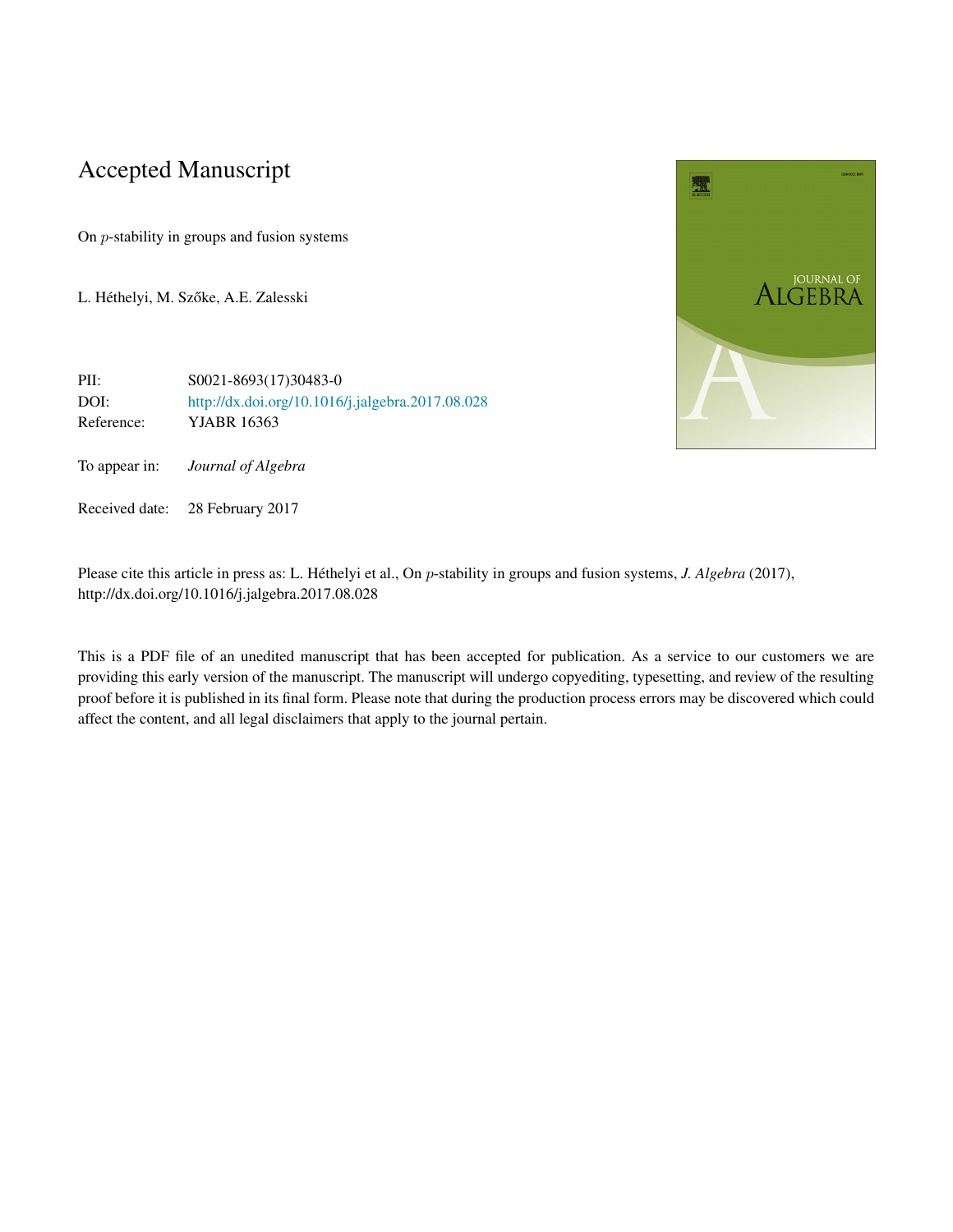# $-1$

## On *p*-stability in groups and fusion systems

L. Héthelyi<sup>a, 1</sup>, M. Szőke<sup>b</sup>, A. E. Zalesski<sup>c</sup>

*<sup>a</sup>Department of Algebra, Budapest University of Technology and Economics <sup>b</sup>Institute of Applied Mathematics, John von Neumann Faculty of Informatics, Óbuda University <sup>c</sup>School of Mathematics, University of East Anglia*

### **Abstract**

The aim of this paper is to generalise the notion of *p*-stability (*p* is an odd prime) in finite group theory to fusion systems. We first compare the different definitions of *p*-stability for groups and examine properties of *p*-stability concerning subgroups and factor groups. Motivated by Glauberman's theorem, we study the question of how  $Qd(p)$  is involved in finite simple groups. We show that with a single exception a simple group involving  $Qd(p)$  has a subgroup isomorphic to either  $Qd(p)$  or a central extension of  $Qd(p)$  by a cyclic group of order *p*. Then we define *p*-stability for fusion systems and characterise some of its properties. We prove a fusion theoretic version of Thompson's maximal subgroup theorem. We introduce the notion of section *p*-stability both for groups and fusion systems and prove a version of Glauberman's theorem to fusion systems. We also examine relationship between solubility and *p*-stability for fusion systems and determine the simple groups whose fusion systems are  $Qd(p)$ -free.

*Keywords:* Finite simple groups, Simple groups of Lie type, Saturated fusion systems, Soluble fusion systems, *p*-stability, *Qd*(*p*)-free groups and fusion systems

### **Introduction**

Throughout, let *p* be an odd prime. The concept of *p*-stability goes back to the middle of the 1960s. It was originally defined by D. Gorenstein and J. H. Walter in [GW64] but, since then, it has undergone several modifications. *p*-stability was investigated by G. Glauberman and also played a role in the classification of finite simple groups. In the 1960s, several different definitions of *p*-stability arose and, at a first sight, these definitions appear not to be equivalent. In Section 1 of the present paper we go around the notion of *p*-stability and examine some basic properties that do not seem to have been considered so far. We show that *p*-stability inherits to subgroups but not to factor groups. The smallest group which is not *p*-stable is the semidirect product of  $SL_2(p)$  with an elementary Abelian group of order  $p^2$  (acted on by  $SL_2(p)$ ) in the natural way). Glauberman denoted this group by  $Qd(p)$  and showed that a group does not involve  $Qd(p)$  if and only if all of its sections are *p*-stable. For further investigation, we define the concept of section *p*-stability and give a new version of Glauberman's theorem (see 1.20).

Motivated by this result, we ask the question: Which finite simple groups involve  $Qd(p)$ ? The obvious necessary condition for a group *G* to involve *Qd*(*p*) is a Sylow *p*-subgroup of *G* to be non-Abelian. We discover that this is almost sufficient:

**Theorem 1.** *Let G be a finite simple group whose Sylow p-subgroups are non-Abelian. Then G involves*  $Qd(p)$  unless G is one of the groups (i)  $PSU_3(q)$  with q a p-power; (ii)  ${}^2G_2(q)$  with  $q = 3^{2m+1}$  and  $p = 3$ ; and (iii)  $G_2(q)$  with  $q^2 - 1 \equiv 3$  or 6 (mod 9) and  $p = 3$ ; (iv)  $J_2$  or  $J_3$  with  $p = 3$ ; (v) HS, McL, Co<sub>2</sub>, Co<sub>3</sub> *with*  $p = 5$ *; and* (*vi*)  $J_4$  *with*  $p = 11$ *.* 

*Email addresses:* fobaba@t-online.hu (L. Héthelyi), szoke.magdolna@nik.uni-obuda.hu (M. Szőke),

alexandre.zalesski@gmail.com (A. E. Zalesski)<br><sup>1</sup>The first author was partially supported by the National Research, Development and Innovation Office NKFIH Grant Nos. 115288 and 115799.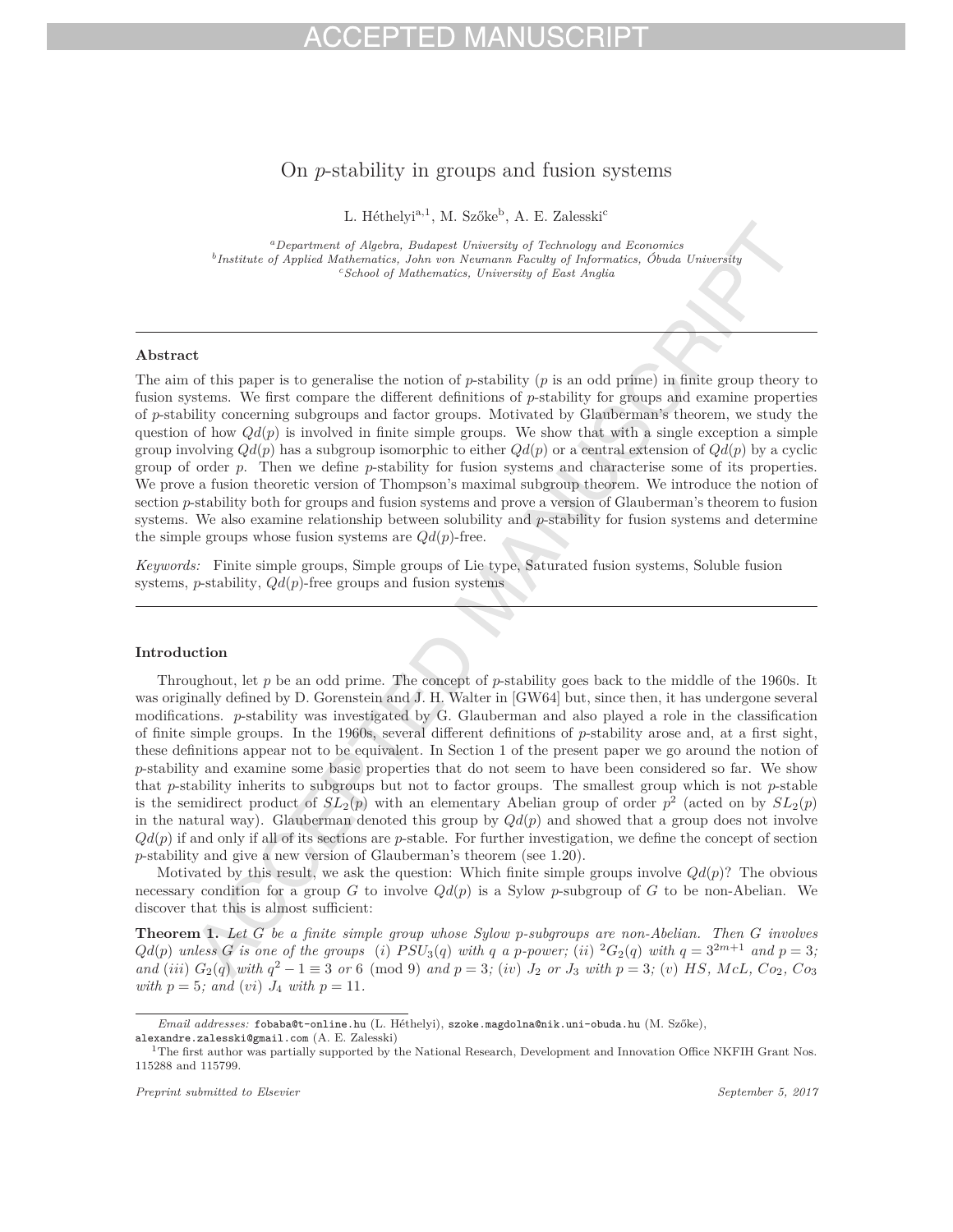## FPTED MAI

Furthermore, we prove that if *G* involves  $Qd(p)$ , then *G* contains a subgroup which is a perhaps trivial central extension of  $Qd(p)$  with the only exception  $G = He$ . The following theorem refines Glauberman's result for an arbitrary group to the case where *G* is simple.

**Theorem 2.** Let  $G$  be a finite simple group. Then  $G$  is p-stable if and only if it does not involve  $Qd(p)$ . *More precisely, G is p-stable if and only if has no subgroup isomorphic to Qd*(*p*) *or a central extension of*  $Qd(p)$  *by a cyclic group of order p, with exception*  $G = He$ *, the sporadic Held group. In this case,*  $G$  *contains an extension of Qd*(*p*) *by a Klein* 4*-group.*

Our proof of Theorem 1 is divided into three parts: we examine the alternating groups and simple groups of Lie type in defining characteristic in Section 2. We investigate simple groups of Lie type in non-defining characteristic in Section 3. Finally, in Section 4, the sporadic simple groups are discussed.

Several properties of groups can be investigated 'locally', that is, within the normalisers of their nontrivial *p*-subgroups. Moreover, a group acts on its *p*-subgroups by conjugation. This action was extensively studied and led to the definition of a (saturated) fusion system. The concept was introduced by L. Puig in the 1990s and was originally called a 'Frobenius category' (see [Pui06]). We give the precise definition of a fusion system in Section 5. For the last 2 decades, fusion systems have been studied extensively and many concepts of group theory (such as solubility or simplicity) were defined in the case of fusion systems. Also many group theoretical results have turned out to be true for fusion systems. Although *p*-stability has not been defined for fusion systems so far, *Qd*(*p*)-free fusion systems were examined in [KL08]. In Section 6 of the present paper we introduce the concept of *p*-stability for saturated fusion systems and investigate its basic properties. It turns out that there are some differences. For example, unlike the case of finite groups, solubility does not imply *p*-stability (not even for  $p > 5$ ).

In Section 7, we show a fusion theoretic version of Thompson's maximal subgroup theorem (see [Gor68, p. 295, Theorem 8.6.3]). This can be summarised in the following way:

**Theorem 3.** Let  $\mathcal F$  be a saturated fusion system defined on the p-group P. Let  $\mathfrak Q$  be a collection of subgroups *of P closed under* F*-morphisms. Let* N *be the set of normaliser systems of subgroups of P that are defined on elements of* Q*. Assume each element of* N *is constrained and p-stable. Then* N *has a unique maximal element.*

Then, in Section 8, we investigate *Qd*(*p*)-free fusion systems and show the following:

**Theorem 4.** *A group does not involve*  $Qd(p)$  *if and only if its fusion system is*  $Qd(p)$ *-free.* 

We define section *p*-stability for fusion systems and prove a fusion theoretic version of Glauberman's result (see Section 9):

**Theorem 5.** *A fusion system is section p-stable if and only if it is Qd*(*p*)*-free.*

As a consequence, we give a slight refinement of Glauberman's theorem, see Theorem 8.12.

As the Sylow *p*-subgroups of  $Qd(p)$  are extraspecial of exponent *p* and order  $p^3$ , we study the fusion systems defined on this group in Section 10. We show that with trivial exceptions all of these fusion systems are non-*p*-stable and non-soluble.

Finally, we apply our group theoretic results to fusion systems and investigate the relationship between solubility, *p*-stability and section *p*-stability for fusion systems in Section 11.

### **1. Summary on** *p***-stable groups**

In the literature, we can find different definitions of *p*-stability for groups. The notion of *p*-stability appears first in [GW64, Definition 2, p. 171], then in [Gor68, p. 268]. Later, Glauberman redefines this notion in [Gla68, Definitions 2.1 and 2.3, p. 1104] and in [Gla71, p. 22].

Unfortunately, the four definitions are (pairwise) different and it is not clear at all whether they are equivalent. For the sake of completeness, we cite all four definitions. Glauberman proves that the definition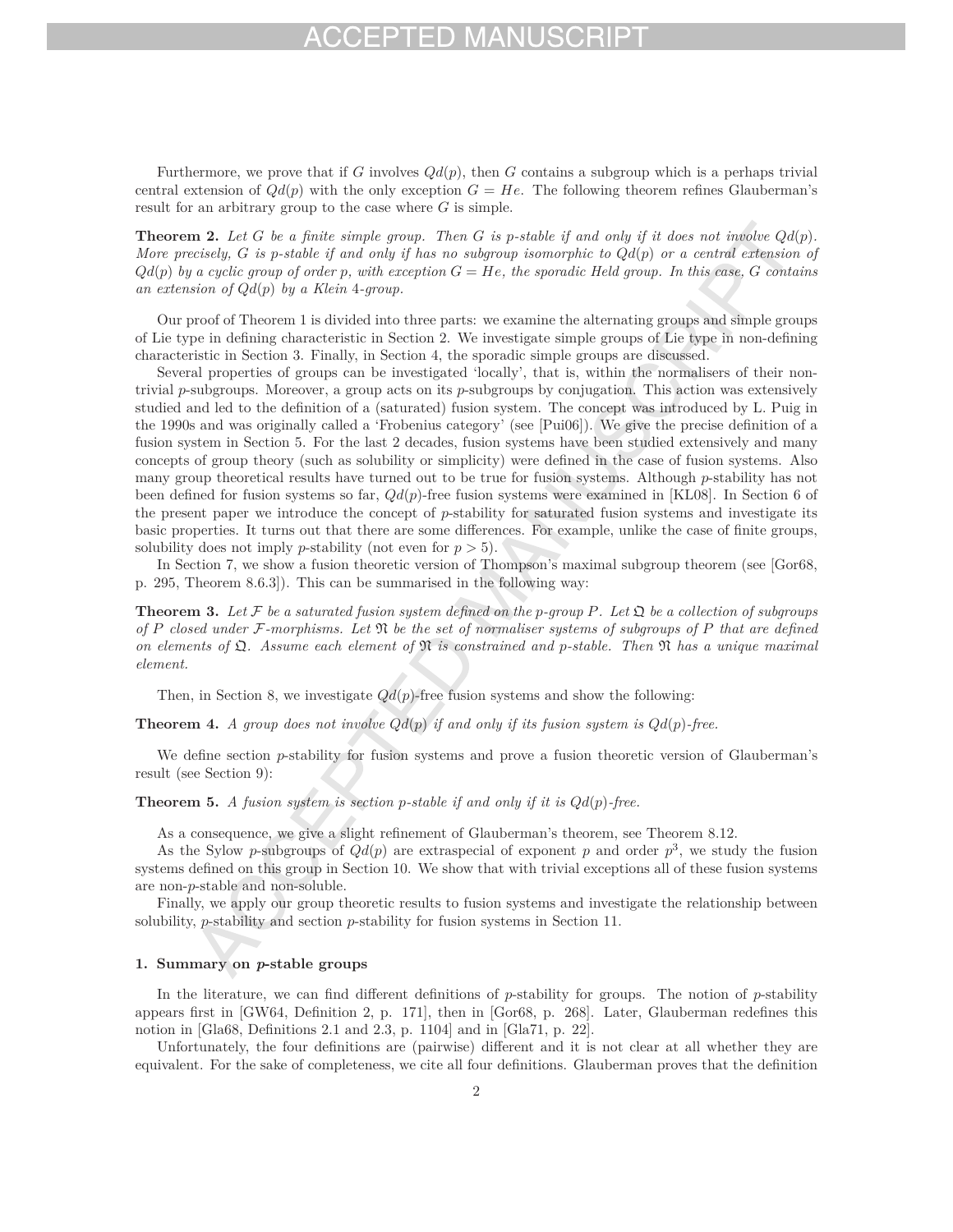## $-1$ )

in [Gla71] is equivalent to that in [Gor68], but the one in a later edition of the same book (see [Gor07]) appears to be non-equivalent to that in [Gor68]. Later in the literature the definition in [Gla71] is used (see e. g. in [HB82b] or [SGL05]). However, results from [Gla68] have great importance and are oft cited, so the equivalence of these definitions might be crucial. In the following, we shall compare the two definitions by examining some properties of *p*-stability.

The original definition of Gorenstein and Walter is the following:

**Definition 1.1 (Gorenstein–Walter, 1964).** Let *G* be a finite group. Let *S* be the largest soluble normal subgroup of *G*. Let *p* be a prime that divides |*S*|. Let *P* be a Sylow *p*-subgroup of  $O_{p',p}(S)$  and  $Q \leq P$ such that (i)  $O_{p'}(S)Q \triangleleft G$  and (ii)  $O_p(N_G(Q)/C_G(Q)P) = 1$ . We shall say that G is p-stable provided the following condition holds for any such subgroup *Q*:

If *A* is a *p*-subgroup that normalises *Q* and satisfies the commutator identity  $[Q, A, A] = 1$ , then  $A ⊂ PC$ <sup>*G*</sup> $(Q)$ .

Gorenstein's advanced definition in [Gor68]:

**Definition 1.2 (Gorenstein, 1968).** Let *G* be a finite group and *p* an odd prime. *G* is called *p-stable* if the following condition is satisfied:

If *K* is a normal subgroup of *G*, *P* is a *p*-subgroup of *K* with  $G = KN<sub>G</sub>(P)$ , and *A* is a *p*-subgroup of  $N_G(P)$  such that  $[P, A, A] = 1$ , then

$$
AC_G(P)/C_G(P) \subseteq O_p(N_G(P)/C_G(P)).
$$

In [Gor07], the above group *K* is specified as  $O_{p',p}(G)$ . The definition appearing in [Gla68] is as follows:

**Definition 1.3 (Glauberman, 1968).** Let *G* be a finite group, let  $p > 2$  be a prime, and let  $\mathcal{M}(G)$  be the set of subgroups M of *G* maximal with respect to the property that  $O_p(M) \neq 1$ . *G* is said to be *p*-stable if for all  $M \in \mathcal{M}(G)$  and for all *p*-subgroups *Q* of *M* such that  $O_{p'}(M)Q \triangleleft M$ , whenever an element  $x \in N_M(Q)$ has the property that if

$$
[Q, x, x] = 1,
$$

then *x* maps into  $O_p(N_M(Q)/C_M(Q))$  under the natural homomorphism  $N_M(Q) \to N_M(Q)/C_M(Q)$ .

The revised definition of *p*-stability in [Gla71] is the following:

**Definition 1.4 (Glauberman, 1971).** A group *G* is said to be *p-stable* if for all *p*-subgroups *Q* of *G* whenever an element  $x \in N_G(Q)$  satisfies

$$
[Q, x, x] = 1,
$$

then *x* maps into  $O_p(N_G(Q)/C_G(Q))$  under the natural homomorphism  $N_G(Q) \to N_G(Q)/C_G(Q)$ .

- **Remark 1.5.** (*i*) It can be easily checked that Gorenstein's subgroups *A* can be substituted by single elements *x*. Moreover, let  $x = x_p x_{p'} \in N_G(Q)$ , where  $x_p$  and  $x_{p'}$  are commuting *p*- and *p*'-elements, respectively. It is straightforward to check that if  $[Q, x, x] = 1$ , then  $x_{p'} \in C_G(Q)$ . As a consequence, it can be assumed that *x* is a *p*-element.
- (*ii*) By any of the four definitions, every group with an Abelian Sylow *p*-subgroup is trivially *p*-stable.
- (*iii*) If we set  $\bar{K} = G$  in Definition 1.2, we obtain Definition 1.4, so Gorenstein's definition implies Glauberman's one.
- (*iv*) It is less obvious, what the connection between the complicated first definition and the other ones is. Since this definition was soon revisited by Gorenstein himself, we shall not discuss this connection here.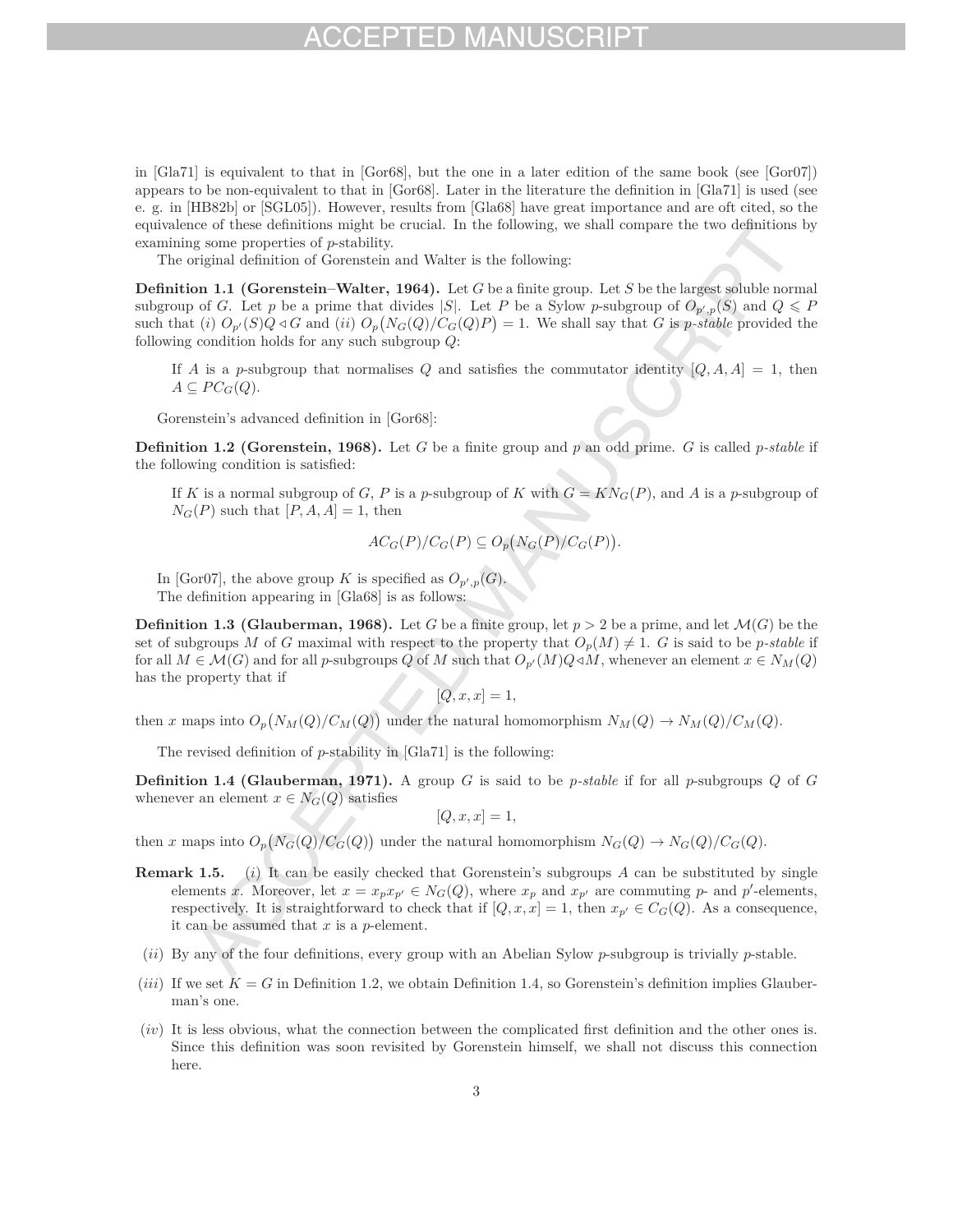The smallest example for a group *not* being *p*-stable (by all four definitions but we only check Glauberman's definitions) is the group usually denoted by  $Qd(p)$ :

**Example 1.6.** The group  $Qd(p)$  is defined as a semidirect product of a two-dimensional vector space *V* over  $\mathbb{F}_p$  with the special linear group  $SL_2(p)$  via the natural action:

$$
Qd(p) = V \rtimes SL_2(p).
$$

Clearly,  $O_p(Qd(p)) = V \neq 1$ , so  $\mathcal{M}(G)$  consists solely of the group itself. Since  $O_{p'}(Qd(p)) = 1$ , the subgroup *Q* has to be normal in  $Qd(p)$ . Hence  $Q = V$  (or 1, but this case is trivial). Now, *V* is self-centralising, so  $N_{Qd(p)}(V)/C_{Qd(p)}(V) \cong SL_2(p)$ . The element

$$
x = \begin{bmatrix} 1 & 1 \\ 0 & 1 \end{bmatrix} \in SL_2(p)
$$

satisfies the commutator relation  $[Q, x, x] = 1$ . Nevertheless, *x* is not contained in  $O_p(SL_2(p))$  since the latter is trivial. In the literature, this group is of great importance.

Note that the Sylow 2-subgroups of  $Qd(p)$  are isomorphic to those of  $SL_2(p)$  and hence they are generalised quaternion groups.

The next lemma gives a well-known description of *Qd*(*p*) as a matrix group (see Example 7.5 in [HB82a, p. 494]):

**Lemma 1.7.** *Qd*(*p*) *can be represented as a subgroup of SL*3(*p*)*, namely, consisting of matrices of the form*

$$
\begin{bmatrix} a & b & t \\ c & d & u \\ 0 & 0 & 1 \end{bmatrix},
$$

*where*  $ad-bc = 1$ *. This subgroup intersects*  $Z(SL_3(p))$  *trivially and hence maps isomorphically into*  $PSL_3(q)$ *.* 

As already mentioned, we shall focus on the latter two definitions of Glauberman. The first question concerning *p*-stability is whether these two definitions are equivalent. This question is important especially as theorems proved with Definition 1.3 in [Gla68] are often cited when using Definition 1.4 of *p*-stability. Nevertheless, this problem does not seem to have been dealt with.

A group *G* with  $O_p(G) \neq 1$  which is *p*-stable according to Definition 1.4 also satisfies Definition 1.3, simply because more subgroups *Q* are considered there. There are also some natural questions concerning *p*-stability which do not seem to have been considered so far, such as whether a subgroup or a factor group of a *p*-stable group is necessarily *p*-stable (according to any of the definitions).

In the following, we answer the questions asked above. In [Gag76, p. 82] it is shown that the semidirect product of *A*<sup>8</sup> with an elementary Abelian group of order 3<sup>8</sup> is 3-stable according to Definition 1.3 and it contains a subgroup isomorphic to *Qd*(3). Hence this definition does not inherit to subgroups. However, we can prove the following proposition using Definition 1.4 of *p*-stability:

**Proposition 1.8.** *Let G be a group that is p-stable according to Definition* 1*.*4*. Let H be a subgroup of G. Then H is p-stable according to the same definition.*

**Proof.** Let Q be a p-subgroup of H. Set  $C = C_G(Q)$ ,  $N = N_G(Q)$ ,  $\overline{N} = N/C$ ,  $N_H = N_H(Q)$ ,  $C_H = C_H(Q)$ and  $\bar{N}_H = N_H/C_H$ . As  $C_H = C \cap N_H$ , we have

$$
\bar{N}_H \cong N_H C/C \leqslant \bar{N},
$$

so the former can be naturally considered as a subgroup of the latter. Let  $x \in N_H$  such that  $[Q, x, x] = 1$ .<br>By Definition 1.4,  $xC \in O(\bar{N}) \cap \bar{N}_H \subset O(\bar{N}_H)$ , whence the lemma By Definition 1.4,  $xC \in O_p(\overline{N}) \cap \overline{N}_H \subseteq O_p(\overline{N}_H)$ , whence the lemma.

This proposition has three immediate consequences: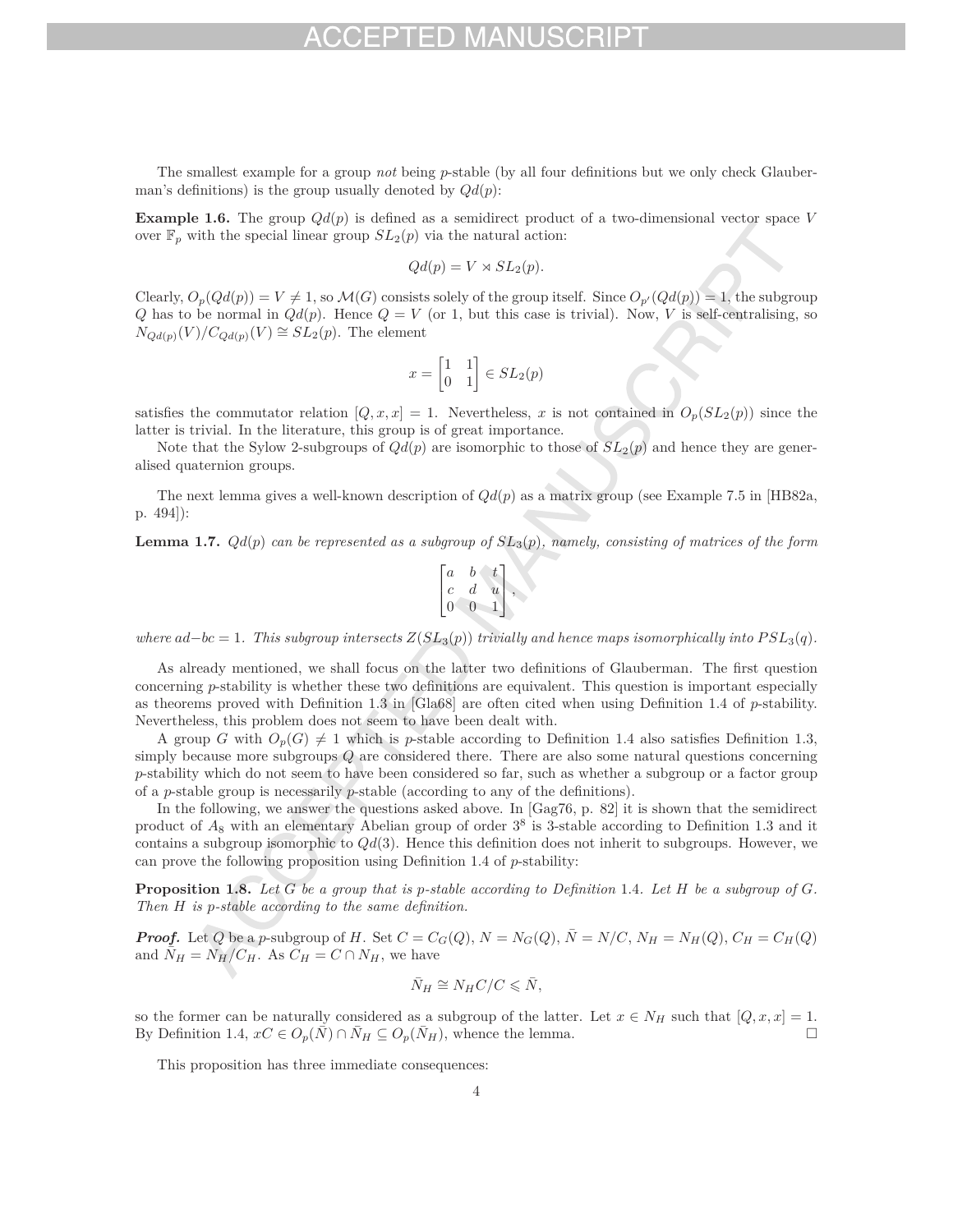## H) MA

**Corollary 1.9.** *A group G satisfying Definition* 1*.*4 *also satisfies Definition* 1*.*3*.*

*Proof.* Assume *G* is *p*-stable according to Definition 1.4. Let  $M \in \mathcal{M}(G)$  and let  $Q \leqslant M$  with  $QO_{p'}(M) \triangleleft M$ . By Proposition 1.8 *M* is *p*-stable by Definition 1.4. Then for any  $x \in N_M(Q)$  such that  $[Q, x, x] = 1$  we have  $xC_M(Q) \in O_n(N_M(Q)/C_M(Q))$ , proving G is *p*-stable according to Definition 1.3. have  $x\ddot{C}_M(Q) \in O_p(N_M(Q)/C_M(Q))$ , proving *G* is *p*-stable according to Definition 1.3.

**Corollary 1.10.** *Definition* 1*.*3 *does not imply Definition* 1*.*4*, hence the two definitions are* not *equivalent.*

*Proof.* By [Gag76, p. 82], the group  $G = V \times A_8$  is 3-stable according to Definition 1.3, but it is certainly not *p*-stable according to Definition 1.4 as *G* contains a subgroup isomorphic to *Qd*(3) which is not 3-stable.  $\Box$ 

**Corollary 1.11.** *A group G is p*-stable according to Definition 1.4 *if and only if*  $N_G(Q)$  *is p-stable for all non-cyclic p-subgroups Q of G.*

*Proof.* Note that Aut(*Q*) is Abelian if *Q* is cyclic. So cyclic *p*-subgroups of *G* satisfy the *p*-stability condition, and hence this only needs to be verified for non-Abelian subgroups *Q*.

From now on, we use Definition 1.4 for *p*-stability (unless otherwise stated explicitly).

The next question is about factor groups. In [Gag76, p. 88] it is shown that  $G/O_{p'}(G)$  is *p*-stable if *G* is so. Although Gagen uses Definition 1.3, the proof can be easily carried over to Definition 1.4, too.

The next example shows that a factor group of a *p*-stable group need not be *p*-stable in general. We are thankful to professor O. Yakimova for pointing out this example.

**Example 1.12.** Let  $p > 3$  and let *X* and *Y* be indeterminates over  $\mathbb{F}_p$ . Then the polynomial ring  $\mathbb{F}_p[X, Y]$ can be viewed as an  $\mathbb{F}_p SL_2(p)$ -module via the action extending the natural operation on the 2-dimensional vector space  $\langle X, Y \rangle_{\mathbb{F}_p}$ . Let *W* be the *p* + 1-dimensional subspace of  $\mathbb{F}_p[X, Y]$  generated by the homogeneous polynomials of degree *p*. Then the elements  $X^p$ ,  $X^{p-1}Y$ , ...,  $XY^{p-1}$ ,  $Y^p$  form a basis of *W* and *W* is an  $\mathbb{F}_p SL_2(p)$ -submodule. *W* has a single submodule  $V = \langle X^p, Y^p \rangle_{\mathbb{F}_p}$ . Note that  $SL_2(p)$  acts on *V* via its natural representation. Consider the group  $G = W^* \rtimes SL_2(p)$ , where  $W^*$  denotes the module contragredient to *W*. Since *W*<sup>∗</sup> has a factor module isomorphic to  $V^* \cong V$ , *G* has a factor group isomorphic to  $Qd(p)$ . However, it can be easily computed that the group *G* itself is *p*-stable.

In [Gla68, Lemma 6.3.], Glauberman proved a characterisation of the groups all of whose sections are *p*-stable:

**Theorem 1.13 (Glauberman).** *Let G be a finite group. Then the following two conditions are equivalent:*

- (*i*) *All sections of G are p-stable;*
- (*ii*)  $G$  *does not involve*  $Qd(p)$ *.*

Theorem 1.13 implies that for  $p \geq 5$  all *p*-soluble groups are *p*-stable. The converse is obviously false: there are plenty of simple groups whose Sylow *p*-subgroups are Abelian for some prime *p*.

Unfortunately, there is no nice characterisation of *p*-stable groups. It is not true that a non-*p*-stable group necessarily has a subgroup isomorphic to *Qd*(*p*):

**Example 1.14.** The group  $Qd(p)$  has a central extension with a cyclic group *Z* of order *p*: Let  $E = \langle \tilde{a}, \tilde{b} \rangle$  be an extraspecial group of exponent *p*. Denote its centre by *Z* so that  $Z = \langle [\tilde{a}, \tilde{b}] \rangle$ . Then  $E/Z \cong V$  (the normal subgroup of  $Qd(p)$  of order  $p^2$ ). Moreover, the images *a* and *b* under the homomorphism  $E \to V$  of  $\tilde{a}$  and  $\tilde{b}$ , respectively, generate *V* . It is well-known that the automorphism group of *E* has a subgroup isomorphic to  $SL_2(p)$  and the action of  $SL_2(p)$  on  $\tilde{a}$  and  $\tilde{b}$  is the same as on *a* and *b*. Let  $\widetilde{Qd}(p) = E \rtimes SL_2(p)$  with the action just defined. Then  $Qd(p)$  is non-*p*-stable as it is proven by the subgroup  $Q = E$  and  $x \in SL_2(p)$  as in Example 1.6. It is easy to see that  $Qd(p)$  does not contain a subgroup isomorphic to  $Qd(p)$ .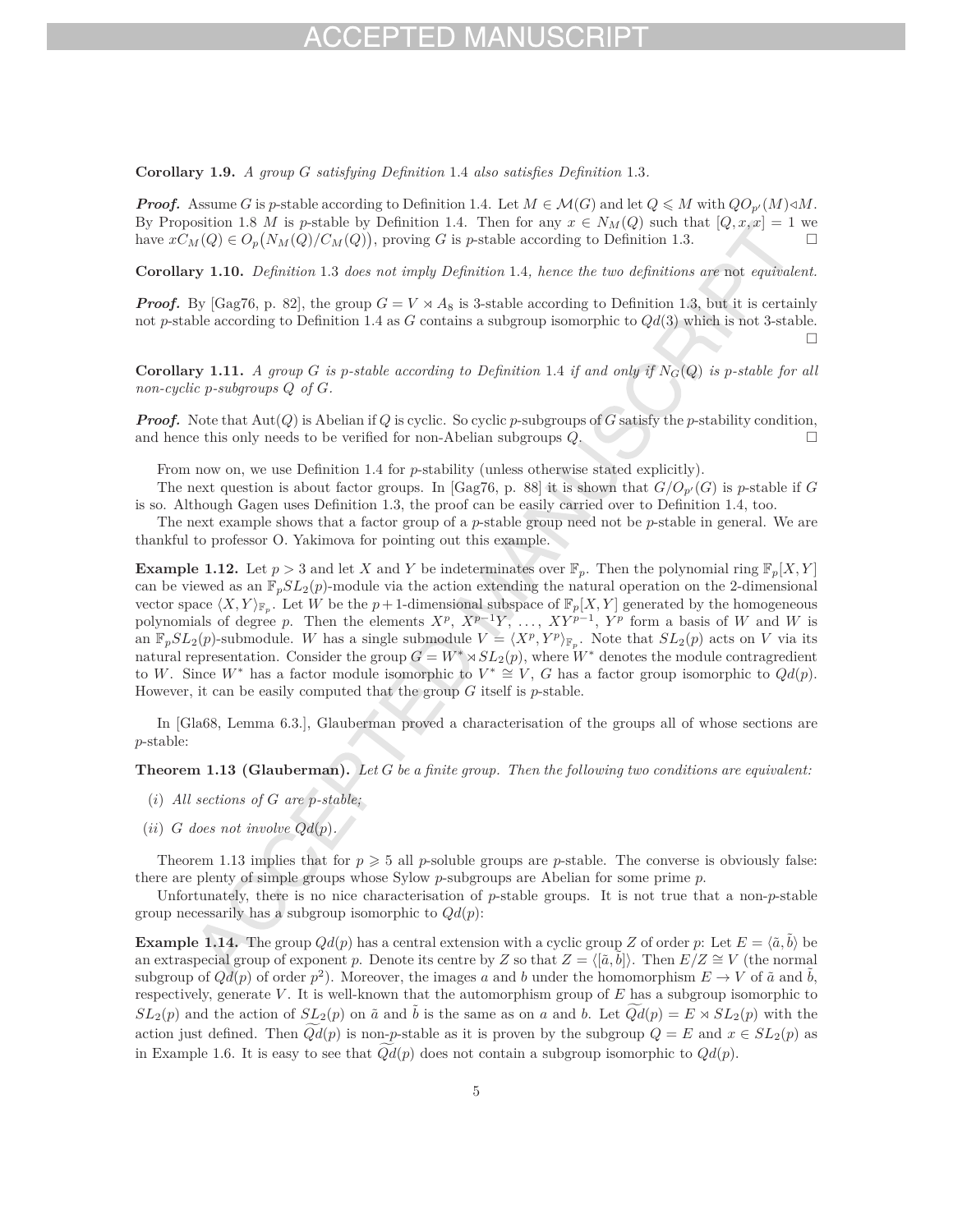As we shall see later,  $Qd(p)$  has a faithful representation as a subgroup of  $GL_p(q)$  if  $p|q-1$  (see Lemma 3.6.) In order to give some more examples of non-3-stable groups, we now construct *Qd* (3) as a subgroup of  $GL_3(\mathbb{C})$ .

**Example 1.15.** Let  $\varrho$  be a (complex) primitive third root of unity. We define the following complex matrices:

|                                                                                | $\tilde{a} = \begin{bmatrix} \varrho & 0 & 0 \\ 0 & \varrho^2 & 0 \\ 0 & 0 & 1 \end{bmatrix},$ | $\tilde{b} = \begin{bmatrix} 0 & 1 & 0 \\ 0 & 0 & 1 \\ 1 & 0 & 0 \end{bmatrix},$                                         |
|--------------------------------------------------------------------------------|------------------------------------------------------------------------------------------------|--------------------------------------------------------------------------------------------------------------------------|
| $x = \begin{bmatrix} 1 & 0 & 0 \\ 0 & \varrho & 0 \\ 0 & 0 & 1 \end{bmatrix},$ |                                                                                                | $t=\frac{1}{1-\varrho}\cdot\begin{bmatrix} 1 & 1 & 1\\ \varrho & \varrho^2 & 1\\ \varrho^2 & \varrho & 1 \end{bmatrix}.$ |

A straightforward calculation shows that  $E = \langle \tilde{a}, \tilde{b} \rangle$  is an extraspecial group of order 27 and exponent 3, whereas,  $S = \langle x, t \rangle$  is isomorphic to  $SL_2(3)$ . Moreover, *S* normalises *E* and the operation of the elements *x* and *t* with respect to the basis *a*, *b* of  $E/Z(E)$  is represented by the matrices  $\begin{bmatrix} 1 & 0 \\ 1 & 1 \end{bmatrix}$  and  $\begin{bmatrix} 0 & -1 \\ 1 & 0 \end{bmatrix}$ , respectively. Therefore,  $\langle \tilde{a}, \tilde{b}, x, t \rangle \cong \widetilde{Qd}(3)$ .

The group in Example 1.15 can be modified to obtain two more non-3-stable groups of the same order:

**Example 1.16.** We keep the notation of Example 1.15. Let  $\vartheta$  be a primitive ninth root of unity with  $\vartheta^3 = \varrho$  and let  $x^- = \vartheta^{-1}x$  and  $x^+ = \vartheta x$ . Define the groups  $\widetilde{Qd}^-(3) = \langle a, b, x^-, t \rangle$  and  $\widetilde{Qd}^+(3) = \langle a, b, x^+, t \rangle$ *t* . As the original group is 'twisted' by a scalar matrix, all three groups have the same image in *PSL*3(C) (namely, a subgroup isomorphic to *Qd*(3). Hence all these groups are central extensions of *Qd*(3) by a cyclic group of order 3. Moreover, the elements  $x^+$  and  $x^-$  together with the subgroup  $E$  show that  $\widetilde{Qd}^+(3)$  and  $\widetilde{Qd}^{\dagger}(3)$  are non-3-stable.

**Remark 1.17.** By construction, the group  $\widetilde{Qd}^T(3)$  is contained in  $SL_3(\mathbb{C})$  unlike the other two groups. An easy calculation shows that the centraliser of a Sylow 2-subgroup of *Qd* (3) (a subgroup of order 72) contains an elementary Abelian group of order 9, while that in any of the other two groups contains a cyclic group of order 9.

Further investigation shows that  $\widetilde{Qd}^-(3)$  and  $\widetilde{Qd}^+(3)$  have non-isomorphic Sylow 3-subgroups.

Moreover, the Sylow 3-subgroups of all three groups have exponent 9 and the those of  $\widetilde{Qd}(3)$  and  $\widetilde{Qd}^+(3)$ cannot be embedded into  $(C_9 \times C_9) \rtimes C_3$ , the largest subgroup of  $SL_3(\mathbb{C})$  of exponent 9.

Let  $q = \ell^s$  such that  $3|q - 1$ . Then reduction modulo  $\ell$  carries over the construction in Example 1.15 to  $GL_3(q)$ . To see this observe that  $\mathbb{F}_q$  contains primitive third roots of unity in this case.

If, moreover,  $9|q-1$ , then  $\mathbb{F}_q$  contains primitive ninth roots of unity as well, and hence the constructions of Example 1.16 are valid in  $SL_3(q)$  and  $GL_3(q)$ .

Note that the above defined groups are minimal non-3-stable subject to containment. The question naturally arises: which groups are minimal non-*p*-stable? We do not answer this question in this paper, but in section 4, we shall see one more example for the prime  $p = 3$ .

Although Theorem 1.13 was proved with Definition 1.3 of *p*-stability, the result is often used with Definition 1.4. In fact, the theorem is cited in [Gla71], where Definition 1.4 appears, without mentioning that the proof was worked out with another definition. However, the next result is clear by the above:

**Proposition 1.18.** *For a group G, the following are equivalent:*

- *(i) All sections of G are p-stable according to Definition* 1*.*3*.*
- *(ii) All sections of G are p-stable according to Definition* 1*.*4*.*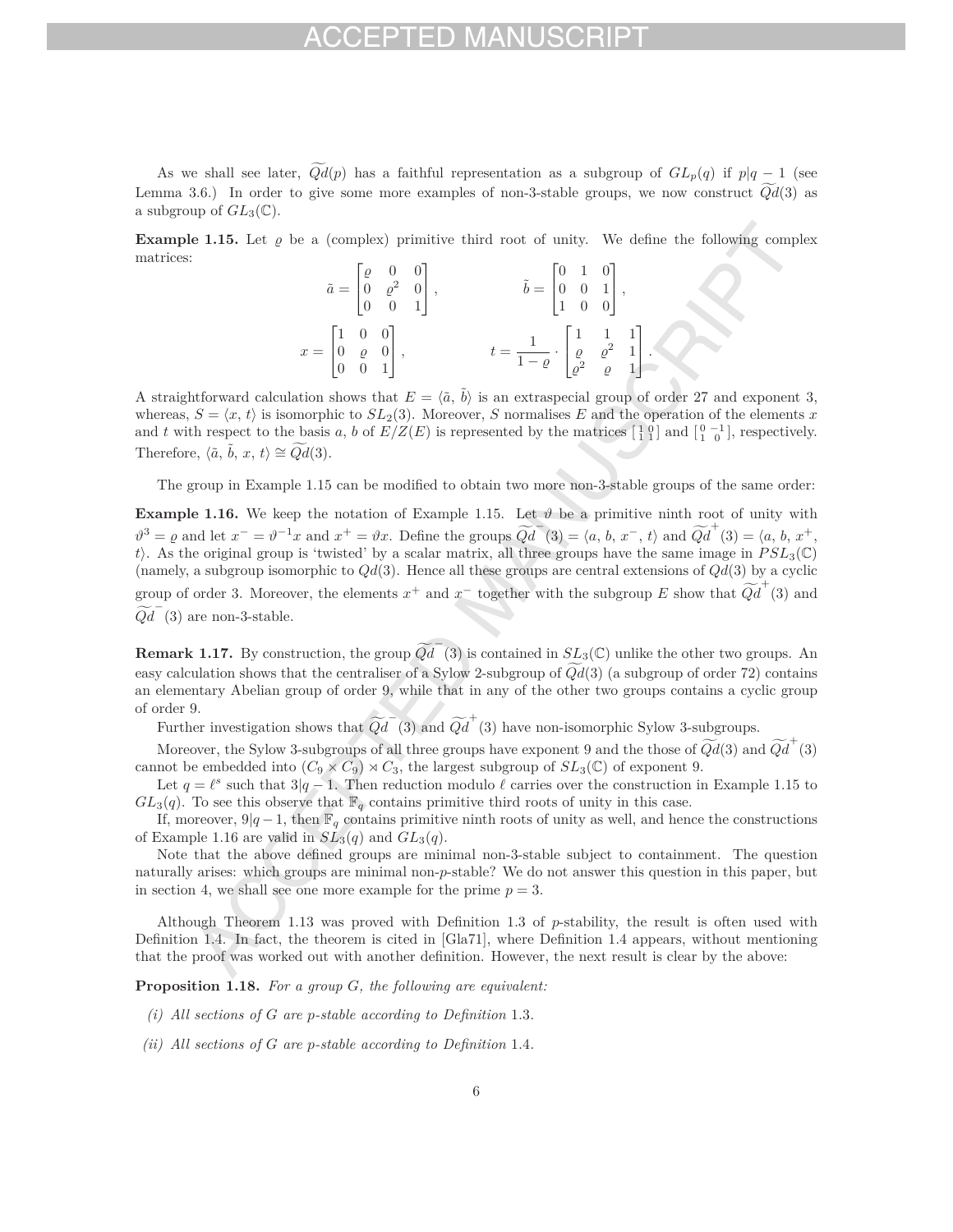For the proof observe that if *G* has a non-*p*-stable section *H/K* according to Definition 1.4 proved by the subgroup  $Q \leq H/K$  and the element  $x \in N_{H/K}(Q)$ , then the section  $N_{H/K}(Q)$  of *G* is non-*p*-stable according to Definition 1.3 (proved by the same *p*-subgroup *Q* and element *x*).

After introducing some notation, we define a more general notion. For *p*-subgroups *Q*, *R* of *G* such that  $R \triangleleft Q$ , we let  $N_G(Q/R)$  be the largest subgroup of *G* that acts by conjugation on  $Q/R$  and  $C_G(Q/R)$  be the largest subgroup of  $N_G(Q/R)$  that acts trivially on  $Q/R$ . Note that

$$
N_G(Q/R) = N_G(Q) \cap N_G(R)
$$

and

$$
C_G(Q/R) = \{x \in N_G(Q/R) \mid [Q, x] \subseteq R\}.
$$

**Definition 1.19.** A group *G* is said to be *section p-stable* if for all *p*-subgroups *R* and *Q* of *G* such that  $R \triangleleft Q$ , whenever an element  $x \in N_G(Q/R)$  satisfies  $[Q, x, x] \subseteq R$ , then  $xC_G(Q/R)$  is contained in  $O_p(N_G(Q/R)/C_G(Q/R)).$ 

Clearly, any section *p*-stable group is *p*-stable.

**Proposition 1.20.** *For a group G, the following are equivalent:*

- (*i*) *G is section p-stable.*
- (*ii*) *All sections of G are p-stable.*
- (*iii*)  $N_G(R)/R$  *is p-stable for all p-subgroups*  $R$  *of*  $G$ *.*

*Proof.* The equivalence of (*i*) and (*iii*) is clear by the isomorphism theorems. Also, the implication (*ii*)  $\Rightarrow$ (*iii*) is trivial.

 $(i) \Rightarrow (ii)$ : Assume first that *G* is section *p*-stable and let  $H/K$  be a section of *G*. Let *T* be a *p*-subgroup of *H/K*. Denote by *Q* a Sylow *p*-subgroup of the preimage of *T* under the natural homomorphism  $H \to H/K$ . Let  $R = Q \cap K$ . Then  $T = KQ/K \cong Q/R$ . Assume an element  $\bar{x} \in N_{H/K}(T)$  satisfies  $[T, \bar{x}, \bar{x}] = 1$ .

Let  $x \in H$  be such that  $xK = \bar{x}$ . Observe that  $Q^x \subseteq KQ$  as *T* is normalised by  $\bar{x}$ . Since *Q* is a Sylow *p*-subgroup of  $KQ$ , we have  $Q^x = Q^k$  for some  $k \in K$ . Hence  $xk^{-1} \in N_H(Q)$  is also a preimage of  $\bar{x}$ , so we may assume  $x \in N_H(Q)$ .

By assumption,  $[Q, x, x] \subseteq K$ , so  $[Q, x, x] \subseteq Q \cap K = R$  as  $Q$  is normalised by  $x$ . Now, as  $G$  is section *p*-stable,

$$
xC_G(Q/R) \in O_p(N_G(Q/R)/C_G(Q/R)) \cap (N_H(Q/R) \cdot C_G(Q/R)/C_G(Q/R))
$$

follows. Since

$$
N_H(Q/R)/C_H(Q/R) \cong N_H(Q/R) \cdot C_G(Q/R)/C_G(Q/R),
$$

the coset  $xC_H(Q/R)$  is contained in a normal *p*-subgroup of the factor group  $N_H(Q/R)/C_H(Q/R)$ . The claim now follows because

$$
N_H(Q/R)/C_H(Q/R) \cong N_{H/K}(T)/C_{H/K}(T).
$$

(Observe that  $N_H(KQ/K) = K \cdot N_H(Q/R)$  and  $C_H(KQ/R) = K \cdot C_H(Q/R)$  hold by straightforward calculations.) calculations.)  $\Box$ 

By Theorem 1.13, a group is section *p*-stable if and only if it does not involve *Qd*(*p*).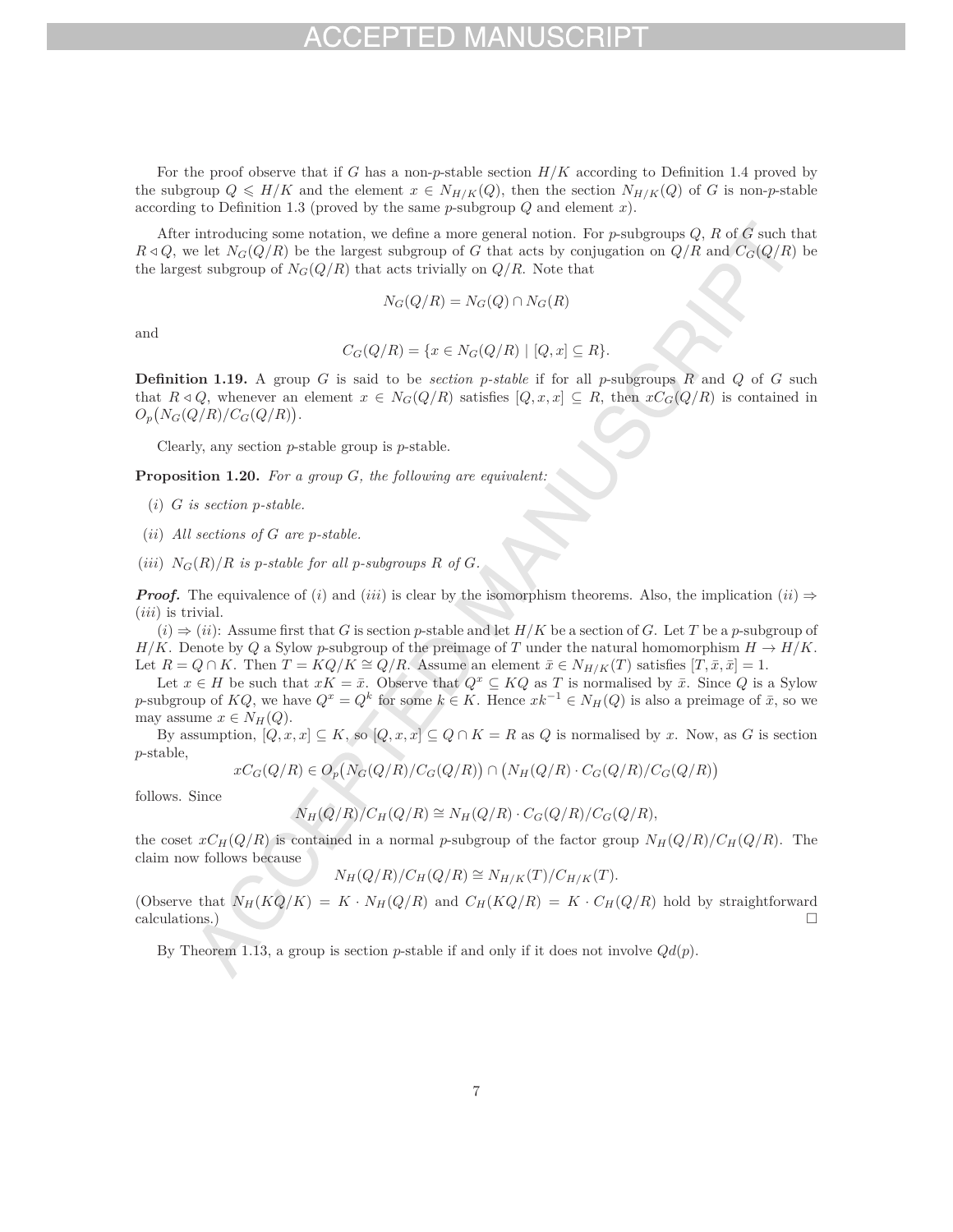# $-1$

### **2.** *Qd***(***p***) as a section of simple groups**

We now discuss the problem which simple groups involve  $Qd(p)$ . More specifically, we want to examine how the group *Qd*(*p*) is involved in finite simple groups. This question is discussed in the next few sections. Besides this, we also determine whether the simple group in question is *p*-stable.

This section is devoted to alternating groups and simple groups of Lie type in defining characteristic.

**Theorem 2.1.** The alternating group  $A_n$  has a subgroup which is isomorphic to  $Qd(p)$  if and only if  $n \geq p^2$ . *For*  $n < p^2$ ,  $Qd(p)$  *is not involved in*  $A_n$ *. Therefore,*  $A_n$  *is p-stable for*  $n < p^2$  *and non-p-stable otherwise.* 

*Proof.* As the Sylow *p*-subgroups of  $A_n$  are Abelian if  $n < p^2$ ,  $Qd(p)$  cannot be involved in  $A_n$  in this case.

 $SL_2(p)$  has index  $p^2$  in  $Qd(p)$ . The permutation representation of  $Qd(p)$  on the (right) cosets of  $SL_2(p)$  is faithful as  $Qd(p)$  has no normal subgroup contained in  $SL_2(p)$  rather than the trivial one. This permutation representation gives an embedding of  $Qd(p)$  into  $A_{p^2}$  (observe that  $Qd(p)$  has no subgroup of index 2) and hence into each  $A_n$  with  $n \geqslant p^2$ .

The statement on *p*-stability follows from the above.  $\Box$ 

The description of  $Qd(p)$  as in Lemma 1.7 gives the main part of the following theorem:

**Theorem 2.2.** Let G be a simple group of Lie type of characteristic p. Then  $Qd(p)$  is not involved in G if and only if G is of type  $A_1$ ,  ${}^2A_2$  or  ${}^2G_2(3^{2n+1})$ . If G is of type  $B_2$  or  ${}^2A_n$  with  $n \geq 3$ , then G has a *subgroup isomorphic to*  $Qd(p)$ *. In all other cases and also if G is of type*  ${}^2A_n$  *with*  $n \ge 6$ *, G has a subgroup isomorphic to*  $Qd(p)$ *. Consequently,*  $G$  *is*  $p$ *-stable if and only if it does not involve*  $Qd(p)$ *.* 

*Proof.* Note that the cases of  ${}^2B_2$  and  ${}^2F_4$  are irrelevant because they are defined in characteristic 2.

The Ree groups  ${}^2G_2(3^{2n+1})$  have Abelian Sylow 2-subgroups, hence they cannot involve  $Qd(p)$ . The simple groups of type  $A_1$  have Abelian Sylow *p*-subgroups, so they do not involve  $Qd(p)$ .

For the unitary groups  $G = PSU_3(q) = {}^2A_2(q^2)$ , we can use the description of a Sylow *p*-subgroup *P* of *G* as in [Hup83, Satz 10.12, p. 242]. A straightforward calculation shows the following: If a conjugate of an element (different from 1) of  $P$  is contained in  $P$ , then the conjugating element lies in the normaliser  $N_G(P)$ . Now,  $N_G(P)/P$  is cyclic and hence does not involve  $Qd(p)$ . Therefore, no *p*-local subgroup of *G* involves *Qd*(*p*) and hence *G* does not involve it, either.

Let  $G = Sp_4(q)$  and let  $X \cong Sp_4(p)$  be a subgroup of *G*. It is well-known that the stabiliser in *X* of a non-zero vector of the natural  $\mathbb{F}_pSp_4(p)$ -module is isomorphic to  $Qd(p)$ . As  $|Z(G)| = 2$ ,  $PSp_4(q)$  has a subgroup isomorphic to  $Qd(p)$ .

Note that  $SO_5(q)$  is isomorphic to  $PSp_4(q)$ .

For  $n \geq 4$ , the special unitary group  $SU_n(q)$  contains a subgroup isomorphic to  $Sp_4(q)$  and hence it has a subgroup isomorphic to  $Qd(p)$ . Since  $Z(SU_n(q))$  is a p'-group, the same is true for  $PSU_n(q)$ .

All the other simple groups of Lie type  $(A_n \text{ for } n \geq 2, B_n, C_n \text{ for } n \geq 3, D_n \text{ and } {}^2D_n \text{ for } n \geq 4, E_n \text{ for } n \geq 4$  $6 \le n \le 8$ ,  $F_4$ ,  $G_2$ ,  $^2E_6$ , and  $^3D_4$ ) and also  $^2A_n$  with  $n \ge 6$  are known to have a subgroup isomorphic to a possibly trivial central factor of *SL*3(*p*) (for the exceptional groups, see also [LSS92]). Thus they all have subgroups isomorphic to *Qd*(*p*) by Lemma 1.7.

### **3. The case of simple groups of Lie type in non-defining characteristic**

In this section, we discuss the question how  $Qd(p)$  is involved in simple groups of Lie type in non-defining characteristic. More precisely, *G* is a simple group of Lie type defined over the field  $\mathbb{F}_q$ , where *q* is a power of a prime  $\ell \neq p$ . This means p differs from the defining characteristic  $\ell$  of G.

The main result of this section is the following:

**Theorem 3.1.** Let G be a simple group of Lie type of characteristic  $\ell \neq p$ . Suppose that the Sylow p*subgroups of G are non-Abelian. Then one of the following holds:*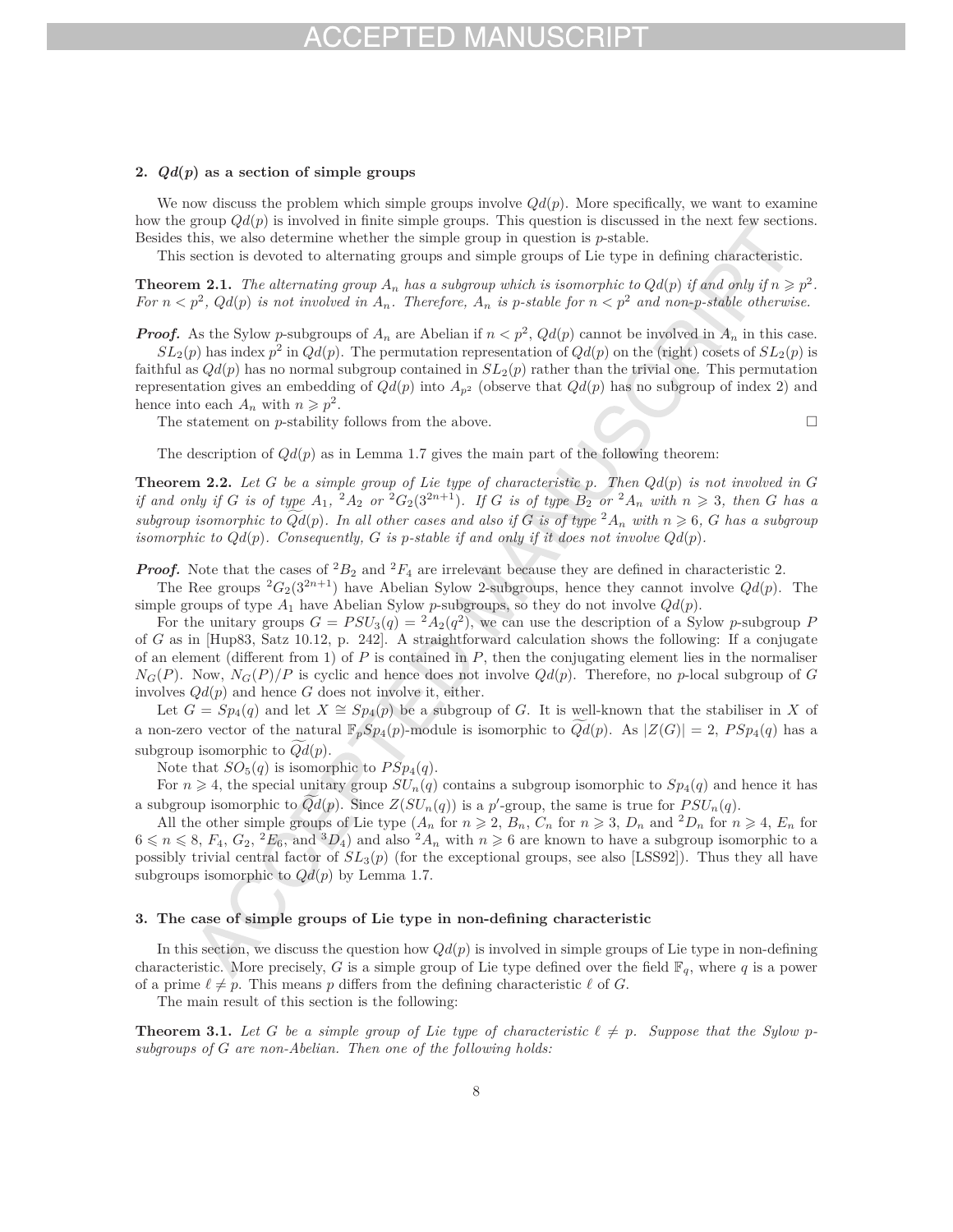- (*i*) *G* contains a subgroup isomorphic to  $Qd(p)$ ;
- (ii) Either  $G \cong PSL_p(q)$  (with  $p|q-1$ ) or  $G \cong PSU_p(q)$  (with  $p|q+1$ ) or  $p = 3$ ,  $G \cong {}^3D_4(q)$ ,  $F_4(q)$ ,  ${}^2F_4(q)$ ,  $(vith q = 2^{2m+1} m > 0)$ , or  ${}^2F_4(2)'$  and  $G$  contains a subgroup isomorphic to  $Qd(p)$ ;
- (*iii*)  $p = 3$ , 9| $q^2 1$ ,  $G = G_2(q)$  and *G* contains a subgroup isomorphic to  $\widetilde{Qd}^-(3)$ ;
- (*iv*)  $p = 3$  *and*  $q^2 1$  *is not a multiple of* 9*,*  $G = G_2(q)$  *and G has no section isomorphic to*  $Qd(3)$ *.*

*Consequently, G is p-stable if and only if it is section p-stable.*

The conditions on a prime *p* which guarantee that a Sylow *p*-subgroup of a simple group *G* is Abelian must be known to experts, but we have not found any reference. So we write down these in Proposition 3.2 for cases relevant to Theorem 3.1, that is, for the cases where *G* is a simple group of Lie type defined over the field  $\mathbb{F}_q$ ,  $q = \ell^s$  and  $\ell \neq p$ . Denote by  $e_p(q)$  the order of q modulo p, that is, the smallest natural number *i* such that  $p|q^i - 1$ .

**Proposition 3.2.** *Let G be a simple group of Lie type in characteristic*  $\ell \neq p$ *.* 

- (1) *Suppose that p* = 3 *and the Sylow* 3*-subgroups of G are Abelian. Then one of the following holds:*
	- (*i*)  $G \cong PSL_2(q)$ *, where*  $q > 2$ *;*
	- $(iii)$   $G \cong PSL<sub>3</sub>(q)$ *, where*  $q 1 \equiv 3$  *or* 6 (mod 9)*;*
	- (*iii*)  $G \cong PSL_n(q)$ *, where*  $3|q+1$  *and*  $2 < n < 6$ *;*
	- $(iv)$   $G \cong PSU_{3}(q)$ *, where*  $q > 2$  *and*  $q + 1 \equiv 3$  *or* 6 (mod 9)*;*
	- (*v*)  $G \cong PSU_{n}(q)$ , where  $3|q-1$  and  $2 < n < 6$ ;
	- $(vi)$   $G \cong B_2(q)$ ;
	- $(vii)$   $G \cong {}^2B_2(q)$ *, where*  $q = 2^{2m+1}$  *and*  $m > 0$ *;*
- (2) *Suppose that*  $p > 3$  *and the Sylow p-subgroups of*  $G$  *are Abelian. Then one of the following holds:*

(i) 
$$
G \cong {}^2B_2(q)
$$
, where  $q = 2^{2m+1}$ ,  $m > 0$ ;

- $(ii)$   $G \cong G_2(q)$ ;
- $(iii)$   $G \cong {}^{2}G_{2}(q)$ *, where*  $q = 3^{2m+1}$ *, m >* 0*;*
- $(iv)$   $G \cong {}^{2}F_{4}(2)'$  or  ${}^{2}F_{4}(q)$ *, where*  $q = 2^{2m+1}$ *, m* > 0*;*
- $(v)$  *G*  $\cong$  <sup>3</sup>*D*<sub>4</sub> $(q)$ ;
- $(vi)$  *G*  $\cong$   $F_4(q)$ ;
- $(vii)$  *G* ≅  $E_6(q)$ *, where*  $p > 5$  *or*  $p = 5 / q 1$ *;*
- $(viii)$  *G*  $\cong$  <sup>2</sup>*E*<sub>6</sub>(*q*)*,* where *p* > 5 *or p* = 5  $/q + 1$ *;*
- (*ix*)  $G \cong E_7(q)$ *, where*  $p > 7$  *or*  $p = 5$  *or*  $7$  *and*  $p/q^2 1$ *;*
- (*x*)  $G \cong E_8(q)$ *, where*  $p > 7$  *or*  $p = 7/q^2 1$  *or*  $p = 5$ *;*
- $(xi)$   $G \cong PSL_n(q)$ , where  $n < e_p(q)p$ ;
- $(xii)$   $G \cong PSU_{n}(q)$ , where  $2 < n < 2e_{p}(q)p$  if  $e_{p}(q)$  is odd,  $2 < n < e_{p}(q)p$  if  $e_{p}(q) \equiv 0 \pmod{4}$  and  $n < e_p(q)p/2$  *if*  $e_p(q) \equiv 2 \pmod{4}$ ;
- (*xiii*)  $G \cong B_n(q)$ , where q is odd and  $1 < n < e_p(q)p$  if  $e_p(q)$  is odd,  $1 < n < e_p(q)p/2$  if  $e_p(q)$  is even;
- (*xiv*)  $G \cong C_n(q)$ , where  $2 < n < e_p(q)p$  if  $e_p(q)$  is odd,  $2 < n < e_p(q)p/2$  if  $e_p(q)$  is even;
- $(xv)$   $G \cong D_n(q)$ , where  $3 < n < e_p(q)p$  if  $e_p(q)$  is odd and  $4 < n \leqslant e_p(q)p/2$  if  $e_p(q)$  is even,
- $(xvi)$   $G \cong {}^2D_n(q)$ , where  $3 < n \leqslant e_p(q)p$  if  $e_p(q)$  is odd and  $4 < n < e_p(q)p/2$  if  $e_p(q)$  is even.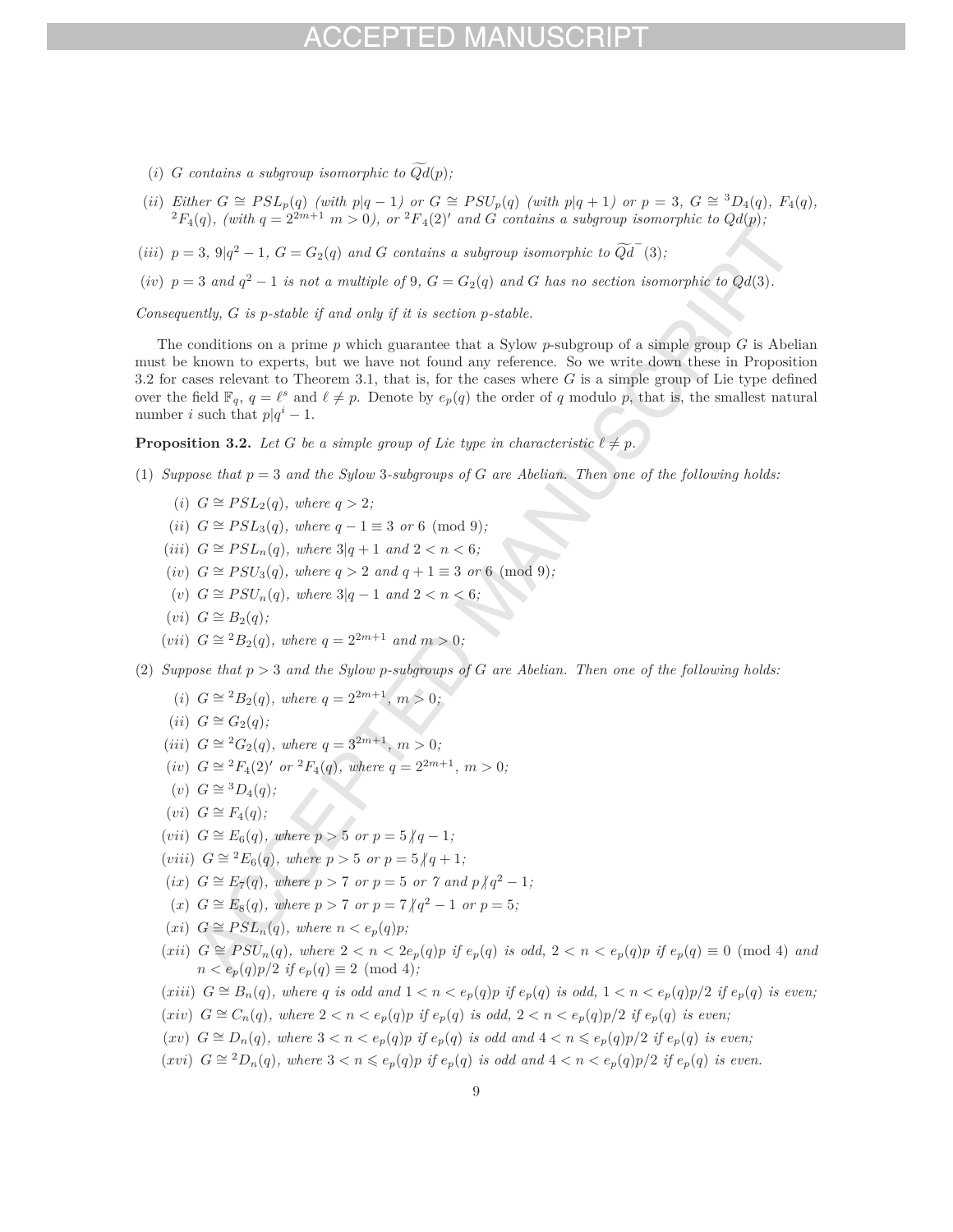The proof of these two results occupies the rest of the section.

**Lemma 3.3.** Let  $m, n$  be positive integers, and let  $c = \gcd(m, n)$ , the greatest common divisor of  $m$  and  $n$ . *Then*  $q^c - 1$  *is the greatest common divisor of*  $q^m - 1, q^n - 1$ . Furthermore, *p divides*  $q^n - 1$  *if and only if*  $e_p(q)$  *divides n*.

*Proof.* The first statement is Hilfsatz 2(a) in [Hup70]. The second is an elementary consequence of the first as  $e_p(q)$  is the order of *q* in the multiplicative group  $\mathbb{F}_p^*$  of the field of *p* elements.

*Linear and unitary groups.*

**Lemma 3.4.** *Let <sup>E</sup> be an extraspecial group of order <sup>p</sup>*<sup>3</sup>*. If <sup>p</sup> divides <sup>q</sup>*−<sup>1</sup> *(resp. <sup>q</sup>*+1*), then <sup>E</sup> is isomorphic to a subgroup of*  $GL_p(q)$  (resp.,  $GU_p(q)$ ).

*Proof.* The statement on  $GL_p(q)$  is well known. Let *p* divide  $q+1$ . Then *E* is isomorphic to a subgroup of  $GL_p(q^2)$ . As  $p > 2$ , a Sylow *p*-subgroup of  $GU_p(q)$  is a Sylow *p*-subgroup in  $GL_p(q^2)$ , see [Wei55, p. 532], whence the statement.  $\hfill\Box$ 

**Lemma 3.5.** Let  $G = GU_n(q)$ , and P a Sylow p-subgroup of G. If  $e_p(q) \equiv 2 \pmod{4}$ , then P is a Sylow *p*-subgroup of  $GL_n(q^2)$ , otherwise P is isomorphic to a Sylow *p*-subgroup of  $GL_l(q^2)$ , where *l* is the integral *part of n/*2*.*

*Proof.* If  $e = e_p(q) \equiv 2 \pmod{4}$ , then this is in stated in [Wei55, p. 532]. So we may assume that either 4|*e* or *e* is odd.

Note that  $GU_n(q)$  contains a subgroup X isomorphic to  $GL_l(q^2)$ . It suffices to prove the result for  $n = 2l + 1$ . As

$$
|GU_n(q)| = (q+1)(q^2-1)\cdots(q^n+1)q^n
$$

and

$$
|GL_l(q^2)| = (q^2 - 1) \cdots (q^{2l} - 1)q^b
$$

for some integers  $b > a > 1$ , the index of  $GL_l(q^2)$  in  $GU_n(q)$  equals

$$
(q+1)(q^3+1)\cdots(q^n+1)q^{a-b}.
$$

We show that this number is coprime to  $p$ . For this it suffices to observe that  $q^i + 1$  is coprime to  $p$  for  $i$ odd. Suppose the contrary that  $p|q^i + 1$  for some *i*. Then  $p|q^{2i} - 1$ . By Lemma 3.3,  $e|2i$ .

Let first *e* be odd. Then *e*|*i* and hence  $p|q^i - 1$ , so  $p/q^i + 1$ .

Now let  $e = 2m$ , where  $m$  is even. Then  $m|i$  as  $e|2i$ . This is a contradiction as  $m$  is even, whereas,  $i$  is odd. odd.

The statement on the general linear group of Lemmas 3.6 and 3.11 can also be found in [AF90, (3B), p. 12]. For the sake of being self-contained and also because it is short, we present the entire proof.

**Lemma 3.6.** Let  $G = GL_p(q)$  (resp.,  $GU_p(q)$ ), so that  $G' = SL_p(q)$  (resp.,  $SU_p(q)$ ). Suppose  $p|q-1$  (resp.  $p|q+1$ ). Then *G* contains a subgroup isomorphic to  $Qd(p)$ . If  $p > 3$ , then this subgroup is contained in  $G'$ . *Consequently,*  $Qd(p)$  *is isomorphic to a subgroup of*  $PGL_p(q)$  *(resp.*  $PGU_p(q)$  *and is contained in*  $PSL_p(q)$  $(resp., PSU_p(q))$  if  $p > 3$ .

*Proof.* Set  $Z = Z(G)$ . Let *E* be the extraspecial group of order  $p^3$  and exponent *p*. By Lemma 3.4, there is a faithful representation  $\varphi: E \to G$ . Then the character  $\chi$  of  $\varphi$  vanishes on  $E \setminus Z(E)$  [DH72, 9.20]. Then  $(\chi, \chi) = 1$ , and hence  $\varphi$  is absolutely irreducible. (As q is coprime to |*E*|, the representation theory of *E* over  $\mathbb{F}_q$  is paralleled with that over the complex numbers.)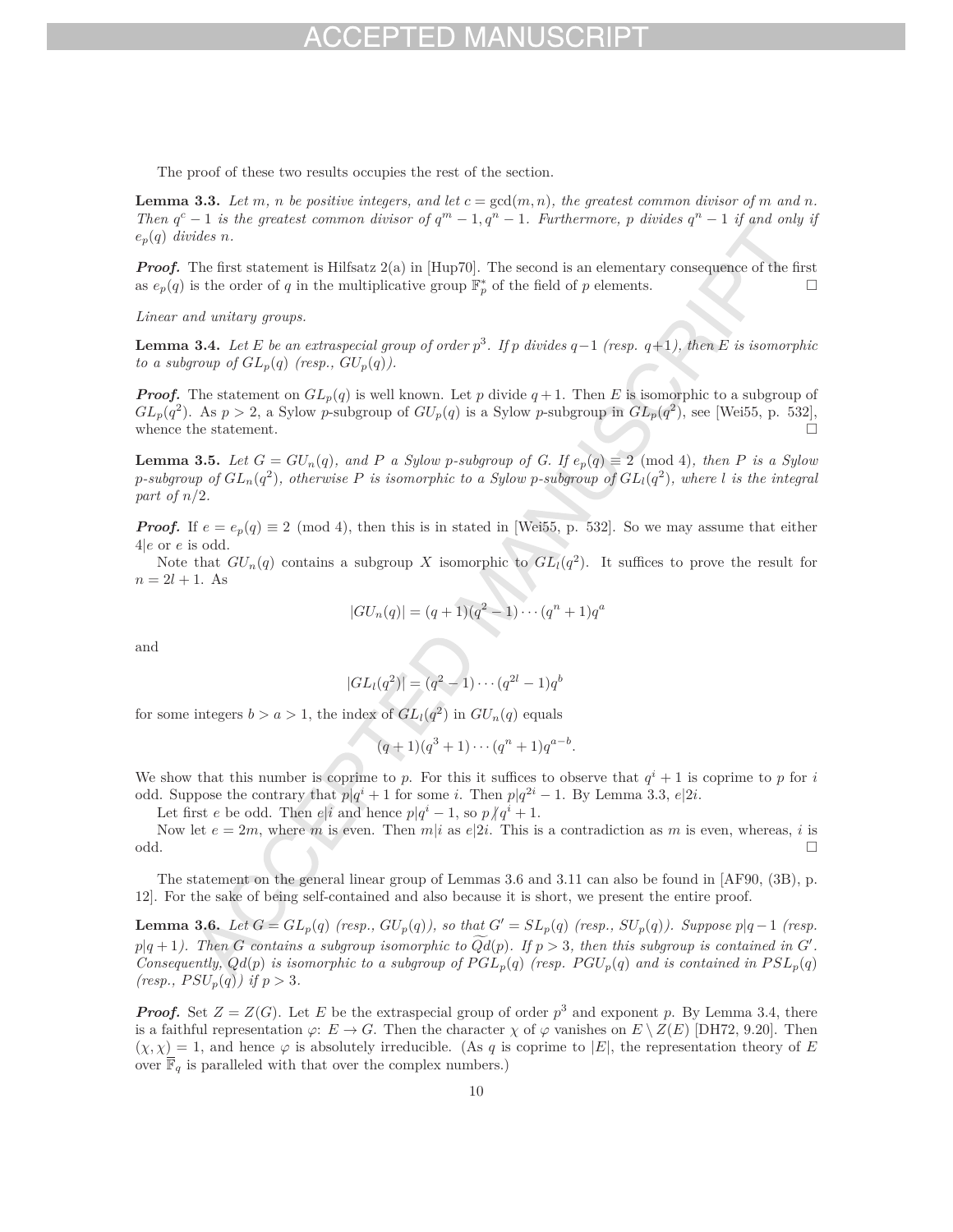For  $g \in SL_2(p) \leq Qd(p)$ , the characters of representations  $\varphi$  and  $\varphi^g$  coincide, so  $\varphi$  and  $\varphi^g$  are equivalent. Therefore, there is  $h \in GL_p(\overline{\mathbb{F}}_q)$  such that  $\varphi^g = \varphi^h$ . As  $\varphi$  is absolutely irreducible, the  $\mathbb{F}_q$ -envelope of  $\varphi(E)$  is  $Mat_p(\mathbb{F}_q)$ , and *h* induces an automorphism of  $Mat_p(\mathbb{F}_q)$ . By the Skolem-Noether theorem, *h* can be chosen in  $G = GL_p(q)$ . By Schur's lemma, *h* is unique up to a scalar multiple. So  $g \mapsto h$  is a projective representation of  $SL_2(q) \to G$ . As the Schur multiplier of  $PSL_2(p)$  is of order 2, every projective representation of  $SL_2(q)$ arises from an ordinary one, so *h* can be chosen so that  $g \mapsto h$  is an ordinary representation. If  $p > 3$ , then  $Qd(p)$  has no non-trivial Abelian quotient. Since  $G/G'$  is Abelian, it follows that  $G'$  contains a subgroup *H* isomorphic to *Qd* (*p*).

Let us now consider the case  $G = GU_p(q)$ . Assume first  $p > 3$ . By the previous paragraph, we can assume that  $Qd(p) \cong H \leqslant SL_p(q^2)$  and  $E \leqslant G$ . It is well known that there exists an involutive automorphism *τ*, say, of  $GL_p(q^2)$  such that  $GU_p(q)$  is exactly the fixed point subgroup of *τ*. Let  $g \in H$ ,  $x \in E$ . Then  $g x g^{-1} = \tau (g x g^{-1}) = \tau (g) x \tau (g)^{-1}$ , whence  $g^{-1} \tau (g) x (g^{-1} \tau (g))^{-1} = x$ . As *E* is absolutely irreducible, by Schur's lemma,  $g^{-1}\tau(g)$  is a scalar matrix,  $z_g$ , say, so  $\tau(g) = z_g g$ . One easily observes that the mapping  $g \mapsto z_g$  is a homomorphism of  $H \cong \widetilde{Qd}(p)$  into the group of scalar matrices of  $GL_p(q^2)$ . As  $\widetilde{Qd}(p)$  is perfect for  $p > 3$ , we have  $z_g = 1$ , and hence  $\tau(g) = g$ , that is,  $g \in SU_p(q)$ .

The above argument has to be refined for  $p = 3$ . In this case,  $GL_3(q^2)$  has a subgroup *H* isomorphic to  $Qd(3)$ . Recall that a Sylow 3-subgroup of  $GL_3(q^2)$  coincides with one of  $U_3(q)$  and hence *H* can be assumed to have a Sylow 3-subgroup contained in  $GU_3(q)$ . The kernel of the mapping  $q \mapsto z_q$  as in the previous paragraph contains both the derived subgroup  $H'$  and the Sylow 3-subgroup of  $H$  contained in  $GU_3(q)$ . As *H* is generated by these subgroups,  $z_g = 1$  follows for all  $g \in H$ . Hence  $H \leq G U_3(q)$ .

Finally, let again  $p > 3$ . Observe that the centre of *H* is contained in  $Z(G')$ . Therefore, its image in  $PSL_p(q)$  (resp.  $PSU_p(q)$ ) is isomorphic to  $Qd(p)$ .

Next we examine the case  $p = 3$  not discussed completely in Lemma 3.6.

**Lemma 3.7.** *Let*  $p = 3$  *and*  $G = PSL<sub>3</sub>(q)$ *. Suppose that*  $3|q-1$ *.* 

- (*i*) *If q* − 1 *is not a multiple of* 9*, then the Sylow* 3*-subgroups of G are Abelian, and G has no section isomorphic to Qd*(3)*.*
- (*ii*) If  $q 1$  *is a multiple of* 9*, then*  $Qd(3)$  *is isomorphic to a subgroup of G. Moreover,*  $SL_3(q)$  *has a subgroup isomorphic to*  $\widetilde{Qd}^-(3)$  *but not one isomorphic to*  $\widetilde{Qd}(3)$  *or*  $\widetilde{Qd}^+(3)$ *.*
- *Proof.* (*i*) The order of *G* is  $q^3(q-1)^2(q+1)(q^2+q+1)/3$ . One easily observes that the 3-part of |*G*| is 9, so the Sylow 3-subgroups of *G* are Abelian. Then *Qd*(3) is not a section of *G*.
- (*ii*) Assume 9|*q* − 1. By Lemma 3.6, *GL*3(*q*) contains a subgroup *X* isomorphic to *Qd* (3) whose image in  $PGL_3(q)$  is isomorphic to  $Qd(3)$ . Now,  $X \cong E \rtimes (Q_8 \rtimes C_3)$ , where  $Q_8$  is a quaternion group. Moreover,  $X' \cong E \rtimes Q_8$  is contained in  $SL_3(q)$  and  $X = X' \rtimes \langle x \rangle$ , where  $x^3 = 1$ .

Let  $3^{\vartheta}$  be the 3-part of  $q-1$ . Then a Sylow 3-subgroup *P* of  $SL_3(q)$  is isomorphic to  $(C_{3^{\vartheta}} \times C_{3^{\vartheta}}) \rtimes C_3$ . A straightforward calculation shows that any subgroup of *P* of exponent 9 is contained in a subgroup isomorphic to  $(C_9 \times C_9) \rtimes C_3$  obtained from *P* in the obvious way. However, this group does not contain a Sylow 3-subgroup of  $Qd(3)$  (see also Remark 1.17). Thus  $x \notin SL_3(q)$  and hence  $\det(x)^3 = 1 \neq \det(x)$ . Let  $\alpha \in \mathbb{F}_q$  such that  $\alpha^3 = \det(x)$  and set  $y = \alpha^{-1}x$ . Let  $Y = \langle X', y \rangle$ . Then *Y* is contained in  $SL_3(q)$ and the image of  $Y$  in  $PGL_3(q)$  is equal to that of  $X$  whence the claim on  $G$ .

Finally, Remark 1.17 implies that  $SL_3(q)$  does not contain a subgroup isomorphic to  $\widetilde{Qd}^+(3)$  and hence  $Y \cong \widetilde{Qd}^{-}(3)$  whence the claim.

 $\Box$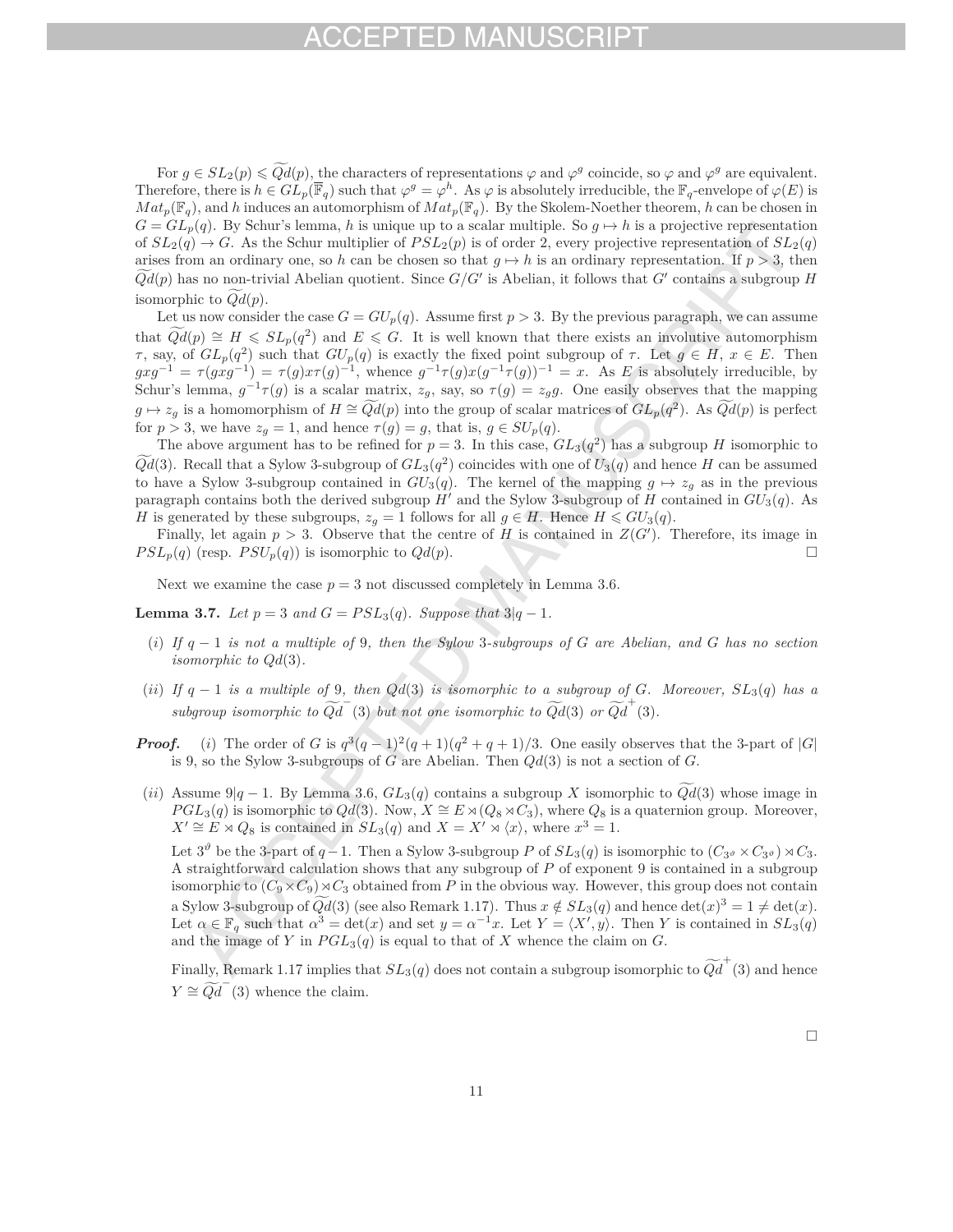**Lemma 3.8.** Let  $p = 3$  and  $G = PSU_3(q)$ *. Suppose that*  $q + 1$  *is a multiple of* 3*. Then*  $Qd(3)$  *is isomorphic to a subgroup of*  $G$  *if and only if*  $q + 1$  *is a multiple of* 9*. In this case,*  $SU_3(q)$  *has a subgroup isomorphic to*  $\widetilde{Qd}^-(3)$  *but not one isomorphic to*  $\widetilde{Qd}(3)$  *or*  $\widetilde{Qd}^+(3)$ *. If*  $3/q+1$ *, then*  $Qd(3)$  *is not a section of G.* 

*Proof.* Suppose  $9|q+1$ . We have shown in the proof of Lemma 3.7 that  $SL_3(q^2)$  contains a subgroup *Y* such that *Y*/*Z*(*Y*) ≅  $Qd(3)$ . Note that  $|Z(SL_3(q^2))| = |Z(SU_3(q))| = 3$ . Let  $\tau$  be as in the proof of Lemma 3.6, so by the argument there  $z_g := g^{-1} \tau(g) \in Z(SL_3(q^2))$ , and hence  $z_g \in SU_3(q)$ . Then, applying  $\tau$  to  $\tau(g) = z_g g$ , we have  $g = \tau^2(g) = z_g \tau(g) = z_g^2 g$ , whence  $z_g^2 = 1$ ,  $z_g = 1$ . Therefore,  $g = \tau(g)$  and hence  $g \in SU_3(q)$ . The statement on  $\widetilde{Qd}^{\pm}(3)$  follows from Lemmas 3.7 and 3.5.

Conversely, let  $G = PSU_3(q)$ , where  $q+1$  is not a multiple of 9. The order of *G* is  $q^3(q+1)^2(q-1)(q^2$  $q+1/3$ . One easily observes that the 3-part of  $|G|$  is 9, so the Sylow 3-subgroups of *G* are Abelian, whence the result. the result.

**Lemma 3.9.** Let  $n > p$  and  $G = PSL_n(q)$  (resp.,  $PSU_n(q)$ ), where  $p|q-1$  (resp.  $p|q+1$ ). Then G contains *a subgroup isomorphic to Qd* (*p*)*.*

**Proof.** Consider the embedding  $\nu : SL_p(q) \to SL_n(q)$ ,  $x \mapsto diag(x, \text{Id}_{n-p})$ . Then  $\nu(SL_p(q)) \cap Z(SL_n(q)) =$ 1. This provides an embedding  $SL_p(q) \to PSL_n(q)$ . So *G* has a subgroup isomorphic to  $Qd(p)$  for  $p > 3$ .

This can be refined to the case  $p = 3$  by using the embedding

$$
\mu: GL_3(q) \to SL_n(q), \quad x \mapsto diag(x, \det x^{-1}, \mathrm{Id}_{n-4}).
$$

If the matrix diag(*x*, det  $x^{-1}$ , Id<sub>*n*</sub>−4) is scalar, then either  $x = \text{Id}_n$  or  $n = 4$  and  $x = a \cdot \text{Id}_3 \in GL_3(q)$ . Moreover, in the latter case det  $x^{-1} = a^{-3} = a$  must hold, so  $a^4 = 1$ . As such, if  $x \neq Id$ , then it is not contained in  $Qd(3) \leqslant GL_3(q)$ . Therefore, the homomorphism  $GL_3(q) \to PSL_4(q)$  is faithful when restricted to  $Qd(3)$ , so *G* contains a subgroup isomorphic to  $Qd(3)$ .

The proof for the case of unitary groups is similar.  $\Box$ 

**Lemma 3.10.** (*i*) Let  $g \in GL_n(q)$ ,  $g^p = 1 \neq g$ . Suppose that *g* is irreducible. Then  $n = e_p(q)$ .

- (*ii*) Let  $g \in GL_n(q)$ , where  $n = e_p(q)$ . Then the Sylow p-subgroups of G are cyclic.
- (*iii*) Let  $2n = e_p(q)$ . Then  $GU_n(q)$  contains an element of order p if and only if n is odd.
- *Proof.* (*i*) It follows from the formula for  $|GL_n(q)|$  that  $e := e_p(q) \leq n$ , otherwise *p* does not divide the group order. As *g* is irreducible, the enveloping algebra [*g*] of *g* is a field (by Schur's lemma). In addition, the natural  $\mathbb{F}_q GL_n(q)$ -module *V* is of shape  $[g] \cdot v$  for some  $v \in V$ , so dim $[g] \geq n$ . In fact,  $\dim[g] = n$  as the matrix algebra  $\text{Mat}_n(\mathbb{F}_q)$  is well known to contain no subfield of dimension greater than *n* over  $\mathbb{F}_q$ . It follows that  $[g] \cong \mathbb{F}_{q^n}$ , and hence *p* divides  $q^n - 1$ . By Lemma 3.3, *e* divides *n*. Then  $\mathbb{F}_{q^n}$  contains a subfield *F* isomorphic to  $\mathbb{F}_{q^e}$ . As the multiplicative group of  $\mathbb{F}_{q^n}$  is cyclic, we have  $g \in F$ , and hence  $[g] \cong F$ , which means  $F \cong \mathbb{F}_{q^n}$ , that is,  $e = n$ .
- (*ii*) The assumption  $n = e_p(q)$  is equivalent to saying that  $\mathbb{F}_{q^n}$  contains an element of order p, whereas  $\mathbb{F}_{q^i}$ for  $i < n$  contains no such element. As  $\mathbb{F}_{q^i}^*$  embeds into  $GL_i(q)$ , it follows that a subgroup of  $GL_n(q)$ isomorphic to  $\mathbb{F}_{q^n}^*$  contains a Sylow *p*-subgroup of  $GL_n(q)$ , which is cyclic.
- (*iii*) Recall that

$$
|GU_n(q)| = (q+1)(q^2-1)\cdot \ldots \cdot (q^n \pm 1)
$$

according to whether *n* is even or odd. As  $e_p(q) = 2n$ , no term of the form  $q^i - 1$  in the above formula is divisible by *p*. If some  $q^i + 1$  is divisible by *p*, then so is  $q^{2i} - 1$  and hence  $2i = 2e_p(q)$  must hold.<br>Then *i* = *n* is an odd number and the claim is proved Then  $i = n$  is an odd number and the claim is proved.

**Lemma 3.11.** *Let*  $e = e_p(q)$ *.*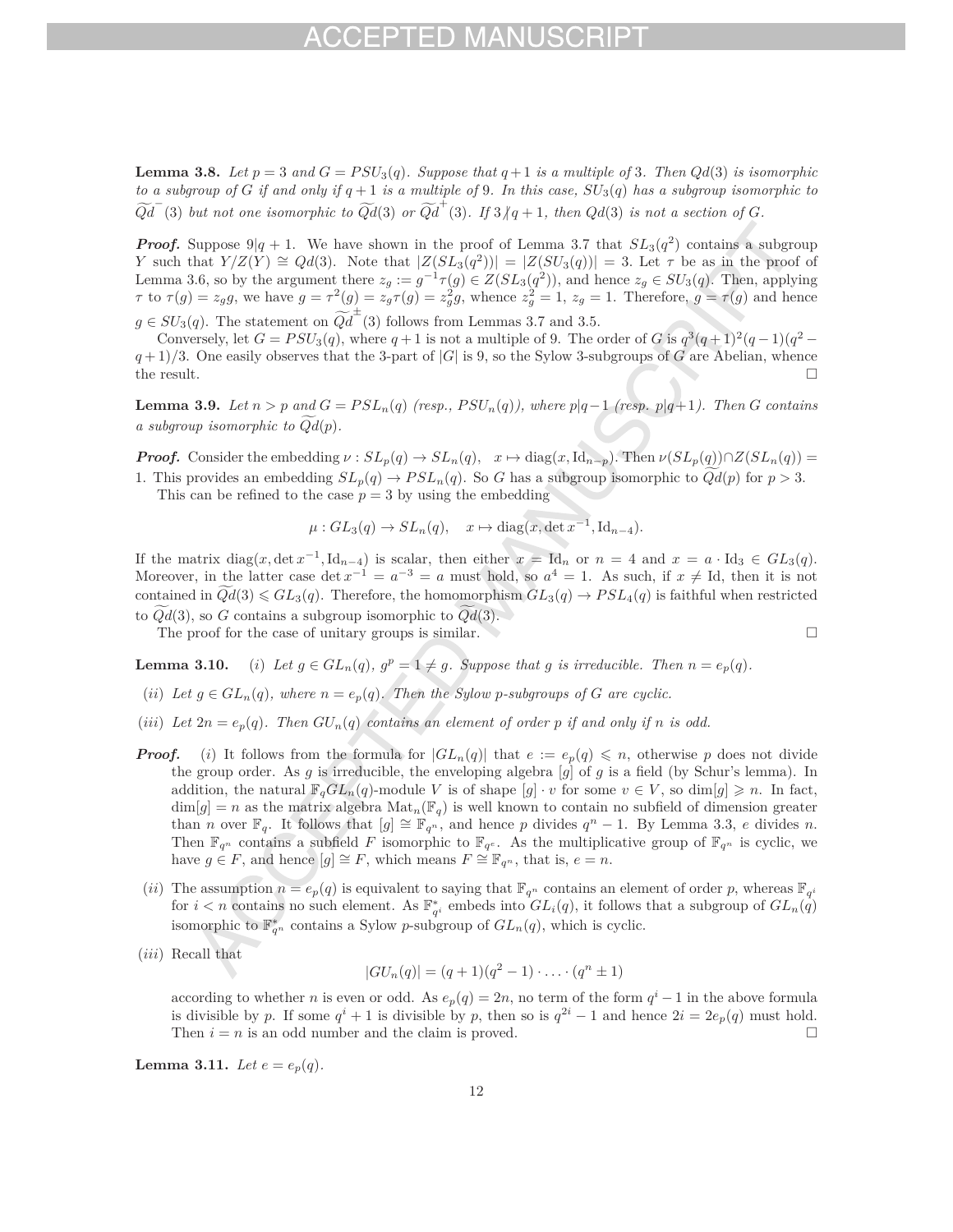## $-1)$

- (*i*) If  $n \geqslant pe$ , then  $GL_n(q)$  has a subgroup isomorphic to  $Qd(p)$ . If  $n > 3$ , then this subgroup is contained  $in SL_n(q)$ .
- (*ii*) If  $n \geqslant 2pe$ , then  $SU_n(q)$  has a subgroup isomorphic to  $Qd(p)$ .
- (*iii*) If  $e$  *is even and*  $n \ge ep$ , then  $SU_n(q)$  has a subgroup isomorphic to  $Qd(p)$ .
- $(iv)$  *If*  $e \equiv 2 \pmod{4}$  and  $n \geqslant pe/2$ , then  $SU_n(q)$  has a subgroup isomorphic to  $Qd(p)$  except for the case  $e = 2, p = 3 \text{ and } n = 3.$
- *Proof.* (*i*) Suppose first that  $n = pe$ . Set  $Y = GL_p(q^e)$ . By Lemma 3.6, *Y* contains a subgroup isomorphic to  $Qd(p)$ . So it suffices to show that there is a homomorphism  $Y \to GL_n(q)$  faithful on restriction to  $Qd(p)$ . First, observe that, viewing  $\mathbb{F}_{q^e}$  as a vector space of dimension *e* over  $\mathbb{F}_q$ , we obtain an embedding of  $\mathbb{F}_{q^e}$  into  $\text{Mat}_{e}(\mathbb{F}_q)$ , which yields an embedding of  $\text{Mat}_{p}(\mathbb{F}_{q^e})$  into  $\text{Mat}_{pe}(\mathbb{F}_q)$ . Therefore,  $Y = GL_p(q^e)$  embeds into  $GL_{pe}(q)$ .

Note that  $n = 3$  if and only if  $p = 3$ ,  $e = 1$  and  $n = ep$ . If  $p > 3$ , then  $Qd(p)$  is perfect, so  $Qd(p)$ embeds into  $SL_{pe}(q)$ . If  $p = 3$  and  $e > 1$ , then  $p|q + 1$ , so  $e = 2$ . Let  $\overline{Y}$  be the image of *Y* in  $GL_6(q)$ . Then the index of  $Y \cap SL_6(q)$  in  $Y$  divides  $q-1$ . So either  $Qd(3)$  embeds into  $SL_6(q)$  or  $Qd(3)$  has a proper normal subgroup, whose index in *Qd* (3) divides *q* − 1. So the index is coprime to 3, and hence is a 2-power as  $|\widetilde{Qd}(3)| = 3^4 \cdot 8$ . It is well known that  $SL_2(3)$ , and hence  $\widetilde{Qd}(3)$ , has no proper quotient group of 2-power order. It follows that  $SL_6(q)$  has a subgroup isomorphic to  $Qd(3)$ .

Finally, let  $n > pe$ . The case  $p = 3$ ,  $e = 1$  has already been handled in the proof of Lemma 3.9. Otherwise  $SL_n(q)$  has a subgroup isomorphic to  $SL_{pe}(q)$  and (*i*) follows from the above.

(*ii*) Suppose first that  $(e, p) \neq (1, 3)$ . By part (*i*),  $SL_{pe}(q)$  contains a subgroup isomorphic to  $Qd(p)$ . There is an embedding  $SL_{pe}(q) \rightarrow SU_{2pe}(q)$ , whence the result.

Let  $e = 1$ ,  $p = 3$ , so  $3|q - 1$ . Then  $Qd(3)$  is a subgroup of  $GL_3(q)$  (see Lemma 3.6) and there is an embedding  $GL_3(q) \to GU_6(q)$ . Note that  $GU_6(q)/SU_6(q)$  is of order  $q+1$ , which is coprime to 3. So either *Qd* (3) embeds into *SU*6(*q*) or *Qd* (3) has a proper normal subgroup, whose index in *Qd* (3) divides  $q + 1$ . So the index is coprime to 3, and hence a 2-power as above. As  $Qd(3)$  has no proper quotient group of 2-power order, it follows that  $SU_6(q)$  has a subgroup isomorphic to  $Qd(3)$ .

Consequently, (*ii*) holds for  $n = 2pe$  and hence for  $n > 2pe$ , too.

- (*iii*) Let *e* be even and let  $e' = e_p(q^2)$ . Then  $e' = e/2$ . By part (*i*),  $SL_{pe'}(q^2) = SL_{ep/2}(q^2)$  has a subgroup isomorphic to  $\widetilde{Qd}(p)$  unless  $n = 3$ . As there is an embedding  $SL_{pe/2}(q^2) \rightarrow SU_{ep}(q)$ , the statement follows. For  $n = 3$  we proceed as in part *(ii)*.
- (*iv*) Let  $e = 2m$ , where *m* is odd. Then *p* divides  $q^m + 1$ . By Lemma 3.6,  $Qd(p)$  is isomorphic to a subgroup of  $SU_p(q^m)$ , provided  $p > 3$ . By [Hup70, Hilfsatz 1], there is an embedding  $SU_p(q^m) \to SU_{pm}(q)$ , whence the result follows for  $p > 3$ . If, however,  $p = 3$  and hence  $e = 2$ , then  $Qd(3)$  is isomorphic to a subgroup of  $GU_3(q)$  by Lemma 3.6. Since there is an embedding  $GU_3(q) \to SU_n(q)$  for  $n > 3$ , the result follows. result follows.

Next we show that if the assumptions of Lemma 3.11 fail, then the Sylow *p*-subgroups of *G* are Abelian.

**Lemma 3.12.** *Let*  $e = e_p(q)$ *.* 

- (*i*) If  $n < ep$ , then the Sylow *p*-subgroups of  $GL_n(q)$  and hence of  $PSL_n(q)$  are Abelian.
- (*ii*) If  $e$  is odd and  $n < 2ep$ , then the Sylow p-subgroups of  $GU_n(q)$  and hence of  $PSU_n(q)$  are Abelian.
- (*iii*)  $\text{If } e \equiv 0 \pmod{4} \text{ and } n < ep$ , then the Sylow p-subgroups of  $GU_n(q)$  and hence of  $PSU_n(q)$  are Abelian.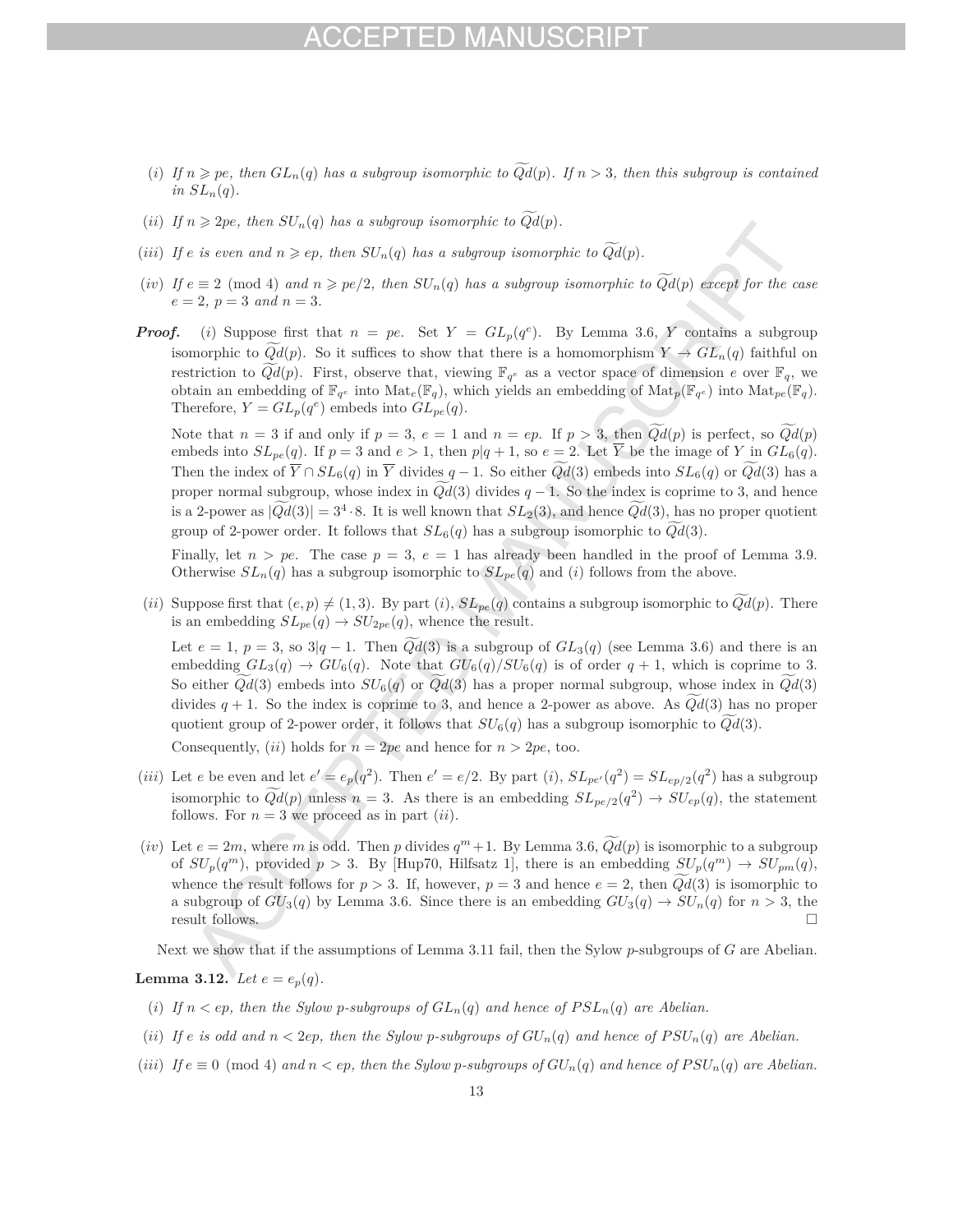- (*iv*) If  $e \equiv 2 \pmod{4}$  and  $n < ep/2$ , then the Sylow *p*-subgroups of  $GU_n(q)$  and hence of  $PSU_n(q)$  are *Abelian.*
- *Proof.* (*i*) As  $|GL_n(q)| = (q-1)\cdot \ldots \cdot (q^n-1)q^a$ , the order of a Sylow *p*-subgroup of  $GL_n(q)$  equals the *p*-part of  $(q - 1) \cdot \ldots \cdot (q^n - 1)$ . By Lemma 3.3, *p* divides  $q^j - 1$  if and only if *e* divides *j*. Therefore, the *p*-part of  $(q-1)\cdots(q^n-1)$  coincides with that of  $(q^e-1)(q^{2e}-1)\cdots(q^{ke}-1)$  for some  $k < p$ .

We claim that *p* is coprime to  $\frac{q^{ie}-1}{q^e-1}$  for  $i < p$ . Indeed,

$$
\frac{q^{ie}-1}{q^e-1} = (q^{(i-1)e}-1) + \dots + (q^e-1) + i,
$$

whence the claim follows. Therefore, if  $p^d$  is the *p*-part of  $q^e - 1$ , then the *p*-part of  $|GL_n(q)|$  equals  $p^{dk}$ , and coincides with that of  $GL_k(q^e)$ . In addition,  $p^{dk}$  coincides with the *p*-part of the order of the group of diagonal matrices of  $GL_k(q^e)$ . Hence the latter is one of the Sylow *p*-subgroups of  $GL_k(q^e)$ and these are Abelian.

Now, there is an embedding  $GL_k(q^e) \to GL_n(q)$  and the *p*-parts of the orders of these groups are the same. So the Sylow *p*-subgroups of  $GL_k(q^e)$  are isomorphic to those of  $GL_n(q)$ , whence the result.

- (*ii*) By Lemma 3.5, the Sylow *p*-subgroups of  $GU_n(q)$  are isomorphic to those of  $GL_l(q^2)$ , where *l* is the integral part of  $n/2$ . By assumption  $n < 2ep$ , so  $l < ep$ . Moreover,  $e_p(q) = e_p(q^2)$  as this number is odd. Therefore, the Sylow *p*-subgroups of  $GL_l(q^2)$  are Abelian by part (*i*) and the claim follows.
- (*iii*) We proceed in a similar way as in part (*ii*). By Lemma 3.5, the Sylow *p*-subgroups of  $GU_n(q)$  are isomorphic to those of  $GL_l(q^2)$  with the same *l*. But now we have  $l < ep/2$  and  $e_p(q^2) = e_p(q)/2 = e/2$ , so part (*i*) applies again and the Sylow *p*-subgroups under consideration are Abelian.
- (*iv*) Now the Sylow *p*-subgroups of  $GU_n(q)$  are isomorphic to those of  $GL_n(q^2)$  and  $e_p(q^2) = e/2$ , so the assumption  $n < ep/2$  ensures that part (*i*) can be applied and the result follows.
- **Proposition 3.13.** (*i*) Let  $G = GL_n(q)$  or  $GU_n(q)$ . If the Sylow p-subgroups of G are non-Abelian, then *G contains a subgroup isomorphic to Qd* (*p*)*.*
- (*ii*) Let  $G = PSL_n(q)$  or  $PSU_n(q)$ . If the Sylow *p*-subgroups of  $G$  are non-Abelian, then  $G$  contains a subgroup isomorphic to  $Qd(p)$  or  $Qd(p)$ .

*Proof.* (*i*) This follows from Lemmas 3.6, 3.11 and 3.12.

(*ii*) Suppose first that  $p = n = 3$  and  $3|q - 1$  (resp.,  $3|q + 1$ ). Then the Sylow 3-subgroups of *G* are Abelian if and only if  $q-1$  (resp.,  $q+1$ ) is not a multiple of 9. So in this case the result follows from Lemmas 3.7 and 3.8 for  $G = PSL<sub>3</sub>(q)$  and  $PSU<sub>3</sub>(q)$ , respectively.

Assume  $p > 3$  or  $n \neq 3$ . If by Lemma 3.12 the Sylow *p*-subgroups of *G* are non-Abelian, then we are in one of the situations in Lemma 3.11 whence the result. in one of the situations in Lemma 3.11 whence the result.

*Symplectic groups.*

**Lemma 3.14.** *Let*  $G = Sp_{2n}(q)$  *and let*  $P$  *be a Sylow p-subgroup of*  $G$ *.* 

- (*i*) If  $e_p(q)$  is odd, then P is isomorphic to a Sylow p-subgroup of  $GL_n(q)$ .
- (ii) If  $e_p(q)$  is even, then P is a Sylow p-subgroup of  $GL_{2n}(q)$ . If, in addition, e divides  $2n$ , then a Sylow *p*-subgroup of *G* is contained in a subgroup isomorphic to  $GU_{2n/e}(q^{e/2})$ .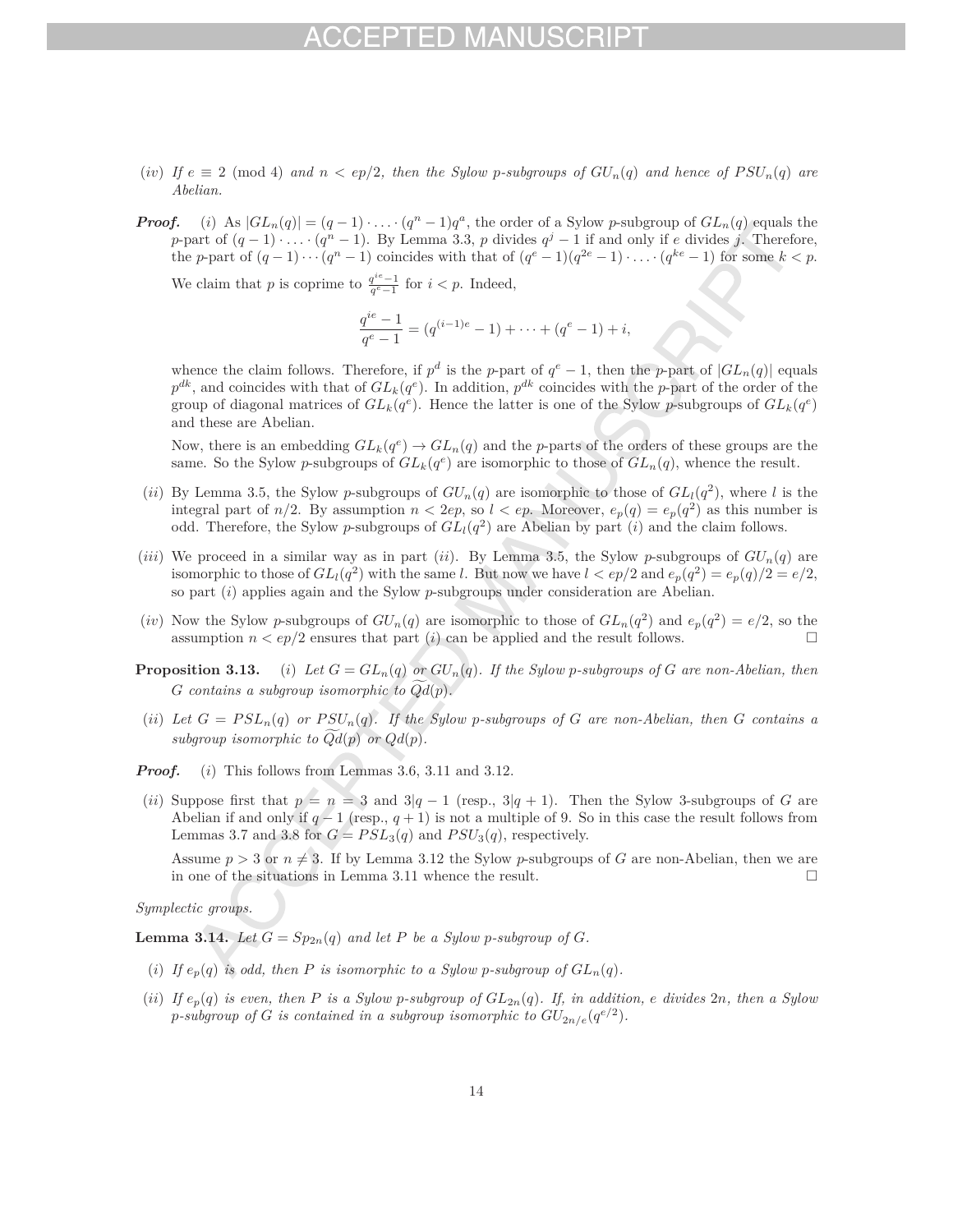*Proof.* (*i*) Note that *G* contains a subgroup *X* isomorphic to  $GL_n(q)$ . Recall that

$$
|Sp_{2n}(q)| = (q^2 - 1)(q^4 - 1) \cdot \ldots \cdot (q^{2n} - 1)q^a
$$

and

$$
|GL_n(q)| = (q-1)(q^2-1)\cdot \ldots \cdot (q^n-1)q^b
$$

for some integers  $a > b > 0$ . So the index of  $GL_n(q)$  in  $Sp_{2n}(q)$  is equal to  $q^{a-b}(q+1)(q^2+1)\cdots(q^n+1)$ . We show that the index is coprime to *p*. If  $p|q^i + 1$ , then  $p | q^{2i} - 1$ . Then, by Lemma 3.3, *e* divides 2*i* and hence *i* as *e* is odd. It follows that  $p|q^i - 1$ , which is impossible since *p* is odd.

(*ii*) For the first statement, see [Wei55, p. 531].

Let  $e = e_p(q)$ . To prove the second statement, we start by showing that *G* contains a subgroup isomorphic to  $GU_l(q^m)$ , where  $m = e/2$  and  $l = 2n/e$ .

Observe first that  $Sp_e(q)$  contains an element *g*, say, of order *p* since  $p|q^e-1|$   $|Sp_e(q)|$ . Then *g* is irreducible as an element of  $GL_e(q)$  by the very definition of *e*. As  $e|2n$ , it follows that the natural  $\mathbb{F}_{q}$ *G*-module *V* is a direct sum of  $2n/e$  non-degenerate subspaces of dimension *e*. One observes that there is a homogeneous element  $h \in G$  of order p (in other words,  $h = \text{diag}(g, \ldots, g)$ ) under a suitable basis of *V*). Then  $C_G(h) \cong GU_{2n/e}(q^m)$ , see for instance [EZ11, Lemma 6.6].

Furthermore, observe that  $p|q^m + 1$  as  $p|q^{2m} - 1 = (q^m - 1)(q^m + 1)$  and  $p/q^m - 1$ . Note that  $p|q^{2i} - 1$ implies  $e|2i$ , and hence  $m|i$ . Therefore, the *p*-part of  $|G|$  divides

$$
(q^e - 1)(q^{2e} - 1) \cdot \ldots \cdot (q^{2n} - 1).
$$

Consider the term

$$
q^{ie} - 1 = q^{2im} - 1 = (q^{im} - 1)(q^{im} + 1)
$$

with *i* odd. As  $p|q^m + 1$ , and hence  $p|q^{im} + 1$ , we observe that *p* is coprime to  $q^{im} - 1$ . Similarly, if  $i = 2i$  is even, then

$$
q^{ie} - 1 = q^{2je} - 1 = (q^{je} - 1)(q^{je} + 1).
$$

As *p* divides  $q^{je} - 1 = q^{im} - 1$ , it is coprime to  $q^{je} + 1$ . Therefore, the *p*-part of |*G*| divides

$$
(qm + 1)(q2m – 1)(q3m + 1)(qme – 1) · ... · (qle ± 1)
$$

according to whether *l* is odd or even.

Recall that

$$
|GU_l(q^m)| = q^b(q^m + 1)(q^{2m} - 1)(q^{3m} + 1) \cdot \ldots \cdot (q^{lm} - (-1)^l)
$$

for some integer  $b > 0$ . Therefore, the *p*-part of  $|G|$  is equal to that of  $|GU<sub>l</sub>(q<sup>m</sup>)|$  and the lemma is proven. proven.  $\Box$ 

**Proposition 3.15.** Let  $G = Sp_{2n}(q)$  and set  $e = e_p(q)$ . The following are equivalent:

- (1) *G* contains a subgroup isomorphic to  $Qd(p)$ ;
- (2) *a Sylow p-subgroup of G is non-Abelian;*
- (3)  $n \geq e^{\gamma}$  *if e is odd, and*  $2n \geq e^{\gamma}$  *if e is even.*

*Proof.* By Lemma 3.14, the equivalence of (2) and (3) follows from a corresponding result for  $GL_m(q)$  for  $m = n$  or 2*n*, see Lemmas 3.6, 3.11 and 3.12. The implication  $(1) \Rightarrow (2)$  is trivial. If *e* is odd, then (3) implies (1) by Lemma 3.11 as  $GL_n(q)$  is a subgroup of  $G$ .

Let  $e = 2m$  be even, so  $p|q^m + 1$ . Suppose first  $2n = pe$ . By part *(ii)* of Lemma 3.14, some Sylow *p*-subgroup of *G* is contained in a subgroup *X* isomorphic to  $GU_p(q^m)$ . As  $p|q^m + 1$ , by Lemma 3.6, *X* contains a subgroup isomorphic to  $Qd(p)$ . If  $2n > pe$ , then *G* contains a subgroup isomorphic to  $Sp_{pe}(q)$ , so the result follows.  $\Box$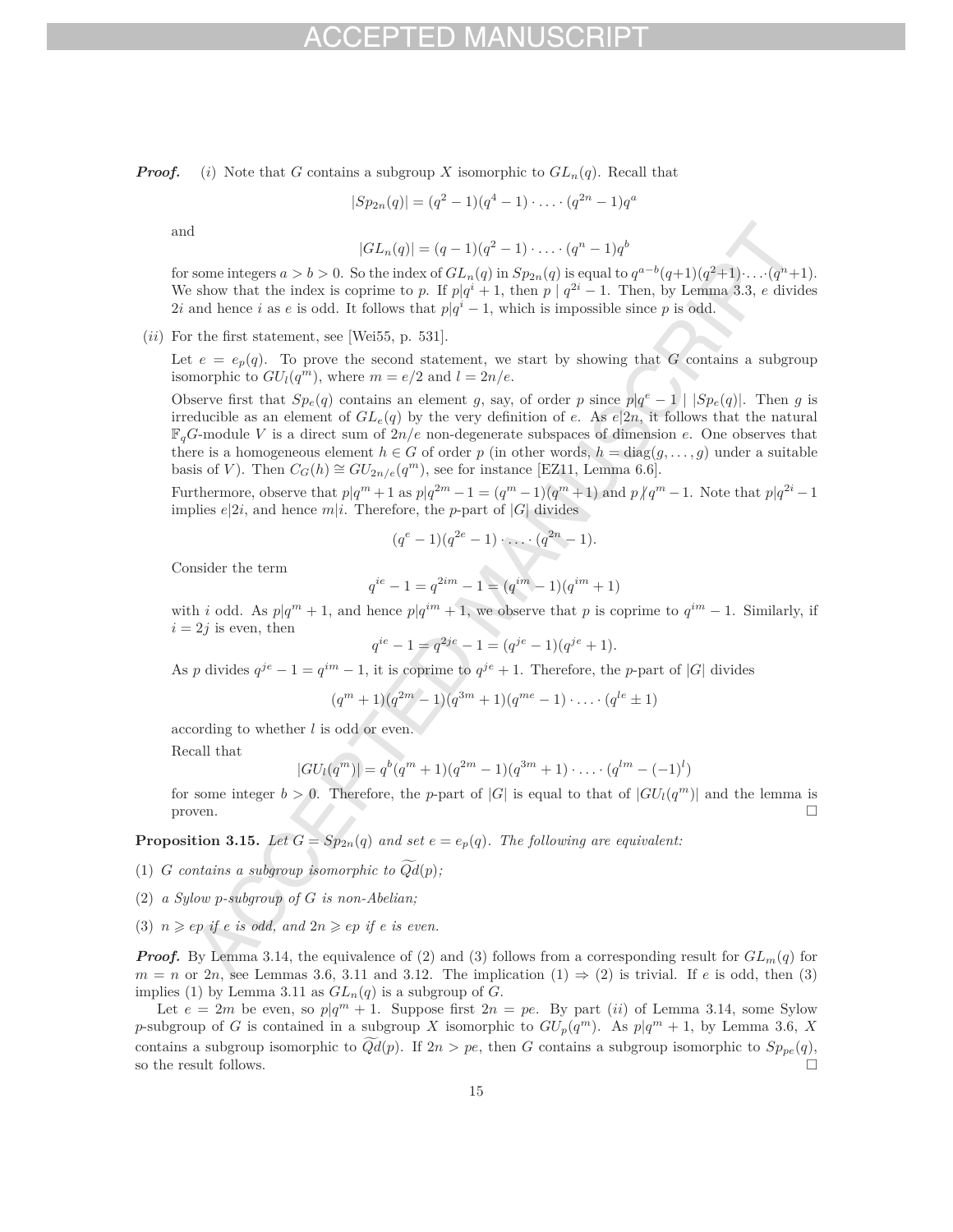## FPTED MAN

### *Orthogonal groups.*

**Lemma 3.16.** Let  $G = O_{2n}^-(q)$  or  $O_{2n+1}(q)$ ,  $e = 2m$  and  $2n = de$ , where d is odd. Then a Sylow p-subgroup *of G is contained in a subgroup X isomorphic to*  $GU_d(q^m)$ *.* 

*Proof.* We first show that  $G = O_{2n}^-(q)$  contains a subgroup isomorphic to  $GU_d(q^m)$ . Note that  $O_e^-(q)$ contains an element *g*, say, of order *p* as  $p|q^m + 1$  which divides  $|O_e^-(q)|$  by the order formula. Observe that *g* is irreducible as an element of  $GL_e(q)$  by the very definition of *e*. As  $e|2n$ , it follows that *V*, the natural  $\mathbb{F}_qG$ -module, is a direct sum of  $d = 2n/e$  non-degenerate subspaces of dimension *e*. As *d* is odd, these can be chosen of Witt index 1 (see [KL90, 2.5.11] and use Witt's theorem). One observes that there is a homogeneous element  $h \in G$  of order p (under a suitable basis of V we have  $h = \text{diag}(q, \ldots, q)$ ). Then  $C_G(h) \cong GU_d(q^m)$ , see for instance [EZ11, Lemma 6.6]. So  $O_{2n}^-(q)$  and hence  $O_{2n+1}(q)$  contains a subgroup *X* isomorphic to  $GU_d(q^m)$ .

So it suffices to show that the *p*-part of *G* does not exceed that of  $GU_d(q^m)$ , and in turn that the *p*-part of  $O_{2n+1}(q)$  does not exceed that of  $GU_d(q^m)$ . However,  $|SO_{2n+1}(q)| = |Sp_{2n}(q)|$ , and the *p*-part of  $|Sp_{2n}(q)|$  equals the *p*-part of  $|GIU_1(q^m)|$  by Lemma 3.14. So the result follows equals the *p*-part of  $|GU_d(q^m)|$  by Lemma 3.14. So the result follows.

**Lemma 3.17.** Let  $G = O_{2n+1}(q)$ , q odd, and let P be a Sylow p-subgroup of G. If e is even, then P is *isomorphic to a Sylow p-subgroup of*  $GL_{2n+1}(q)$ *. If*  $e$  *is odd, then*  $P$  *is isomorphic to a Sylow p-subgroup of*  $GL_n(q)$ .

*Proof.* For the first statement see [Wei55, p. 532]. Let *e* be odd. Then  $|G|/2$  coincides with  $|Sp_{2n}(q)|$ , and *G* contains a subgroup *X* isomorphic to  $GL_n(q)$ .

By Lemma 3.14, the order of a Sylow *p*-subgroup of  $GL_n(q)$  coincides with that of  $Sp_{2n}(q)$ , and hence with  $|P|$ . So the result follows.  $\Box$ 

**Proposition 3.18.** *Let*  $G = O_{2n+1}(q)$  *and*  $e = e_p(q)$ *. The following are equivalent:* 

- (*i*) *G* contains a subgroup isomorphic to  $Qd(p)$ ;
- (*ii*) *a Sylow p-subgroup of G is not Abelian;*
- (*iii*)  $n \ge ep$  *if*  $e$  *is odd, and*  $n \ge ep/2$  *if*  $e$  *is even.*

*Proof.* Note that if *q* is even, then  $SO_{2n+1}(q) \cong Sp_{2n}(q)$  and the result follows from Proposition 3.15, so we can assume that *q* is odd.

By Lemma 3.17, the equivalence of (*ii*) and (*iii*) follows from a corresponding result for  $GL_m(q)$  for  $m = n$  or 2*n*, see Lemma 3.12. The implication  $(i) \Rightarrow (ii)$  is trivial. If *e* is odd, then  $(iii)$  implies  $(i)$  by Lemma 3.11 as *G* has a subgroup isomorphic to  $GL_n(q)$ .

Let  $e = 2m$  be even. Then a Sylow *p*-subgroup of  $O_{pe}^-(q)$  and of *G* is contained in a subgroup *X* isomorphic to  $GU_p(q^m)$  (see Lemma 3.16). As  $p|q^m + 1$ , by Lemma 3.11 (*iv*), *X* contains a subgroup isomorphic to  $Qd(p)$ . If  $2n \geqslant pe$ , then *G* contains a subgroup isomorphic to  $O_{pe}^{-}(q)$ , so the result follows. □

**Lemma 3.19.** Let  $G = O_{2n}^{\pm}(q)$ ,  $n > 3$  and let P be a Sylow p-subgroup of G.

- (*i*) *P* is isomorphic to a Sylow *p*-subgroup of  $O_{2n+1}(q)$  or of  $O_{2n-1}(q)$ .
- (ii) If  $p/q^{2n} 1$  (equivalently,  $e/2n$ ), then P is isomorphic to a Sylow p-subgroup of both  $O_{2n+1}(q)$  and  $O_{2n-1}(q)$ .
- (iii) P remains a Sylow p-subgroup of  $O_{2n+1}(q)$  if and only if either  $e/2n$  or  $e|n$  for  $G = O_{2n}^+(q)$  and  $e/n$ *for*  $G = O_{2n}^-(q)$ *.*
- (*iv*) If *q* is even, the above statements remain true if one replaces  $O_{2i+1}(q)$  by  $Sp_{2i}(q)$  for  $i = n, n-1$ .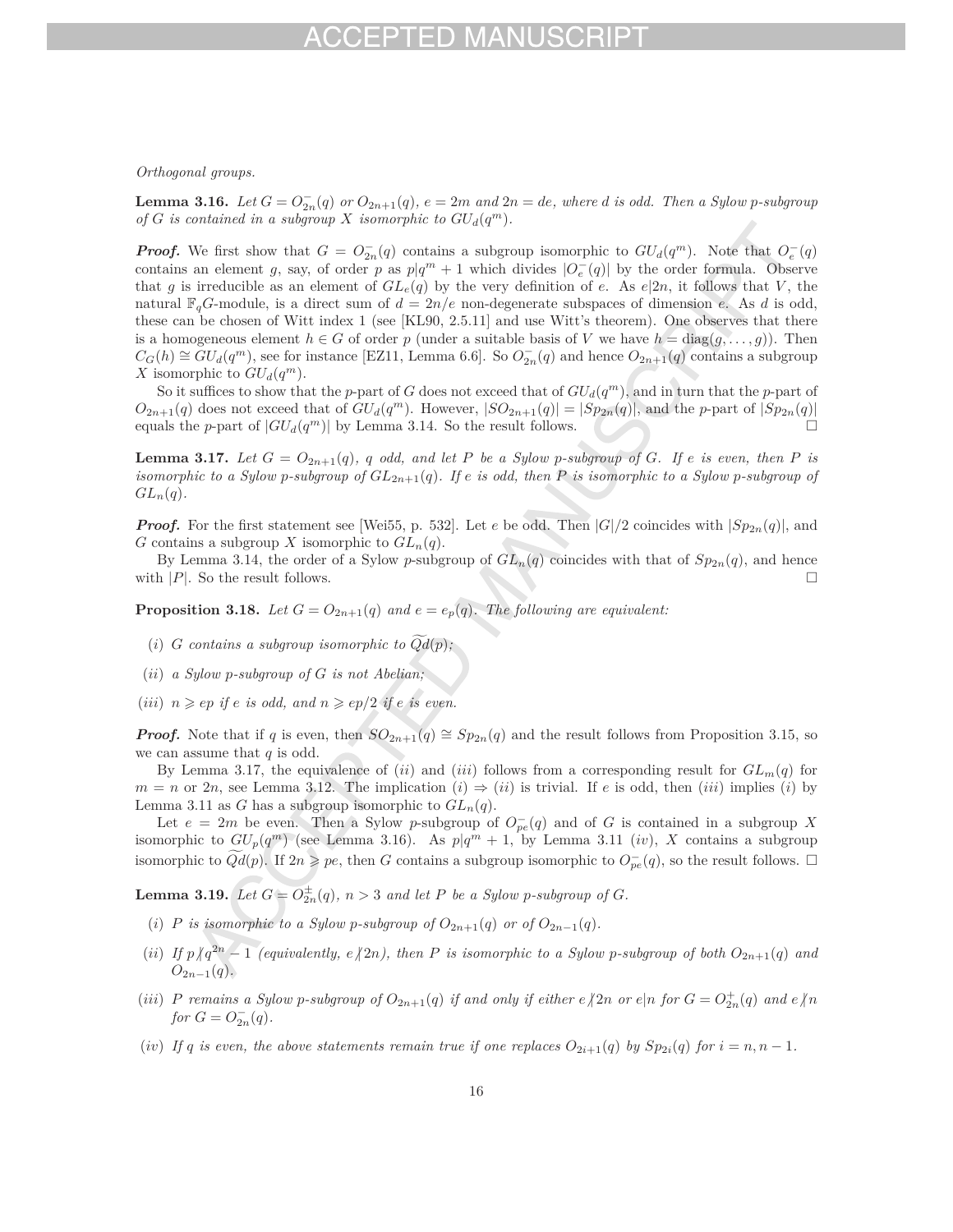*Proof.* Recall that *p* divides  $q^{i} - 1$  if and only if *e* divides *i* (see Lemma 3.3).

For (*i*), see [Wei55, p. 533] or observe that the statement easily follows from the formulas for the orders of these three groups. Recall that

$$
|O_{2n}^+(q)| = 2q^{n(n-1)}(q^2 - 1) \cdot \ldots \cdot (q^{2(n-1)} - 1)(q^n - 1),
$$
  

$$
|O_{2n}^-(q)| = 2q^{n(n-1)}(q^2 - 1) \cdot \ldots \cdot (q^{2(n-1)} - 1)(q^n + 1)
$$

and

$$
|O_{2n+1}(q)| = 2q^{n^2}(q^2 - 1) \cdot \ldots \cdot (q^{2n} - 1).
$$

(*ii*) follows from that the orders of  $O_{2n+1}(q)$  and  $O_{2n-1}(q)$  differ in a factor  $q^{2n-1}(q^{2n}-1)$ .

For (*iii*) observe that *P* remains a Sylow *p*-subgroup of  $O_{2n+1}(q)$  if and only if *p* does not divide the index  $|O_{2n+1}(q):G|$ , which is  $q^n + 1$  for  $G = O_{2n}^+(q)$  and  $q^n - 1$  for  $G = O_{2n}^-(q)$ . This happens if either  $e \nmid 2n$  (so  $p \nmid q^{2n} - 1$ ) or  $e|n$  for  $G = O_{2n}^+(q)$  and  $e \nmid n$  for  $G = O_{2n}^-(q)$ .

Finally, (*iv*) follows from the fact that  $SO_{2n+1}(q) \cong Sp_{2n}(q)$  for *q* even.

Lemma 3.19 (*iii*) together with Propositions 3.15 (for *q* even) and 3.18 implies:

**Proposition 3.20.** Let  $G = O_{2n}^{\pm}(q)$ . Then  $G$  contains no subgroup isomorphic to  $Qd(p)$  if and only if the *Sylow p-subgroups of G are Abelian.*

*Proof.* It suffices to show that *G* contains  $\widetilde{Qd}(p)$  if the Sylow *p*-subgroups of *G* are non-Abelian. By Proposition 3.18, this is true if the Sylow *p*-subgroups of  $O_{2n-1}(q)$  are non-Abelian. Assume that this is not the case. Then, by Lemma 3.19(i), the Sylow *p*-subgroups of  $O_{2n+1}(q)$  are non-Abelian, and Proposition 3.18 implies that  $n = ep$  (for *e* odd) or  $n = ep/2$  (for *e* even). By part (*iii*) of Lemma 3.19 we have  $G = O_{2n}^+(q)$ if *e* is odd, and  $G = O_{2n}^-(q)$  if *e* is even. In the former case *G* contains  $GL_n(q) = GL_{ep}(q)$  which contains  $Qd(p)$  by Lemma 3.11. The latter case has been already dealt with in the proof of Proposition 3.18 (*iii*).  $\Box$ 

**Proposition 3.21.** (i) Let  $G = O_{2n}^+(q)$  and let P be a Sylow p-subgroup of G. If e is odd, then P is *Abelian if and only if*  $n < ep$ *. If*  $e$  *is even, then*  $P$  *is Abelian if and only if*  $n - 1 < ep/2$ *.* 

(*ii*) Let  $G = O_{2n}^-(q)$  and let P be a Sylow p-subgroup of G. If  $e$  is odd, then P is Abelian if and only if  $n-1 < ep$ *. If*  $e$  *is even, then*  $P$  *is Abelian if and only if*  $n < ep/2$ *.* 

*Proof.* Suppose first that *e* is odd. By Proposition 3.18, the Sylow *p*-subgroups of *G* are Abelian if *n < ep* (since those of  $O_{2n+1}(q)$  are Abelian). Furthermore, the Sylow *p*-subgroups of *G* are non-Abelian if  $n > ep$ (since those of  $O_{2n-1}(q)$  are so). If, however,  $n = ep$ , then  $e|n$  and hence by part (*iii*) of Lemma 3.19 the Sylow *p*-subgroups of  $O_{2n}^+(q)$  are non-Abelian while those of  $O_{2n}^-(q)$  are Abelian.

Let now *e* be even. By Proposition 3.18, the Sylow *p*-subgroups of *G* are Abelian if  $n < ep/2$ . Furthermore, the Sylow *p*-subgroups of *G* are non-Abelian if  $n > ep/2$ . If, however,  $n = ep/2$ , then  $e|2n$  and  $e/n$ , so by part (*iii*) of Lemma 3.19 the Sylow *p*-subgroups of  $O_{2n}^-(q)$  are non-Abelian while those of  $O_{2n}^+(q)$  are Abelian and the result follows.

$$
\Box
$$

*Exceptional groups of Lie type.* We first recall that for *p >* 2 the Sylow *p*-subgroups of the simple groups  ${}^{2}B_{2}(q)$ ,  $q > 2$  are Abelian and the group  ${}^{2}B_{2}(2)$  is soluble. Therefore, these groups are not to be considered.

We use information provided in [GL83, p. 111]. For  $p > 2$ , a Sylow p-subgroup P of a simple group *G* of Lie type has an Abelian normal subgroup *A* and the order of the quotient group  $P_W = P/A$  can be computed from the table in [GL83, p. 111]. In particular, if  $P_W = 1$ , then *P* is Abelian.

Write  $|G| = q^a b$ , where *b* is coprime to *q*. Let  $\Phi_m$  be the *m*-th cyclotomic polynomial, that is, an (over the rationals) irreducible polynomial whose roots are precisely the primitive *m*-th roots of unity. Then  $\Phi_m$  divides  $x^m - 1$  but does not divide  $x^i - 1$  for  $i < m$ . The table in [GL83, p. 111] provides the expressions of  $b = b(G)$  in terms of the  $\Phi_m$ 's. For instance, for the twisted group  ${}^2E_6(q)$ , we have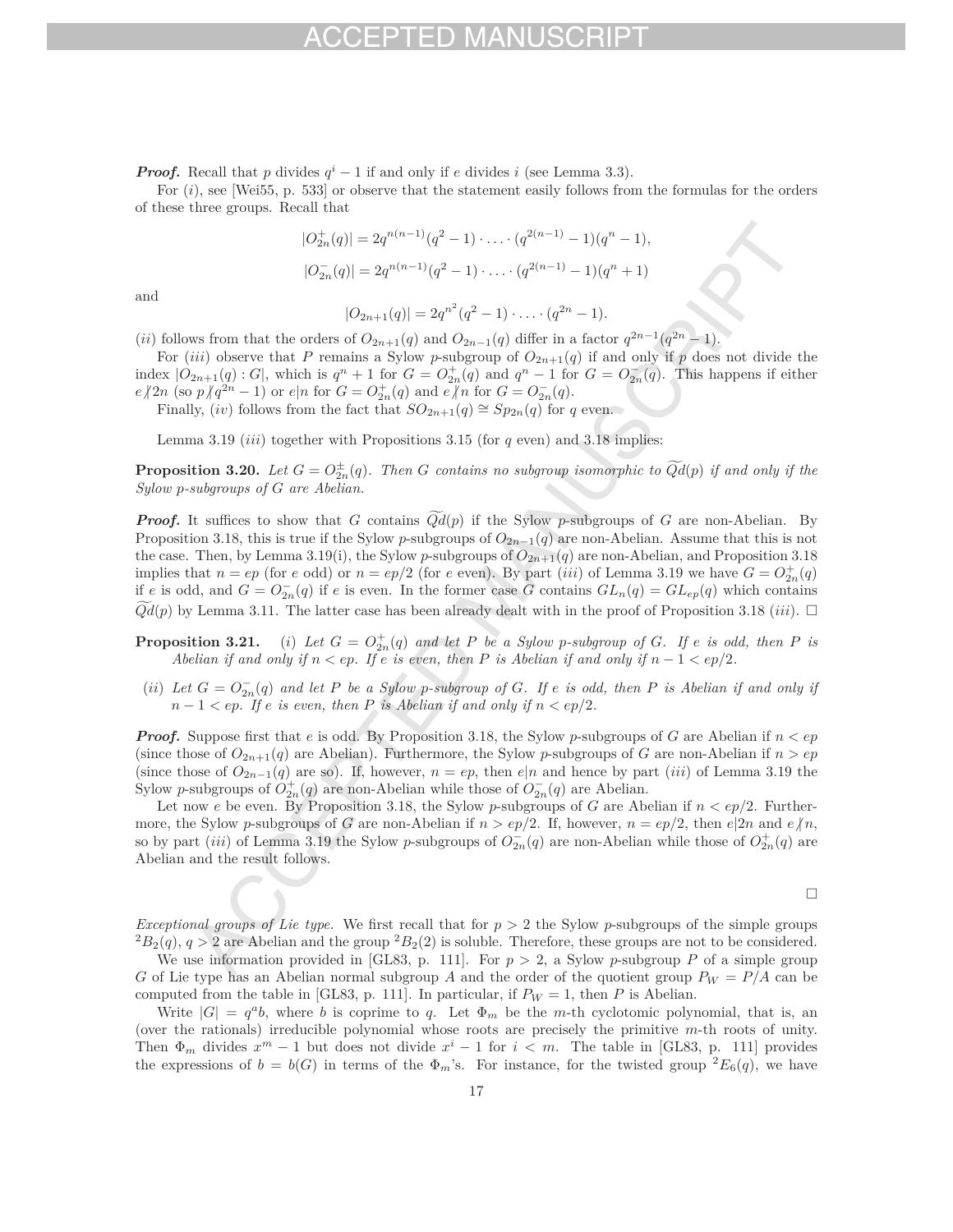$b = \Phi_1^4 \Phi_2^6 \Phi_3^2 \Phi_4^2 \Phi_6^3 \Phi_8 \Phi_{10} \Phi_{12} \Phi_{18}$ . Write each expression as  $\prod_m \Phi_m^{r_m}$ . Let  $m_0$  be the least number  $m$  such that *p* divides  $\Phi_m(q)$ . In fact,  $m_0 = e_p(q)$ , but we prefer to keep here notation of [GL83]. In a given expression for *b*, let *M* be the set of numbers *m* of the form  $m = p^k m_0$  for some integer  $k > 0$  such that  $r_m > 0$ . Then  $|P_W| = p^d$ , where  $d = \sum_{m \in M} r_m$ . In particular,  $P_W = 1$  if and only if *M* is empty (see [GL83, p. 111]).

We illustrate this with the example  $G = {}^2E_6(q)$ . If  $p > 5$ , then *M* is empty, so *P* is Abelian. If  $m_0 = 1$ and  $p = 5$ , then again *P* is Abelian, but if  $m_0 = 2$ , then  $|P_W| = 5$ . (In this case *P* is non-Abelian but this is not explicitly mentioned in [GL83].)

We first consider the groups of type *E*. The analysis of the table in [GL83, p. 111] yields the following conclusion:

**Lemma 3.22.** Let  $G = E_6(q)$ ,  $E_7(q)$ ,  $E_8(q)$  or  ${}^2E_6(q)$  and let P be a Sylow p-subgroup of G.

- (*i*) *P* is Abelian if  $p > 7$  and non-Abelian if  $p = 3$ ;
- (ii) if  $p = 7$ , then P is Abelian unless  $G = E_7(q)$  and  $m_0 = 1$  or  $2$  or  $G = E_8(q)$  and  $m_0 = 1$  or  $2$ ;
- (*iii*) *if*  $p = 5$ , then *P is Abelian unless one of the following holds:* 
	- $(a) G = E_6(q), m_0 = 1;$
	- (*b*)  $G = {}^{2}E_{6}(q)$ ,  $m_{0} = 2$ ;
	- (*c*)  $G = E_7(q)$ *,*  $m_0 = 1$  *or* 2*;*
	- (*d*)  $G = E_8(q)$ ,  $m_0 = 1$ , 2 *or* 4*.*

Note that  $m_0 \neq 6$  in case (*d*) as  $m_0 = e_p(q) < p$ .

We have to decide whether *Qd* (*p*) is a subgroup of *G* whenever the Sylow *p*-subgroups of *G* are non-Abelian. The following lemma is an extraction from [LSS92, Table 5.1].

**Lemma 3.23.** Let  $G = E_6(q)$ ,  $E_7(q)$ ,  $E_8(q)$  or  ${}^2E_6(q)$ . Suppose that the Sylow p-subgroups of G are *non-Abelian. Then Qd* (*p*) *is a subgroup of G.*

*Proof.* We use information from [LSS92, Table 5.1].

Suppose first that  $G \cong E_6(q)$  (resp., <sup>2</sup> $E_6(q)$ ). Then two primes:  $p = 3$  and  $p = 5$  have to be considered. Set  $X = SL_6(q)$  (resp.,  $X = SU_6(q)$ ) and  $X_1 = SL_5(q)$  (resp.,  $X_1 = SU_5(q)$ ). By [LSS92, Table 5.1], *G* contains a subgroup isomorphic to  $X/Z$ , where Z is a central subgroup of X. Let first  $p = 3$ . Then by Lemma 3.11, *X* and *X*/*Z*(*X*) and hence also *X*/*Z* contain a subgroup isomorphic to *Qd*(3). Let now  $p = 5$ , so  $m_0 = 1$  (resp., 2). The natural embedding  $X_1 \to X$  yields an embedding  $X_1 \to X/Z$ . By Lemma 3.6  $X_1$ contains a subgroup isomorphic to *Qd* (5) whence the result.

Suppose now that  $G = E_7(q)$ . Then  $p = 3, 5$  and 7 have to be considered. By [LSS92, Table 5.1], *G* has a subgroup *X* isomorphic to  $\Omega_{12}^+(q)$ . We use Propositions 3.20 and 3.21. Since  $n = 6 > 3 = 1 \cdot 3 = 2 \cdot 3/2$  and  $6 > 5$ , *X* contains subgroups isomorphic to  $Qd(3)$  and  $Qd(5)$ . Let now  $p = 7$ , so  $m_0 = 1$  or 2. By [LSS92, Table 5.1, *G* contains subgroups isomorphic to a central quotient of  $SL_8(q)$  and of  $SU_8(q)$ . Therefore, *G* contains subgroups isomorphic to  $SL_7(q)$  and  $SU_7(q)$ . So the result follows from Lemma 3.6.

Finally, let  $G = E_8(q)$ . Then *G* has a subgroup isomorphic to  $\Omega_{16}^+(q)$ , so we have  $n = 8$  in Propositions 3.20 and 3.21. Then *ep* or  $ep/2$  in question are 3 (for  $p = 3$ ), 5, 5 and 10 (for  $p = 5$ ) and 7 (for  $p = 7$ ). Since only 10 exceeds 8, we are left with the case  $p = 5$  and  $m_0 = 4$ . Again by Table 5.1 in [LSS92], *G* has a subgroup isomorphic to  $SU_5(q^2)$ . As  $m_0 = 4$ ,  $p|q^2 + 1$ . So  $SU_5(q^2)$ , and hence *G*, has a subgroup isomorphic to  $\widetilde{Qd}(5)$ . This completes the proof. to  $Qd(5)$ . This completes the proof.

Using [GL83, p. 111], we conclude that for  $p > 3$ , the Sylow p-subgroups of the groups  ${}^3D_4(q)$ ,  $F_4(q)$ ,  ${}^2F_4(q)$   $(q = 2^{2m+1})$ ,  ${}^2F_4(2)'$ ,  $G_2(q)$ ,  ${}^2G_2(q)$ ,  $(q = 3^{2m+1})$  are Abelian. As we assume that q is not a the groups  ${}^2G_2(q)$  for  $p=3$  are not to be considered here.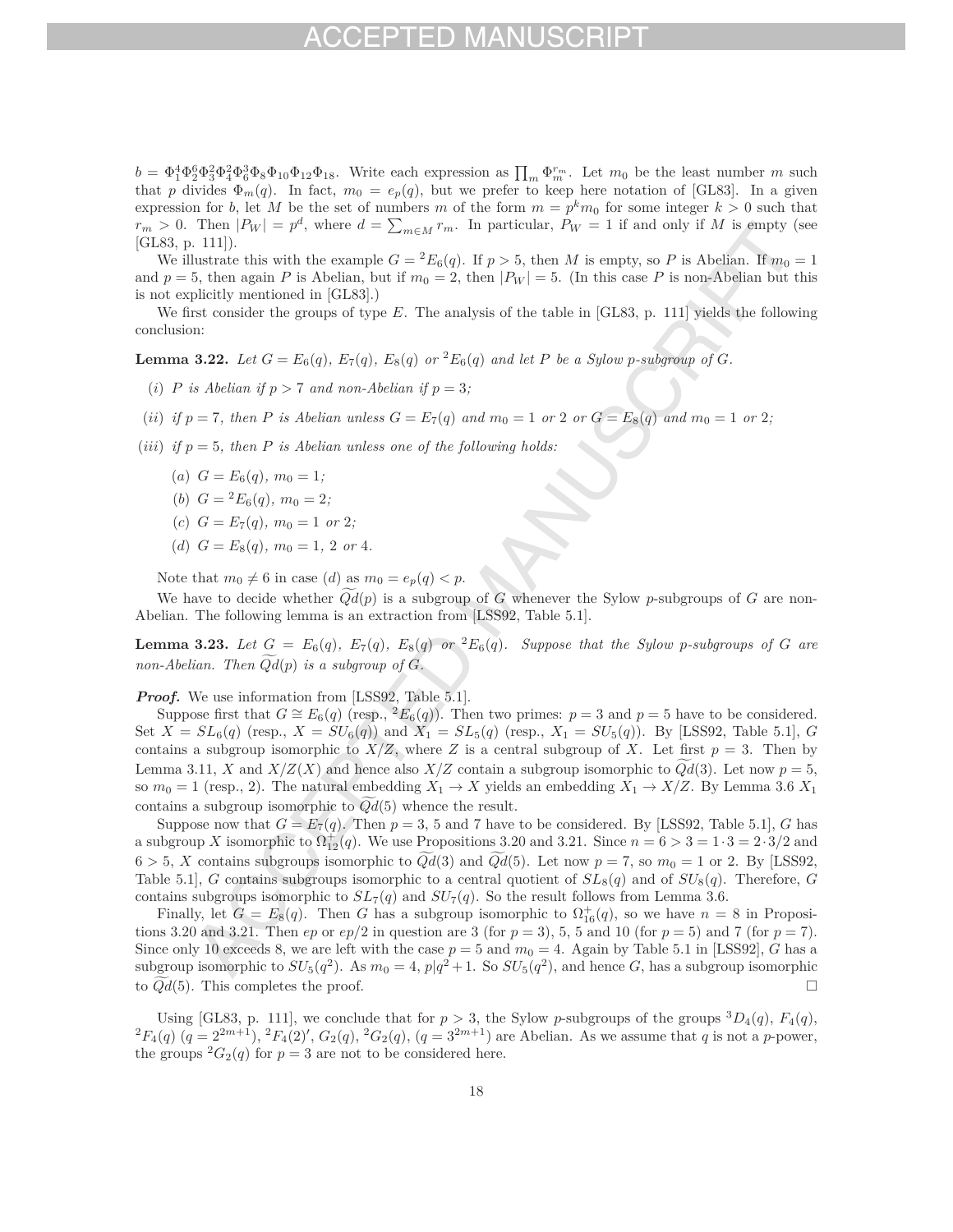## **Lemma 3.24.** *Let*  $p = 3, 3 \nmid q$

- (i) If  $G = {}^{3}D_{4}(q)$ ,  $F_{4}(q)$ ,  ${}^{2}F_{4}(q)$  (with  $q = 2^{2m+1}$ ,  $m > 0$ ) or  ${}^{2}F_{4}(2)'$ , then G contains a subgroup *isomorphic to Qd*(3)*.*
- $(iii)$  *If*  $G = G_2(q)$  and  $9/q^2 1$ , then the Sylow 3-subgroups of G are non-Abelian and G contains no section *isomorphic to Qd*(3)*.*
- (*iii*) *If*  $G = G_2(q)$  *and*  $9|q^2 1$ *, then G contains a subgroup isomorphic to*  $\widetilde{Qd}^-(3)$ *.*

*Proof.* Let  $G = {}^{3}D_{4}(q)$ . By [Kle88, p. 182], *G* contains a subgroup *X* isomorphic to  $PGL_{3}(q)$  (resp.,  $PGU_3(q)$ ) if  $3|q-1$  (resp.,  $3|q+1$ ). By Lemma 3.6 *X* has a subgroup isomorphic to  $Qd(3)$  whence the claim. Let  $G = F_4(q)$ . Then *G* contains a subgroup isomorphic to  ${}^3D_4(q)$  (see [LSS92, Table 5.1]), so the result follows from that for  ${}^3D_4(q)$ .

Let  $G = {}^2F_4(2)'$ . Then *G* contains a subgroup isomorphic to  $PSL_3(3)$  by [CCN+85]. By Lemma 1.7, the latter and hence *G* has a subgroup isomorphic to *Qd*(3).

Let now  $G = {}^{2}F_{4}(q), q = 2 {}^{2m+1} > 2, m > 0$ . By Lemma 2.2(6) in [Mal91], *G* contains a subgroup isomorphic to  ${}^{2}F_{4}(2)$ ', so the result follows from the previous paragraph.

Let  $G = G_2(q)$ . Then there are two maximal subgroups  $D_1$ ,  $D_2$  of *G* with non-Abelian Sylow 3-subgroups; moreover,  $D_1$  contains  $SL_3(q)$ ,  $D_2$  contains  $SU_3(q)$  as a subgroup of index 2 (see [LSS92, Table 5.1]). If  $9|q-1$  (resp.,  $9|q+1$ ), then  $SL_3(q)$  (resp.,  $SU_3(q)$ ) has a subgroup isomorphic to  $\widetilde{Qd}^-(3)$  by Lemmas 3.7 and 3.8. If, however,  $9/q^2 - 1$ , then a Sylow 3-subgroup *E* of *G* is extraspecial of order 27 and exponent 3. Therefore, if *Qd*(3) is involved in *G*, then it must be involved either in the normaliser of *E* or in the normaliser of some elementary Abelian subgroup *V* of *E*. Let  $Z = Z(E)$ . Then  $N_G(E) \subseteq N_G(Z)$ , which has a subgroup of index 2 isomorphic to either  $SL_3(q)$  or  $SU_3(q)$  according to whether  $3|q-1$  or  $3|q+1$ (see [FF09, p. 461]). By Lemmas 3.7 and 3.8, these groups do not involve *Qd*(3). Let us consider the other case. As *V* is normal in *E*, it must contain *Z*. Now, all elements of  $E \setminus Z$  are conjugate in  $C_G(Z)$  and they are not conjugate to an element of *Z* in *G* (see [FF09, p. 461]). Thus  $N_G(V) \subseteq N_G(Z)$ , which has been proved not to involve *Qd*(3) whence the claim.

$$
\Box
$$

Thus, we can sum the above arguments to get

**Proposition 3.25.** *Let G be a simple group of exceptional Lie type. Suppose that a Sylow p-subgroup of G is not Abelian.* If  $p > 3$ *, then*  $Qd(p)$  *is a subgroup of*  $G$ *.* 

If  $p=3$ , this is true if  $G \cong E_6(q)$ ,  $E_7(q)$ ,  $E_8(q)$  or  ${}^2E_6(q)$ . Otherwise G contains a subgroup isomorphic *to*  $Qd(3)$  *unless*  $G \cong G_2(q)$ . In the latter case  $G$  contains a subgroup isomorphic to  $\widetilde{Qd}^-(3)$  *if* 9|*q*<sup>2</sup> − 1 *and has no section isomorphic to*  $Qd(3)$  *if*  $9/q^2 - 1$ *.* 

### **4. The case of the sporadic groups**

Having a look at the orders of the sporadic groups, we find only few primes to consider as a group having a  $Qd(p)$ -section must have a Sylow *p*-subgroup of order at least  $p^3$ . The primes together with the relevant groups are the following:

- For  $p = 3$ :  $M_{12}$ ,  $M_{24}$ ,  $J_2$ ,  $J_3$ ,  $J_4$ ,  $Co_1$ ,  $Co_2$ ,  $Co_3$ ,  $Fi_{22}$ ,  $Fi_{23}$ ,  $Fi'_{24}$ ,  $McL$ ,  $He$ ,  $Ru$ ,  $Sz$ ,  $O'N$ ,  $HN$ ,  $Ly$ , *Th*, *B*, *M*.
- For  $p = 5$ :  $Co_1$ ,  $Co_2$ ,  $Co_3$ , *HS*, *McL*, *Ru*, *HN*, *Ly*, *Th*, *B*, *M*.
- For  $p = 7$ :  $Fi'_{24}$ ,  $He, O'N, M$ .
- For  $p = 11: J_4$ .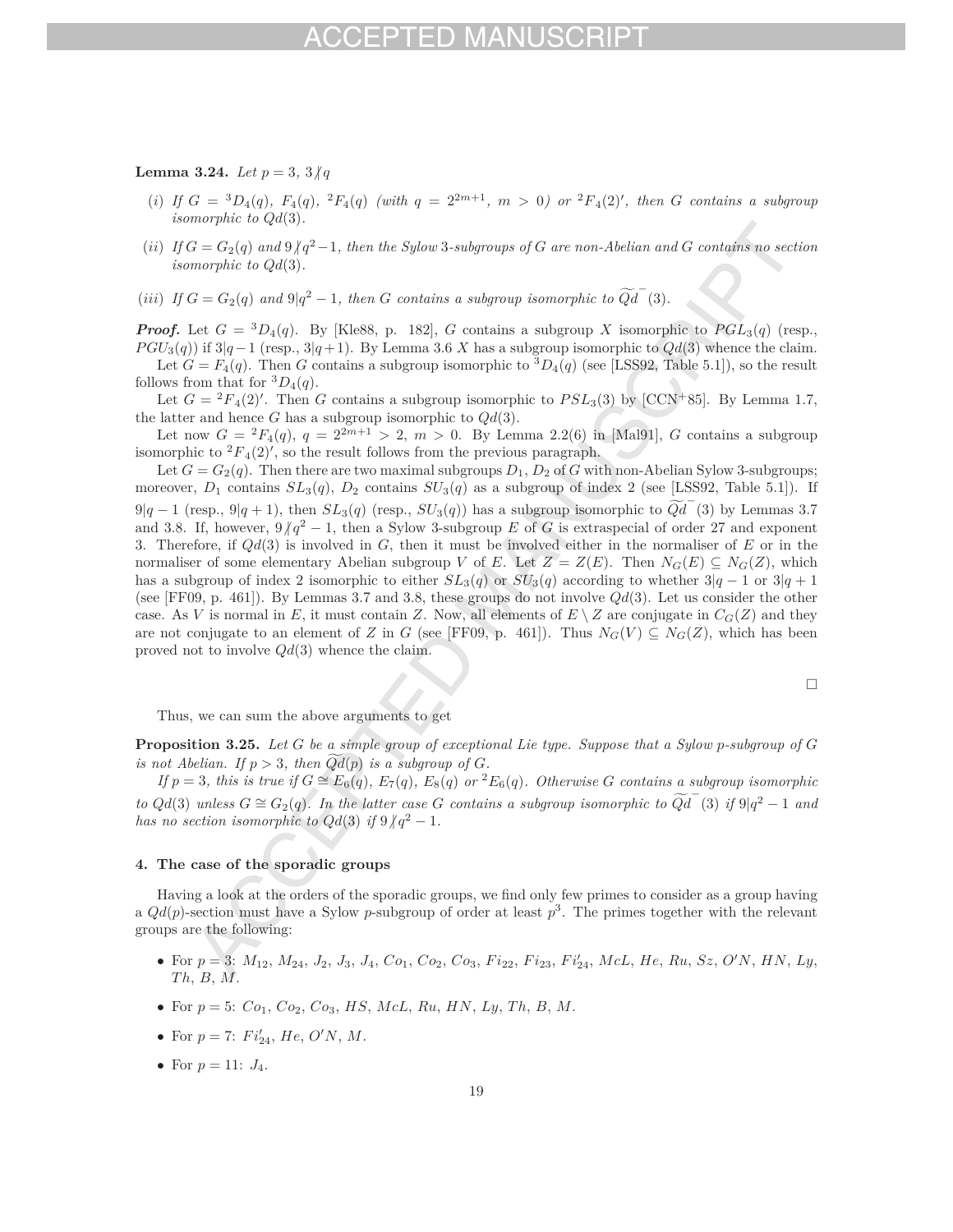## FD MA

• For  $p = 13: M$ .

A non-trivial section of a simple group is a section of one of its maximal subgroups. In the following examination we use the results listed in the Atlas of finite simple groups, see [CCN<sup>+</sup>85], or [WWT<sup>+</sup>]. Since we employ results of the Atlas, it seems to be reasonable to keep Atlas notation in this section.

### •  $p = 3$ :

The maximal subgroups of  $J_2$  with order divisible by 27 are  $U_3(3)$  and  $3.A_6.2$ . As none of them involves  $Qd(3)$ ,  $J_2$  does not either. Similarly, the only maximal subgroups of  $J_3$  with order divisible by 27 are  $(3 \times A_6): 2_2$  and  $3^{2+1+2}: 8$ . As none of them involves  $Qd(3), J_3$  is section 3-stable.

 $M_{12}$  has a maximal subgroup of type  $3^2:2S_4$ . Note that  $3^2$  is self-centralising and  $2S_4 = GL_2(3)$  here. Hence this maximal subgroup contains a subgroup isomorphic to *Qd*(3). Therefore, the simple groups  $M_{12}$ ,  $M_{24}$ ,  $J_4$ ,  $Co_1$ ,  $Co_3$ ,  $Fi_{22}$ ,  $Fi_{23}$ ,  $Fi'_{24}$ ,  $Sz$ ,  $HN$ ,  $B$ ,  $M$  all contain subgroups isomorphic to  $Qd(3)$ and hence they are non-3-stable.

 $McL$  contains a maximal subgroup of type  $U_4(3)$ . By Theorem 2.2,  $U_4(3)$  has a subgroup isomorphic to  $Qd(3)$ . Hence each of the groups  $McL$ ,  $Co_2$  and  $Ly$  contains a subgroup isomorphic to  $Qd(3)$ , as they are overgroups of *McL*. Consequently, all these groups are non-3-stable.

The derived subgroup of the normaliser of  $3A^2$  in *He* has structure  $(2^2 \times 3^2)$ *. SL*<sub>2</sub>(3). This is a non-split extension  $2^2 \cdot Qd(3) = 3^2 \cdot (2^2 \cdot SL_2(3))$ . This group is a new example for a minimal non-3-stable group.

Ru has a maximal subgroup of type  ${}^2F_4(2)$ . By Proposition 3.2 the Sylow 3-subgroups of the latter are non-Abelian. Thus by Theorem 3.1  ${}^{2}F_{4}(2)$ '.2 and hence *Ru* contains a subgroup isomorphic to *Qd*(3). As a consequence, *Ru* is non-3-stable.

The Sylow 3-subgroups of  $O'N$  are elementary Abelian. Hence  $O'N$  has no section isomorphic to *Qd*(3) and hence it is section 3-stable.

*Th* has a maximal subgroup of type *U*3(8):6. By Proposition 3.2, the Sylow 3-subgroups of *U*3(8) are non-Abelian. Thus by Theorem 3.1, *U*3(8) and hence *Th* contains a subgroup isomorphic to *Qd*(3). Therefore, *Th* is non-3-stable.

•  $p = 5$ :

The only maximal subgroup of  $HS$  with order divisible by 125 is  $U_3(5)$ : 2. By Theorem 2.2, this group and hence *HS* have no section isomorphic to *Qd*(5). Thus it is section 5-stable.

The only non-soluble maximal subgroup of *McL* with the required order is *U*3(5), so *McL* has no section isomorphic to *Qd*(5) whence it is section 5-stable.

The maximal subgroups of *Co*<sup>2</sup> with adequate order are *McL* and *HS* : 2. Those for *Co*<sup>3</sup> are *McL.*2,  $HS$ , and  $U_3(5)$ :  $S_3$ . Hence none of these groups has a section isomorphic to  $Qd(5)$ , so they are all section 5-stable.

 $Co<sub>1</sub>$  has a maximal subgroup  $5^2:2A_5$  which is nothing else but  $Qd(5)$ . We remark that  $Co<sub>1</sub>$  has a maximal subgroup  $5^{1+2}$ : $GL_2(5)$ , which has a subgroup isomorphic to  $Qd(5)$ . As a consequence,  $Co_1$ is non-5-stable.

*Ru* has a maximal subgroup of type  $5^2:4S_5$ , which contains a subgroup isomorphic to  $Qd(5)$  and hence *Ru* is non-5-stable.

The has a maximal subgroup of type  $5^2:GL_2(5)$ . Therefore, *Th* and its overgroups, *B* and *M* have subgroups isomorphic to *Qd*(5). Thus they are non-5-stable.

*HN* has a maximal subgroup of type  $5^2 \cdot 5^{1+2}$  :  $4A_5$ . Here,  $4A_5$  contains  $SL_2(5)$ , which operates on  $5^2$ on the natural way. Hence  $HN$  has a subgroup isomorphic to  $Qd(5)$ , so it is not 5-stable.

*Ly* has a maximal subgroup of type *G*2(5), which has a subgroup isomorphic to *Qd*(5) by Theorem 2.2. Therefore, *Ly* is non-5-stable.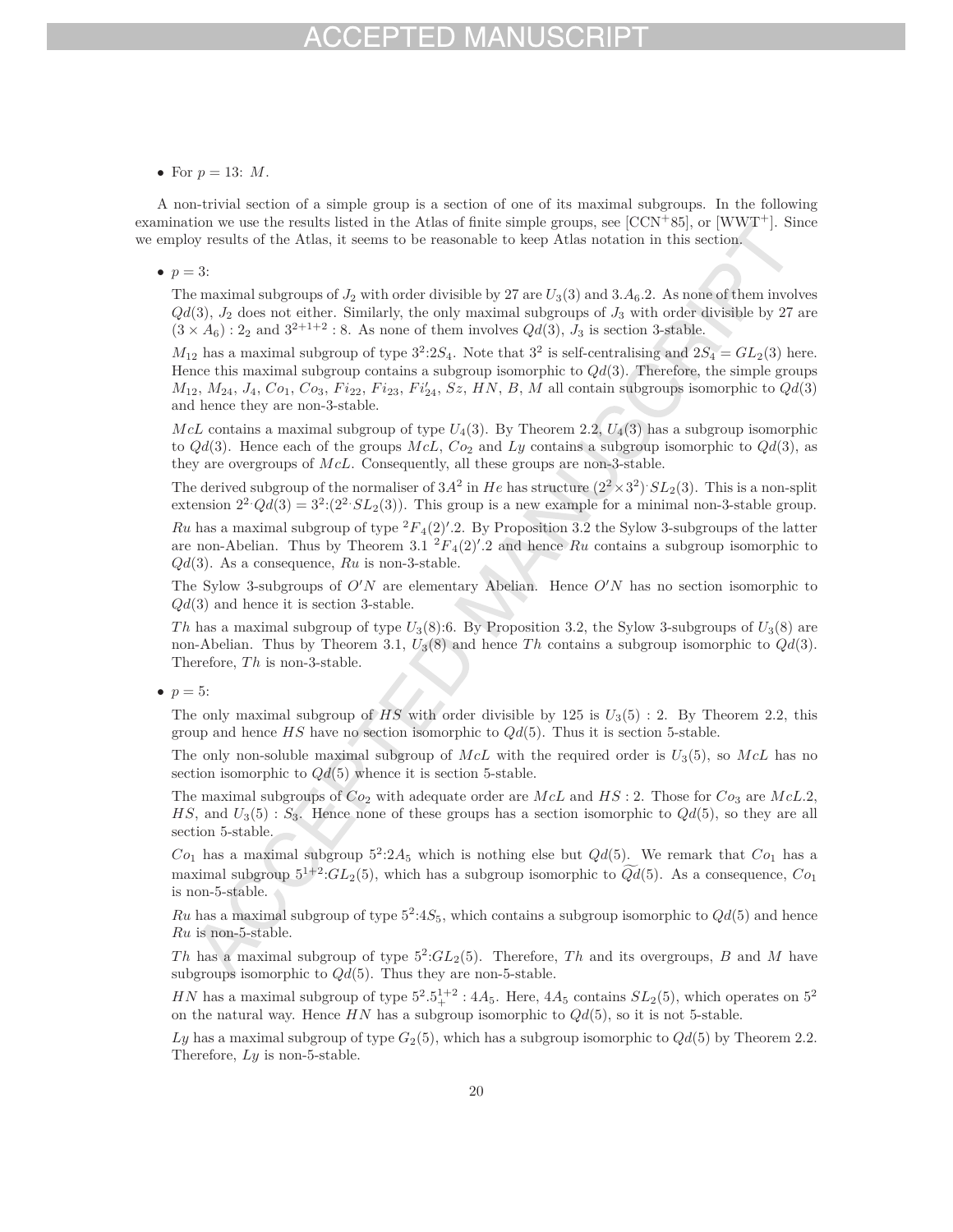### •  $p = 7$ :

*He* has a maximal subgroup of type  $7^2:2.L_2(7)$ , which is isomorphic to  $Qd(7)$ . Hence *He*,  $Fi'_{24}$  and *M* all have subgroups isomorphic to *Qd*(7) and they are not 7-stable.

The group  $O'N$  has a maximal subgroup of type  $L_3(7)$ :2. Hence by Lemma 1.7, it also has a subgroup isomorphic to *Qd*(7) and is therefore non-7-stable.

•  $p = 11$ :

 $J_4$  has two maximal subgroups of order divisible by  $11^3$ . These are  $U_3(11):2$  and  $11^{1+2}:(5\times2S_4)$ . None of them has a section isomorphic to *Qd*(11), so *J*<sup>4</sup> has no one either. Therefore, *L*<sup>4</sup> is section 7-stable.

•  $p = 13$ :

We find that the monster group *M* has a maximal subgroup with structure  $13^{2}:2L_{2}(13).4$ , so  $Qd(13)$ is a subgroup of *M* and hence it is not 13-stable.

We summarise the above considerations as follows:

**Theorem 4.1.** *Let G be a sporadic simple group. Then G is p-stable if and only if it is section p stable. Otherwise, either*  $G = He$ ,  $p = 3$  *and*  $G$  *contains a subgroup of type*  $3^2:(2^2 \cdot SL_2(3))$  *or*  $G$  *contains a subgroup isomorphic to Qd*(*p*) *and one of the following holds:*

- (i)  $G = M_{12}$ ,  $M_{24}$ ,  $J_4$ ,  $Co_1$ ,  $Co_2$ ,  $Co_3$ ,  $Fi_{22}$ ,  $Fi_{23}$ ,  $Fi'_{24}$ ,  $McL$ ,  $Ru$ ,  $Sz$ ,  $HN$ ,  $Ly$ ,  $Th$ ,  $B$  or  $M$  and *p* = 3*;*
- $(iii)$   $G = Co_1$ *, Ru, HN, Ly, Th, B or M and*  $p = 5$ ;
- $(iii)$   $G = Fi'_{24}$ ,  $He, O'N$  or  $M$  and  $p = 7$ ;
- $(iv)$   $G = M$  *and*  $p = 13$ *.*

### **5. Summary on fusion systems**

In this section we recall the basic facts on fusion systems especially those we need later. First of all, we give the definition of a saturated fusion system following [KL08]. All fusion systems we deal with are saturated, so we shall omit the word 'saturated' in the sequel.

Let p be a prime and let P be a finite p-group. A fusion system  $\mathcal F$  on P is a category whose objects are the subgroups of *P* and whose morphisms are certain injective group homomorphisms which will be written from the right.

The main example of a fusion system is that of a finite group *G* with Sylow *p*-subgroup *P*. If *Q* and *R* are subgroups of *P* such that  $Q^g \le R$  for some element  $g \in G$  (that is,  $Q$  is subconjugate to *R*), then conjugation with *g* gives rise to a map  $c_{g,Q,R}$ :  $Q \to R$  defined by  $x \mapsto g^{-1}xg$  for  $x \in Q$ . The morphisms in the fusion system  $\mathcal{F}_P(G)$  of *G* on *P* are exactly these maps so that

 $\text{Hom}_{\mathcal{F}_P(G)}(Q, R) = \{c_{g,Q,R} \mid g \in G \text{ s.t. } Q^g \leq R\}.$ 

The definition of an abstract fusion system  $\mathcal F$  extracts the properties of  $\mathcal F_P(G)$ . To give the exact definition, we need some more notions.

- A subgroup *Q* of *P* is called fully *F*-normalised if  $|N_P(Q)| \geq |N_P(Q\varphi)|$  for every morphism  $\varphi \in \mathcal{F}$ with domain *Q*.
- For an isomorphism  $\varphi: Q \to R$  we let

$$
N_{\varphi} = \{ a \in N_P(Q) \mid \text{ there is } b \in N_P(R) \text{ such that } (a^{-1}xa)\varphi = b^{-1}(x\varphi)b \text{ for all } x \in R \}.
$$

This means that the following diagram commutes: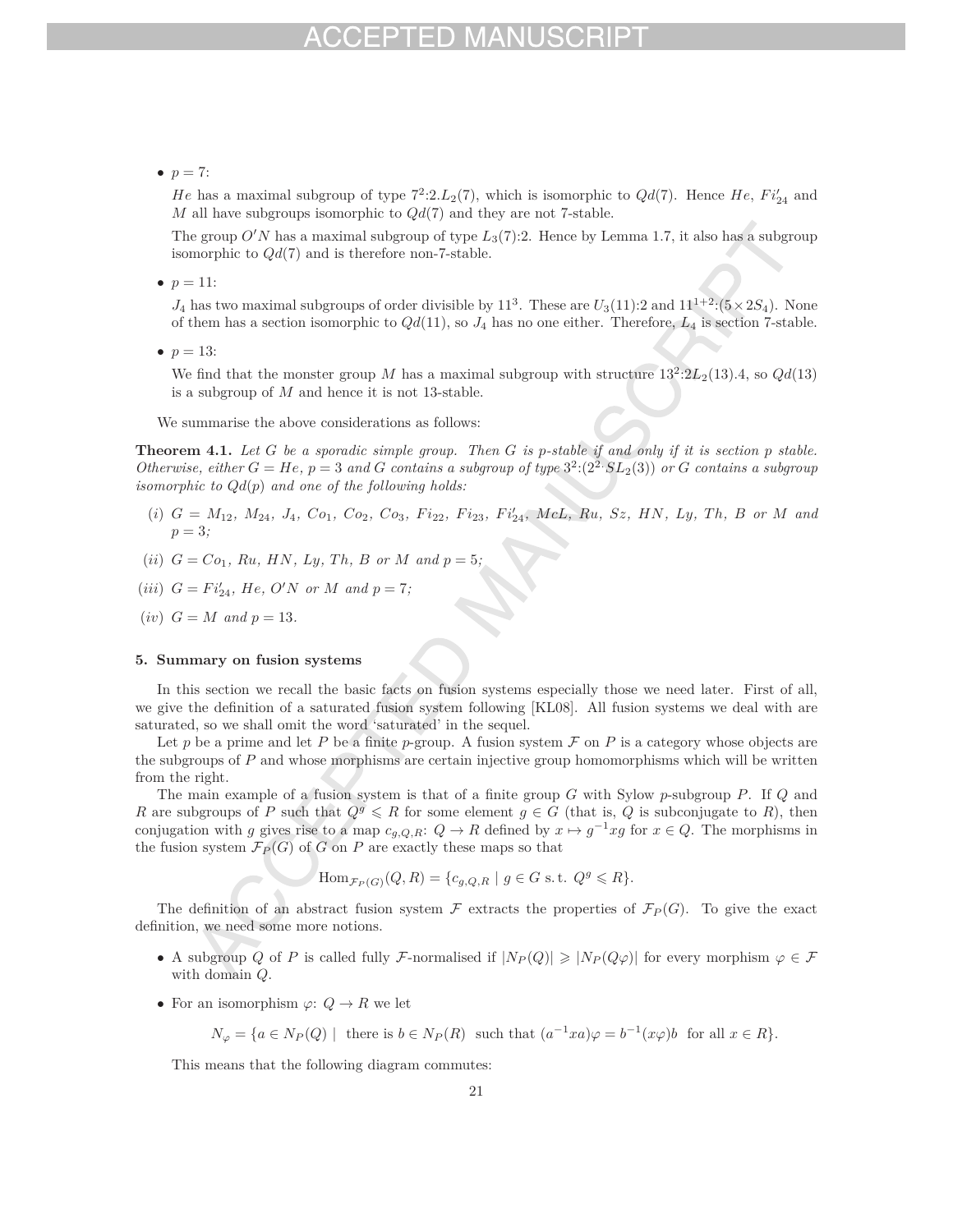

Note that if  $\varphi$  can be extended to a subgroup *H* of  $N_P(Q)$ , then  $H \le N_\varphi$ .

**Definition 5.1 (Fusion system).** A *fusion system on the p*-group P is a category  $\mathcal F$  with the subgroups of *P* as objects. Morphisms are injective group homomorphisms with the usual composition of functions such that the following hold:

- (*i*) For all  $Q, R \leq P$  the set Hom $P(Q, R)$  consisting of the *P*-conjugations from  $Q$  into  $R$  is contained in  $\text{Hom}_{\mathcal{F}}(Q, R)$ .
- (*ii*) For all morphisms  $\varphi \in \text{Hom}_{\mathcal{F}}(Q, R)$ , the isomorphism  $\overline{\varphi}$ :  $Q \to Q\varphi$  with  $x \mapsto x\varphi$  (for all  $x \in Q$ ) and  $\overline{\varphi^{-1}}$ .  $Q\varphi \to Q$  *x*<sub>i</sub> $\alpha \to 0$  *x*<sub>i</sub> $\alpha \to \infty$  *x* are morphisms in *F*.  $\bar{\varphi}^{-1}$ *:*  $Q\varphi$  *→*  $Q$ *,*  $x\varphi$  *→ <i>x* are morphisms in  $\mathcal{F}$ .
- (*iii*)  $\text{Aut}_P(P)$  is a Sylow *p*-subgroup of  $\text{Aut}_{\mathcal{F}}(P)$ .
- (*iv*) If Q is fully F-normalised, then each F-isomorphism  $\varphi: R \to Q$  (where  $R \leq P$ ) extends to an *F*-morphism  $\tilde{\varphi}$ :  $N_{\varphi} \to P$ .

We now collect some notions concerning fusion systems that we shall use in this paper.

- A subgroup *Q* of *P* is called *strongly* F-closed if for all subgroups *R* of *Q* and for all morphisms  $\varphi$ with domain *R*, the image  $R\varphi$  is contained in *Q*.
- The *normaliser* of a fully F-normalised subgroup Q of P is the subsystem  $\mathcal{N}_{\mathcal{F}}(Q)$  of F defined on  $N_P(Q)$  such that for  $R, T \le N_P(Q)$  the morphism  $\varphi \in \text{Hom}_{\mathcal{F}}(R, T)$  is in  $\text{Hom}_{\mathcal{N}_{\mathcal{F}}(Q)}(R, T)$  if  $\varphi$  extends to a morphism  $\tilde{\varphi}$ :  $RQ \to TQ$  such that the restriction  $\tilde{\varphi}_Q$  is an *F*-automorphism of *Q*.
- *Q* is *normal* in  $\mathcal{F}$ , denoted by  $Q \triangleleft \mathcal{F}$ , if  $\mathcal{F} = \mathcal{N}_{\mathcal{F}}(Q)$ .
- If *Q* is normal in F, a *quotient fusion system*  $F/Q$  can be defined on  $P/Q$  with morphisms  $\bar{\varphi}$ :  $T/Q \rightarrow$  $R/Q$  induced by morphisms  $\varphi: T \to R$ .
- F is called *soluble* if there is a sequence

$$
1 = Q_0 < Q_1 < Q_2 < \ldots < Q_r = P
$$

with  $Q_i/Q_{i-1} \triangleleft \mathcal{F}/Q_{i-1}$  for all  $1 \leq i \leq r$ .

- $O_p(\mathcal{F})$  is the largest normal subgroup of *P* that is normal in  $\mathcal{F}$ .
- A subgroup *Q* of *P* is called *F-centric* if  $C_P(Q\varphi)$  is contained in  $Q\varphi$  for all morphisms  $\varphi$  with domain *Q*.
- *F* is said to be *constrained* if  $C_P(O_p(\mathcal{F})) \subseteq O_p(\mathcal{F})$ .
- A *model* of a constrained fusion system  $\mathcal F$  is a *p*-constrained and *p*'-reduced group *L* (i. e.  $C_L(O_p(L)) \subseteq$  $O_p(L)$  and  $O_{p'}(L) = 1$ ) with Sylow *p*-subgroup *P* such that  $\mathcal{F} = \mathcal{F}_P(L)$ . Note that each constrained fusion system has a model which is unique up to isomorphism, see  $[BCG+05,$  Proposition C.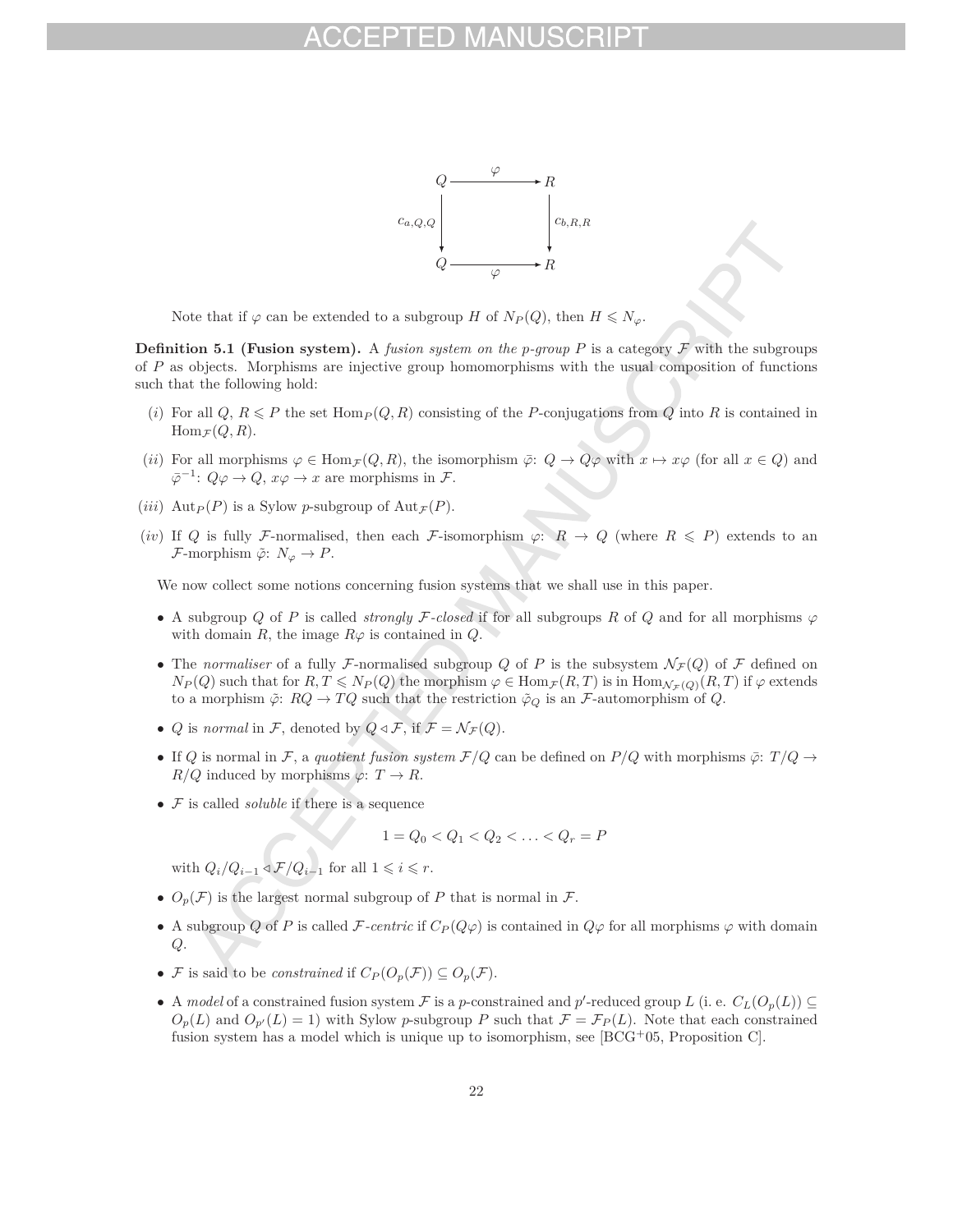### **6. Definition of** *p***-stability for fusion systems**

In this section, we define *p*-stable fusion systems and investigate their properties.

Observe first that the commutator of two group elements can be written in terms of inner automorphisms as  $[a, x] = a^{-1}a^x$ . For a general automorphism we make the following definition:

**Definition 6.1.** Let *Q* be a *p*-group and let *χ* be an automorphism of *Q*. For  $a \in Q$  the *commutator* of *a* and  $\chi$  is

$$
[a, \chi] = a^{-1}(a\chi).
$$

According to Definition 6.1 we have the following:

$$
[a, \chi, \chi] = [[a, \chi], \chi] = (a^{-1}(a\chi))^{-1}(a^{-1}(a\chi))\chi = (a^{-1}\chi)a(a^{-1}\chi)(a\chi^2).
$$

Note that this applies to inner automorphisms and we have

$$
[a, x, x] = (a^{-1})^x a (a^{-1})^x a^{x^2}
$$

for any group *G* with  $a \in Q \le G$  and  $x \in N_G(Q)$ .

Now we are ready to define *p*-stability for fusion systems.

**Definition 6.2.** Let  $\mathcal F$  be a fusion system on the *p*-group *P*. Then  $\mathcal F$  is said to be *p*-stable if for all fully *F*-normalised subgroups *Q* of *P* whenever  $\chi \in \text{Aut}_{\mathcal{F}}(Q)$  satisfies

$$
[a, \chi, \chi] = (a^{-1}\chi)a(a^{-1}\chi)(a\chi^2) = 1
$$

for all  $a \in Q$ , then  $\chi \in O_p(\text{Aut}_{\mathcal{F}}(Q)).$ 

Next we prove that Definition 6.2 is a generalisation of the notion of *p*-stability of groups to the case of fusion systems.

**Theorem 6.3.** A group G is p-stable if and only if its fusion system  $\mathcal{F}_P(G)$  on a Sylow p-subgroup P of G *is p-stable.*

*Proof.* Let  $Q \leq P$ ,  $a \in Q$  and  $x \in N_G(Q)$ . Furthermore, let  $\chi \in N_G(Q)/C_G(Q) = \text{Aut}_{\mathcal{F}}(Q)$  be the image of x under the natural homomorphism. Then  $[a, \chi, \chi] = 1$  if and only if  $[a, x, x] = 1$  by the remark preceding Definition 6.2. Moreover,  $xC_G(Q) \in O_p(N_G(Q)/C_G(Q)$  if and only if  $\chi \in O_p(\text{Aut}_{\mathcal{F}}(Q))$  as the elements and the sets coincide.

Note that as *x* ranges over the elements of  $N_G(Q)$ , its image  $\chi$  ranges over the elements of  $\text{Aut}_{\mathcal{F}}(Q)$  and vice versa. vice versa.

**Proposition 6.4.** Let  $\mathcal F$  be a *p*-stable fusion system. Then all subsystems of  $\mathcal F$  are *p*-stable.

*Proof.* Let G be a subsystem of F on a subgroup S of P. Let Q be a subgroup of S. Assume some  $\chi \in \text{Aut}_{\mathcal{G}}(Q)$  satisfies  $[a, \chi \chi] = 1$  for all  $a \in Q$ . As  $\text{Aut}_{\mathcal{G}}(Q) \leq \text{Aut}_{\mathcal{F}}(Q), \chi \in O_p(\text{Aut}_{\mathcal{F}}(Q))$  follows. But then

 $\chi \in O_p(\text{Aut}_{\mathcal{F}}(Q)) \cap \text{Aut}_{\mathcal{G}}(Q) \leqslant O_p(\text{Aut}_{\mathcal{G}}(Q)).$ 

So  $\mathcal G$  is *p*-stable.

We can prove a theorem for fusion systems similar to Corollary 1.11:

**Theorem 6.5.** Let F be a fusion system on a p-group P. Then F is p-stable if and only if  $N_{\mathcal{F}}(R)$  is *p-stable for all non-cyclic fully* F*-normalised subgroups R of P.*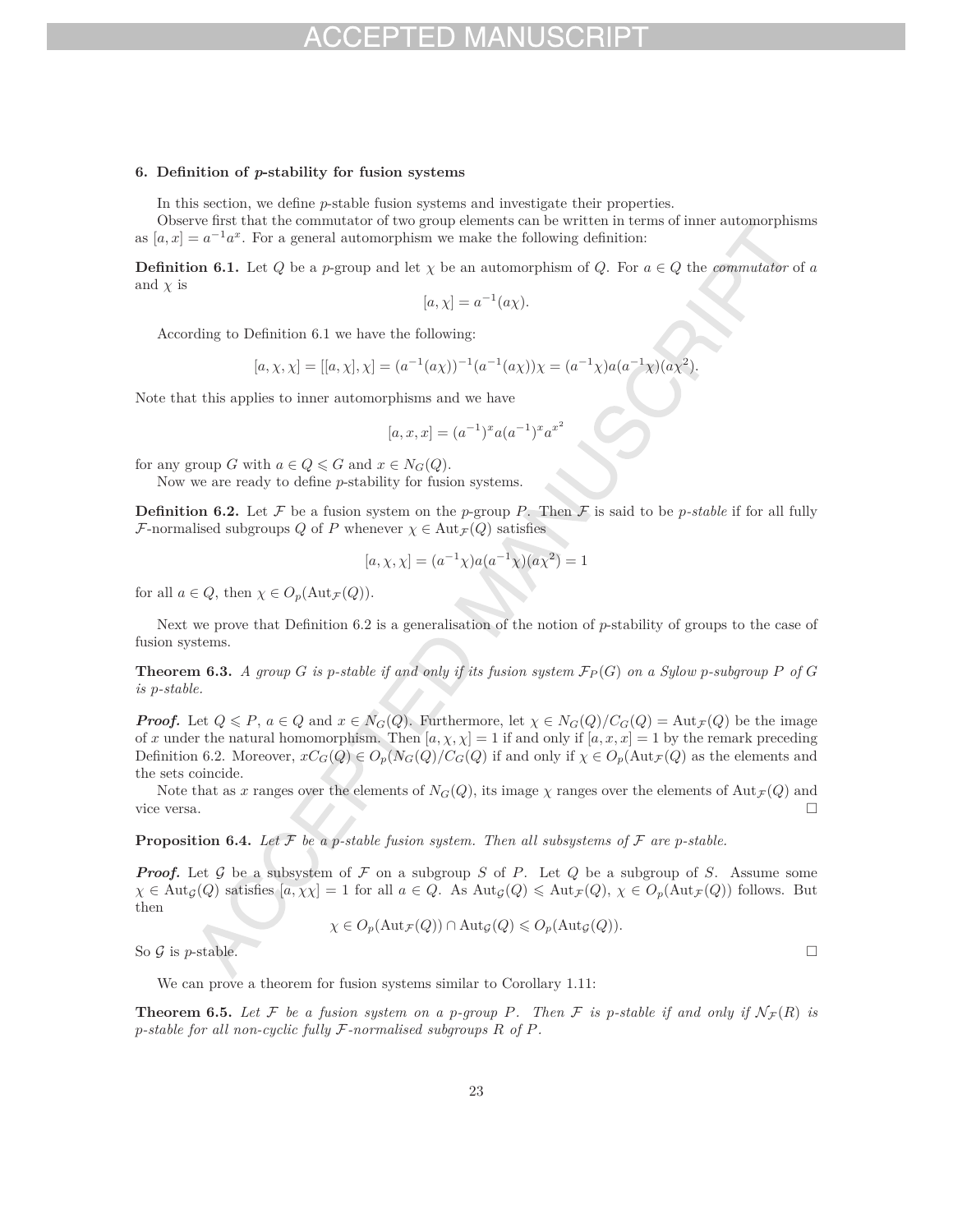*Proof.* One direction is clear by Proposition 6.4.

To show the converse let  $Q \leq P$ . Assume  $\chi \in \text{Aut}_{\mathcal{F}}(Q)$  satisfies  $[a, \chi, \chi] = 1$  for all  $a \in Q$ . If *Q* is cyclic, then  $\chi \in O_p(\text{Aut}_{\mathcal{F}}(Q))$  automatically follows, so we may assume *Q* is non-cyclic. Let  $\varphi$ :  $Q \to R$  be an F-isomorphism such that *R* is fully F-normalised. Then  $\varphi^{-1}\chi\varphi \in \text{Aut}_{\mathcal{F}}(R) = \text{Aut}_{\mathcal{N}_{\mathcal{F}}(R)}(R)$ satisfies  $[b, \varphi^{-1}\chi\varphi, \varphi^{-1}\chi\varphi] = 1$  for all  $b \in R$ . As  $\mathcal{N}_{\mathcal{F}}(R)$  is *p*-stable by assumption,  $\varphi^{-1}\chi\varphi$  is contained in  $O_p(\text{Aut}_{\mathcal{N}_{\mathcal{F}}(R)}(R)) = O_p(\text{Aut}_{\mathcal{F}}(R))$ . Since  $\text{Aut}_{\mathcal{F}}(Q) = \varphi \text{Aut}_{\mathcal{F}}(R)\varphi^{-1}$ , it follows that  $\chi \in O_p(\text{Aut}_{\mathcal{F}}(Q))$ .  $\Box$ 

As mentioned before, *p*-soluble groups are *p*-stable for  $p > 3$ . Now we examine the relationship between *p*-stability and solubility for fusion systems.

**Lemma 6.6.** *The fusion system of Qd*(*p*) *is soluble.*

*Proof.* The Sylow *p*-subgroups *P* of  $Qd(p)$  have structure  $V \rtimes C$ , where *V* is an elementary Abelian group of rank 2 and *C* is a cyclic group of order *p*. Now,  $V = O_p(Qd(p))$  and the quotient system is defined on *C*, a cyclic group, so the sequence

$$
1 = Q_0 < Q_1 = V < Q_2 = F
$$

proves the solubility of  $\mathcal{F}_P(Qd(p)).$ 

**Proposition 6.7.** *There are soluble fusion systems which are non-p-stable.*

*Proof.* The fusion system  $\mathcal{F}_P(Qd(p))$  is soluble by Lemma 6.6 and not *p*-stable by Theorem 6.3.

A counterpart of Proposition 6.7 is the following:

**Theorem 6.8.** Let  $G$  be a group with Sylow p-subgroup  $P$ . If  $Qd(p)$  is not involved in  $G$ , then the fusion *system*  $\mathcal{F}_P(G)$  *is soluble.* 

*Proof.* Let *G* be a group not involving *Qd*(*p*) and assume the theorem holds for all groups smaller than *G*. Let  $Q = Z(J(P))$ , the centre of the Thompson subgroup<sup>2</sup> of *P*. Then the normaliser  $N = N_G(Q)$  controls strong fusion by Theorem B in [Gla68, p. 1105]. It follows that  $\mathcal{F}_P(G) = \mathcal{F}_P(N)$ .

Therefore,  $Q \triangleleft \mathcal{F}_P(N) = \mathcal{F}_P(G)$  and hence

$$
\mathcal{F}_P(G)/Q = \mathcal{F}_{P/Q}(N/Q)
$$

by Theorem 5.20 due to Stancu in [Cra11, p. 145].

 $\mathcal{F}_P(G)/Q$ , being the fusion system of the  $Qd(p)$ -free group  $N/Q$  is soluble as  $|N/Q| < |G|$ . Therefore,  $(G)$  is soluble  $\mathcal{F}_P(G)$  is soluble.

### **7. The maximal subgroup theorem**

Our next goal is to prove a fusion theoretic version of Thompson's maximal subgroup theorem, see in [Gor68, p. 295, Theorem 8.6.3]. For this purpose, we first state and prove a lemma that might have its own interest.

**Lemma 7.1.** Let  $N$  be a subsystem of  $\mathcal F$  and assume the subgroup  $Q$  of  $P$  is normal in  $N$ . Let  $R$  be a fully F-normalised subgroup of P that is F-isomorphic to Q. Let  $\varphi: N_P(Q) \to N_P(R)$  be an F-homomorphism *such that*  $Q\varphi = R$ *. Then*  $\varphi$  *induces an injective functor* 

$$
\Phi\colon\ \mathcal{N}\to\mathcal{N}_{\mathcal{F}}(R)
$$

*so that* N *can be embedded into*  $N_{\mathcal{F}}(R)$ *.* 

<sup>2</sup>The Thompson subgroup is the subgroup of *P* generated by the Abelian subgroups of *P* of maximal order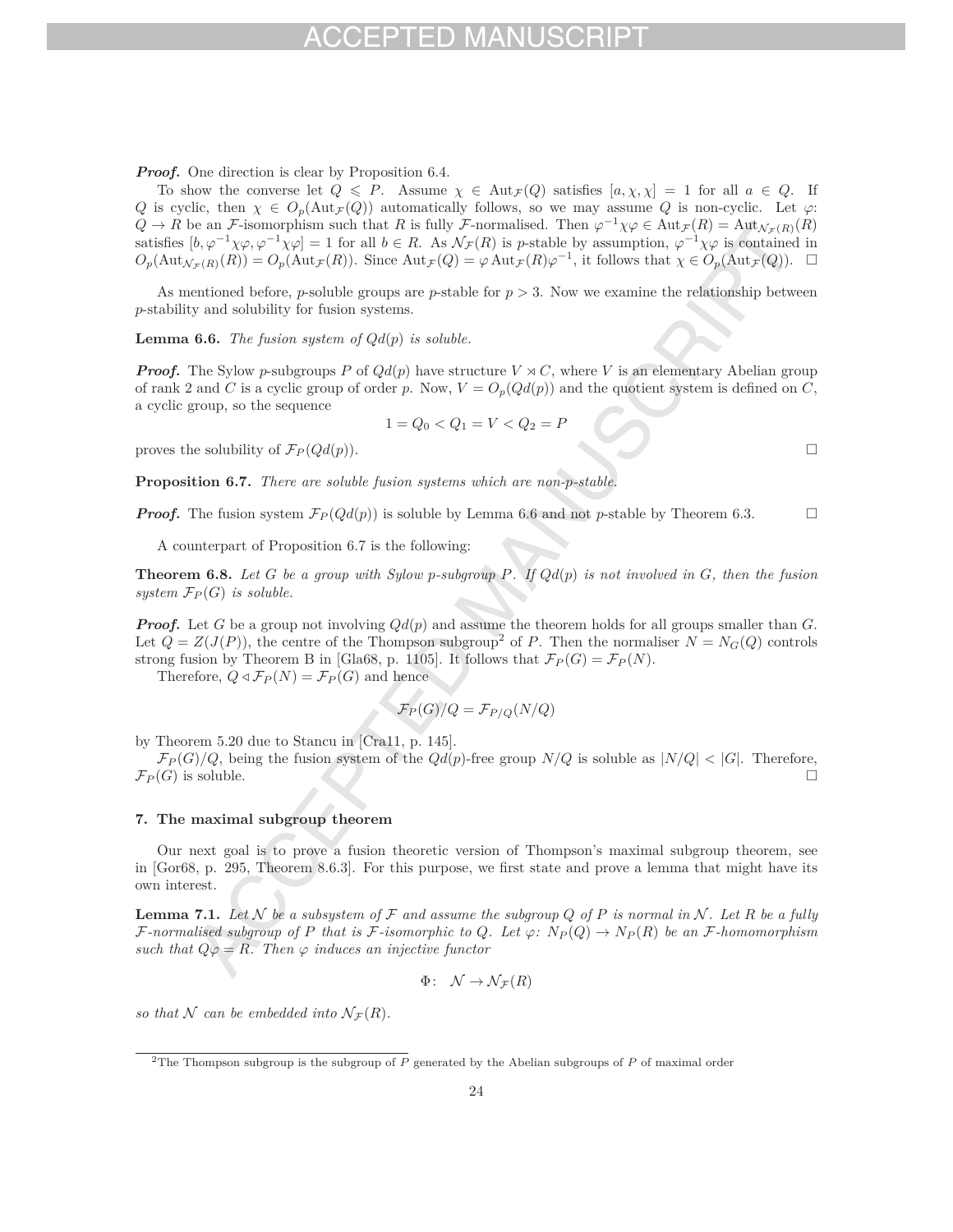*Proof.* Note first that such a  $\varphi$  exists for all *R* (see e. g. [KL08, Lemma 2.2]). For an object *T* of N we define  $\Phi(T) = T\varphi$ . Observe that  $T \leqslant N_P(Q)$  so this definition makes sense. Let now  $\psi: T \to S$  be a morphism in N. Then  $\Phi(\psi)$ :  $\Phi(T) \to \Phi(S)$  is defined as

$$
\Phi(\psi) = \psi^{\varphi} = \varphi_T^{-1} \psi \varphi_S,
$$

where  $\varphi_T$  and  $\varphi_S$  denote the restrictions of  $\varphi$  to *T* and *S*, respectively.



We claim  $\Phi(\psi)$  is an  $\mathcal{N}_{\mathcal{F}}(R)$ -morphism. Indeed, as  $\psi$  is an  $\mathcal{N}$ -morphism and  $Q \triangleleft \mathcal{N}$ ,  $\psi$  extends to a morphism  $\tilde{\psi}$ :  $TQ \rightarrow SQ$  with  $Q\tilde{\psi} = Q$ . Now,  $TQ \le N_P(Q)$  and hence  $\tilde{\psi}^{\varphi}$  is defined. We have  $(TQ)\varphi = (T\varphi)R$  and  $(SQ)\varphi = (S\varphi)R$ . By construction  $\tilde{\psi}^{\varphi}$  extends  $\psi^{\varphi}$ . Moreover,

$$
R\psi^{\varphi} = R\varphi_Q^{-1}\psi\varphi = Q\psi\varphi = R,
$$

so  $\tilde{\psi}^{\varphi}$  extends  $\psi^{\varphi}$  in the required manner. Therefore,  $\Phi(\psi)$  is indeed a morphism in  $\mathcal{N}_{\mathcal{F}}(R)$ .



It is straightforward that  $\Phi$  preserves compositions and also that  $\Phi$  is injective.

**Theorem 7.2 (Maximal subgroup theorem).** Let  $\mathcal F$  be a fusion system defined on the p-group P. Let Q *be a non-empty collection of non-trivial subgroups of P satisfying the following property:*

*If*  $Q \in \mathfrak{Q}$ , and  $\varphi: Q \to R$  *is an F*-homomorphism, then  $R \in \mathfrak{Q}$ .

*Set*

 $\mathfrak{N} = \{ \mathcal{N}_{\mathcal{F}}(R) \mid 1 \leq R \leq P, R \text{ fully } \mathcal{F}\text{-normalised and } N_P(R) \in \mathfrak{Q} \}.$ 

Assume each element of  $\mathfrak{N}$  *is constrained and p-stable. Then*  $\mathcal{N}_{\mathcal{F}}(Z(J(P)))$  *is the unique maximal element of* N*.*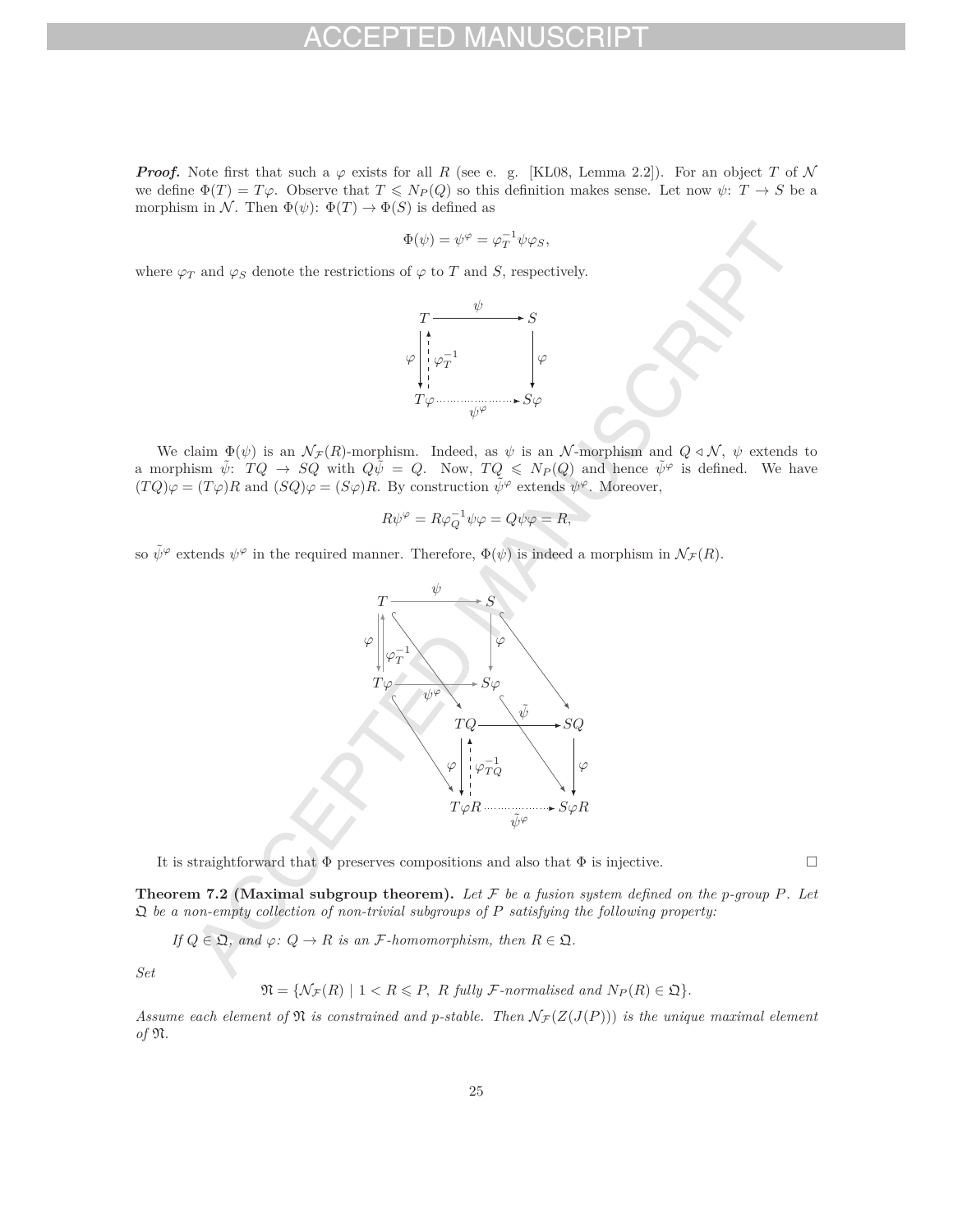*Proof.* We prove that each element of  $\mathfrak{N}$  is contained in  $\mathcal{M} = \mathcal{N}_{\mathcal{F}}(Z(J(P)))$ . First assume  $R \triangleleft P$ . Then  $\mathcal{N}_{\mathcal{F}}(R)$  is defined on *P*. As  $\mathcal{N}_{\mathcal{F}}(R)$  is constrained and *p*-stable by assumption, it has a model *L* which is *p*-constrained, *p*'-reduced and *p*-stable. Then  $C_L(O_p(L)) \subseteq O_p(L)$  and Theorem A of [Gla68] applies. Therefore,  $Z(J(P))$  is normal in *L*, whence  $Z(J(P)) \triangleleft \mathcal{N}_{\mathcal{F}}(R)$ . So  $\mathcal{N}_{\mathcal{F}}(R) \subseteq \mathcal{M}$ .

Let now  $R \notin P$  and assume  $\mathcal{N}_{\mathcal{F}}(S) \subseteq \mathcal{M}$  for all fully F-normalised subgroups *S* of P satisfying  $N_P(S) \in \mathfrak{Q}$  and  $|N_P(S)| > |N_P(R)|$ . Now,  $\mathcal{N}_{\mathcal{F}}(R)$  is defined on  $N_P(R)$  and by the above argument  $Z = Z(J(N_P(R))) \triangleleft \mathcal{N}_{\mathcal{F}}(R)$ . Let  $Z^*$  be a fully *F*-normalised subgroup of *P* that is *F*-isomorphic to *Z*. Let  $\varphi: N_P(Z) \to N_P(Z^*)$  be an F-morphism. By Alperin's fusion theorem for fusion systems (see e. g. [Cra11, Theorem 4.51]), there is a sequence

$$
N_P(Z) = S_0 \sim S_1 \sim \ldots \sim S_t \sim S_{t+1} \subseteq N_P(Z^*)
$$

of subgroups of *P*, there are fully *F*-normalised (and essential) subgroups  $L_1, \ldots, L_t$  of *P* such that  $S_{i-1}$ ,  $S_i \leq L_i$  for all  $1 \leq i \leq t$ , there are morphisms  $\alpha_i \in \text{Aut}_{\mathcal{F}}(L_i)$  with  $S_{i-1}\alpha_i = S_i$  (for all  $1 \leq i \leq t$ ) and there is a morphism  $\sigma \in \text{Aut}_{\mathcal{F}}(P)$  such that  $\varphi = \alpha_1 \alpha_2 \dots \alpha_t \sigma$ . Now,

$$
|N_P(L_i)| \geq |L_i| \geq |S_i| = |N_P(Z)| > |N_P(R)|
$$

as *Z* is characteristic in  $N_P(R) < P$ . Moreover,  $L_i$  contains  $S_i$ , a subgroup of *P* which is *F*-isomorphic to  $N_P(Z)$ . Hence  $L_i \in \mathfrak{Q}$ . Therefore, by assumption  $\mathcal{N}_{\mathcal{F}}(L_i) \subseteq \mathcal{M}$  holds for all relevant *i*. Observe that  $\sigma \in \mathcal{M}$  is trivial. Thus

$$
\varphi=\alpha_1\ldots\alpha_t\in\mathcal{M}
$$

also holds.

By Lemma 7.1 for each  $\psi \in \mathcal{N}_{\mathcal{F}}(R)$  we have  $\psi^{\varphi} \in \mathcal{N}_{\mathcal{F}}(Z^*)$ , because Z is normal in  $\mathcal{N}_{\mathcal{F}}(R)$ . Now,  $|N_P(Z^*)| \geq |N_P(Z)| > |N_P(R)|$  and by construction  $N_P(Z^*) \in \mathfrak{Q}$ . Hence  $\psi^{\varphi} \in \mathcal{N}_{\mathcal{F}}(Z^*) \subseteq \mathcal{M}$  by assumption. Therefore,

$$
\psi = \varphi_T \psi^\varphi \varphi_S^{-1} \in \mathcal{M}
$$

and so  $\mathcal{N}_{\mathcal{F}}(R) \subseteq \mathcal{M}$  which proves the theorem.

Theorem 7.2 has the following consequence:

**Proposition 7.3.** Let F be a fusion system and assume  $N_F(Q)$  is constrained and p-stable for all fully  $\mathcal{F}\text{-}normalised subgroups Q \neq 1 \text{ of } P$ *. Then*  $Z(J(P)) \triangleleft \mathcal{F}$ *, so*  $O_p(\mathcal{F}) \neq 1$  and hence  $\mathcal F$  is constrained and *p-stable.*

*Proof.* Let  $Z = Z(J(P))$ . With the set  $\mathfrak{Q} = \{1 \leq Q \leq P\}$  the conditions of Theorem 7.2 are certainly satisfied. Hence  $\mathcal{N}_{\mathcal{F}}(Z)$  is the unique maximal element of the set

 $\mathfrak{N} = \{ \mathcal{N}_{\mathcal{F}}(R) \mid 1 \leq R \leq P, R \text{ fully } \mathcal{F}\text{-normalised} \}.$ 

We show  $\mathcal{F} = \mathcal{N}_{\mathcal{F}}(Z)$ . To this end, let  $\varphi: T \to S$  be a morphism in F. By Alperin's fusion theorem, there are subgroups

$$
T = T_0 \sim T_1 \sim \ldots \sim T_t \sim T_{t+1} = T\varphi \leqslant S
$$

of *P* and for all  $i = 1, \ldots, t$ , there are fully *F*-normalised essential subgroups  $L_i \leq P$  with  $T_{i-1}, T_i \leq L_i$ and automorphisms  $\tau_i \in Aut_{\mathcal{F}}(L_i)$  with  $T_{i-1}\tau_i = T_i$  and an automorphism  $\sigma \in Aut_{\mathcal{F}}(P)$  such that  $\varphi =$  $\tau_1 \tau_2 \dots \tau_t \sigma$ . By assumption, for each  $1 \leq i \leq t$  we have

$$
\tau_i \in \mathcal{N}_{\mathcal{F}}(L_i) \subseteq \mathcal{N}_{\mathcal{F}}(Z)
$$

as  $L_i \neq 1$  is fully F-normalised. On the other hand,  $\sigma \in \mathcal{N}_{\mathcal{F}}(Z)$  trivially holds. It follows then that  $\varphi \in \mathcal{N}_{\mathcal{F}}(Z)$  and hence  $Z \triangleleft \mathcal{F} = \mathcal{N}_{\mathcal{F}}(Z)$ , whence  $O_p(\mathcal{F}) \supseteq Z \neq 1$ .

Concerning groups, we have the following corollary: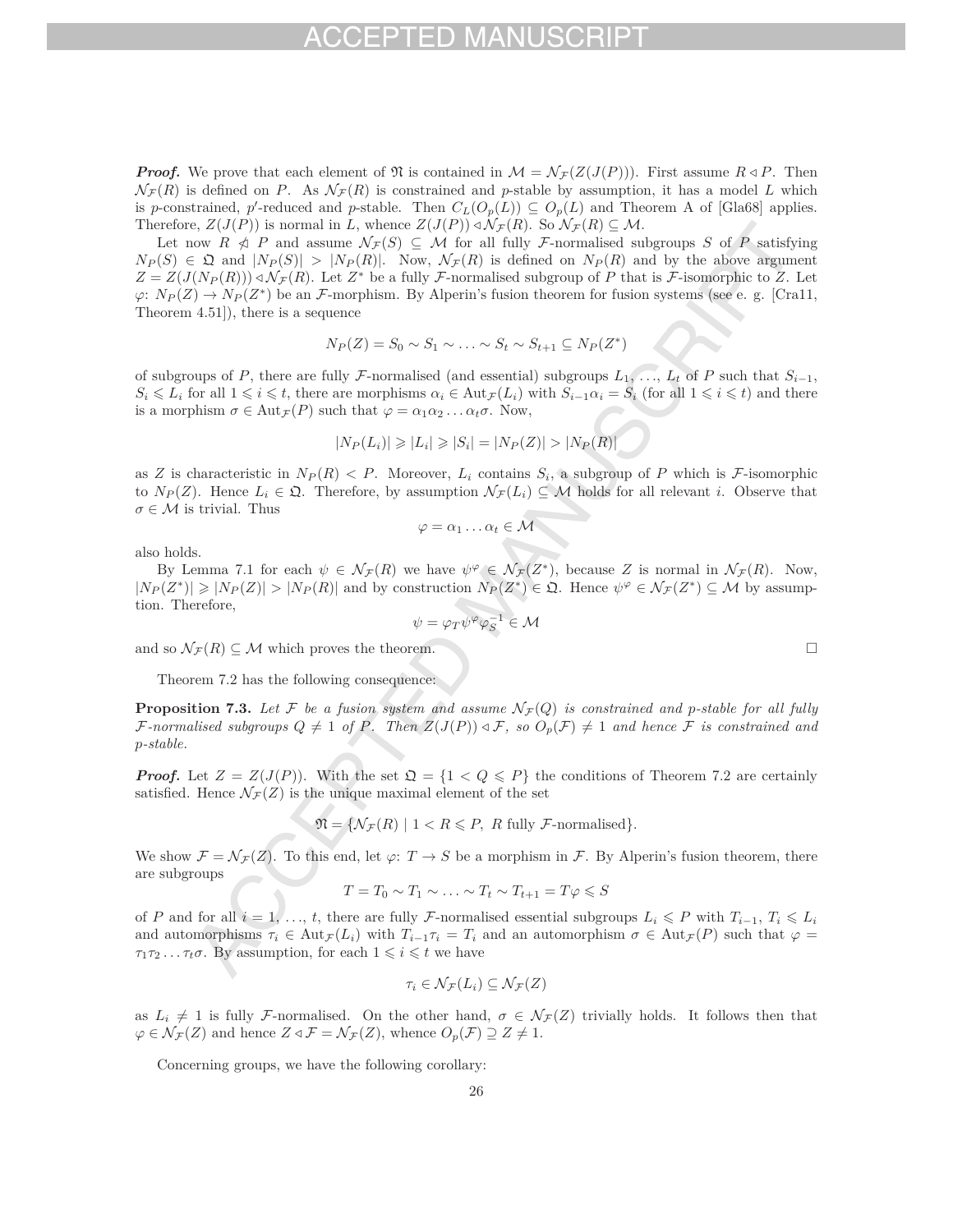## $-1$ )

**Corollary 7.4.** Let *G* be a *p*-stable group with Sylow *p*-subgroup *P*. Assume all *p*-local subgroups  $N_G(Q)$ *of G* (with  $Q \neq 1$ ) are *p*-constrained. Then the subgroup  $N_G(Z(J(P)))$  controls strong fusion in *P*.

*Proof.* Let  $\mathcal{F} = \mathcal{F}_P(G)$ . Then  $\mathcal{N}_{\mathcal{F}}(Q) = \mathcal{F}_{N_P(Q)}(N_G(Q))$  is *p*-stable and constrained for all non-trivial fully F-normalised subgroups of *P*. Hence Proposition 7.3 applies, so  $O_p(\mathcal{F}) \geq Z(J(P)) \triangleleft \mathcal{F}$ . As  $Z(J(P))$  is fully F-normalised,  $\mathcal{F} = \mathcal{N}_{\mathcal{F}}(Z(J(P)))$  is the fusion system of  $N_G(Z(J(P)))$ , that is,  $N_G(Z(J(P)))$  controls strong fusion in P. strong fusion in *P*.

- **Remark 7.5.** (*i*) The assumptions in Proposition 7.3 and Corollary 7.4 are strict in the following sense: The condition that the normaliser systems (or the normalisers in the group) are *p*-stable cannot be omitted even if it is assumed that the normalisers are soluble (instead of being constrained). Let namely  $G = L_3(3)$ , *P* a Sylow 3-subgroup of *G*. Then *G* is a minimal simple group so that the local subgroups of *G* are soluble and hence so are the normaliser systems in  $\mathcal{F}_P(G)$ . However, the fusion system  $\mathcal{F}_P(G)$  has no non-trivial normal subgroups it follows from Theorem 1.2 in [FF09, p. 455].
- (*ii*) If *G* is *p*-soluble (for  $p > 3$ ), then Theorem C in [Gla68, p. 1105] asserts that  $N_G(Z(J(P)))$  controls strong fusion in *P*. It follows from the results of Sections 2-3 that the fusion system of a finite simple group *G* is soluble if and only if  $Z(J(P)) \triangleleft \mathcal{F}_P(G)$ , that is, if and only if  $N_G(Z(J(P)))$  controls strong fusion in *P*. The same is not true in general: the fusion system of  $G = Qd(p)$  is soluble. A Sylow *p*-subgroup *P* of *G* satisfies  $J(P) = P$ , so  $Z(J(P)) = Z(P)$  has order *p*. With the notation of Example 1.6,  $N_G(Z(J(P))) = V$ , the elementary Abelian normal subgroup of *G* of order  $p^2$ . As such, *V* does not control strong fusion in *P*.

## **8. On** *Qd***(***p***)-free fusion systems**

For groups, there is a strong connection between *p*-stability and not involving *Qd*(*p*). A corresponding notion for fusion systems is defined in [KL08, Definition 1.1].

Let *Q* be a fully *F*-normalised *F*-centric subgroup of *P*. We examine the normaliser  $\mathcal{N} = \mathcal{N}_{\mathcal{F}}(Q)$  of *Q* in F. We claim  $\mathcal N$  is constrained. Indeed,  $Q \leqslant O_p(\mathcal N)$ , so

$$
O_p(\mathcal{N}) \geqslant Q \geqslant C_P(Q) \geqslant C_P(O_p(\mathcal{N}))
$$

as  $Q$  is  $\mathcal F$ -centric. Therefore,  $\mathcal N$  has a model.

**Definition 8.1.** Let F be a fusion system on the p-group P. F is called  $Qd(p)$ -free if  $Qd(p)$  is not involved in the models of  $\mathcal{N}_{\mathcal{F}}(Q)$ , where *Q* runs over the set of *F*-centric fully *F*-normalised subgroups of *P*.

We shall also call a group *Qd*(*p*)*-free* if it does not involve *Qd*(*p*).

**Remark 8.2.** Though it is not stated explicitly there, it follows from [KL08] that a *Qd*(*p*)-free fusion system F is soluble. Indeed, Theorem B asserts that  $Z(J(P))$  is normal in F. Now, by Proposition 6.4,  $\mathcal{F}/Z(J(P))$ is also  $Qd(p)$ -free. Since  $Z(J(P))$  is non-trivial, the claim follows by induction.

As the next example shows, a soluble fusion system need not be  $Qd(p)$ -free.

**Example 8.3.** The fusion system of  $Qd(p)$  is not  $Qd(p)$ -free: the subgroup *V* (as in Example 1.6) is certainly fully  $\mathcal F$ -normalised and  $\mathcal F$ -centric, its normaliser is the whole fusion system. The model of the fusion system is the group  $Qd(p)$  itself, being *p*-constrained and *p*'-reduced.

Being soluble, a  $Qd(p)$ -free fusion system  $\mathcal F$  is constrained and hence it has a model. By definition, a model of  $\mathcal{F} = \mathcal{N}_{\mathcal{F}}(O_p(\mathcal{F}))$  is  $Qd(p)$ -free. Not only is a model of  $\mathcal{F} Qd(p)$ -free, but also every group G such that  $\mathcal{F} = \mathcal{F}_P(G)$  is  $Qd(p)$ -free, as the next result shows.

**Theorem 8.4.** Let G be a group, P a Sylow p-subgroup of G and  $\mathcal{F} = \mathcal{F}_P(G)$  the fusion system of G on *P.* Then  $F$  *is*  $Qd(p)$ -free *if* and only *if*  $G$  *does not involve*  $Qd(p)$ *.* 

In order to prove this theorem, we need some preparation.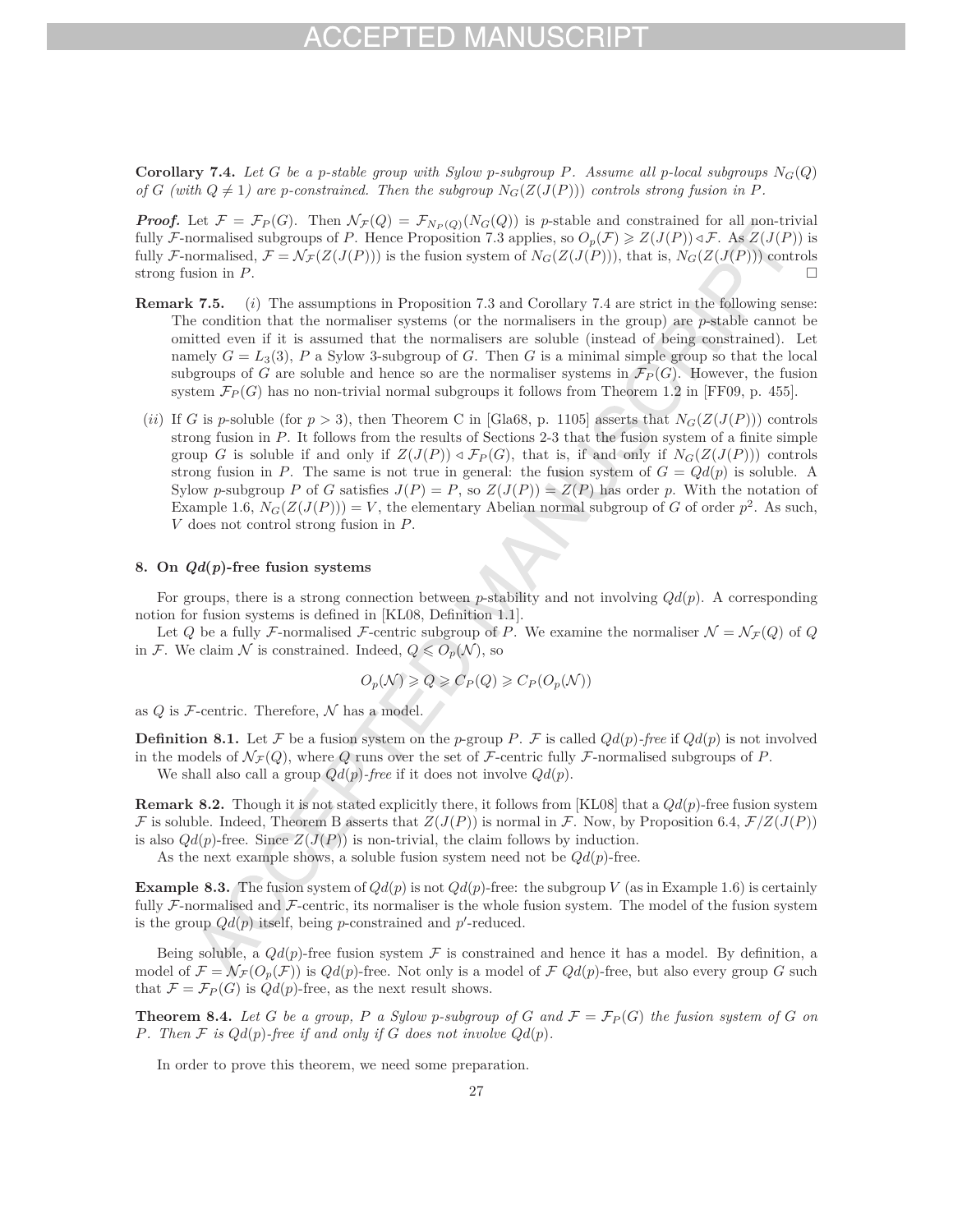**Definition 8.5.** A *p*-subgroup *Q* of *G* is called *p-centric* if every *p*-element centralising *Q* is contained in *Q*.

Note that *Q* is *p*-centric if and only if  $C_P(Q) \leq Q$  for all Sylow *p*-subgroups *P* of *G* containing *Q*. In this case,  $Z(Q)$  is a Sylow *p*-subgroup of  $C_G(Q)$  and by Burnside's normal *p*-complement theorem it follows that  $C_G(Q) = Z(Q) \times O_{p'}(C_G(Q)).$ 

**Lemma 8.6.** Let *G* be a group with Sylow p-subgroup P and let  $\mathcal{F} = \mathcal{F}_P(G)$  be its fusion system on P. Let *furthermore Q be a fully normalised subgroup of P. Then Q is* F*-centric if and only if it is p-centric.*

*Proof. Q* is *F*-centric if and only if  $C_P(Q^t) \subseteq Q^t$  holds whenever  $Q^t \leq P$ . This means that  $Q \supseteq C_{P^*}(Q)$ for all Sylow *p*-subgroups  $P^*$  of *G* containing *Q*. This is equivalent to saying that *Q* is *p*-centric.

**Lemma 8.7.** *Let G be a group, P a Sylow p-subgroup of G. Then*

$$
\mathcal{F}_P(G) = \mathcal{F}_P(G/O_{p'}(G)).
$$

*Here, we identify*  $O_{p'}(G)P/O_{p'}(G)$  *with*  $P$ *.* 

*Proof.* Denote images in  $\bar{G} = G/O_{p'}(G)$  by bar. The assignment  $c_{g,Q,R} \mapsto c_{\bar{g},\bar{Q},\bar{R}}$  defines a map  $\mathcal{F}_P(G) \to$  $\mathcal{F}_{\bar{p}}(\bar{G})$ . We have to show it is a bijection.

We first prove it is surjective. Let  $\overline{Q}$ ,  $\overline{R} \leqslant \overline{P}$  and  $\overline{g} \in \overline{G}$  such that  $\overline{Q}^{\overline{g}} \leqslant \overline{R}$ . Then conjugation by *g* maps Q into  $RO_{p'}(G)$  and hence  $Q^{gt} \leq R$  for some  $t \in O_{p'}(G)$ . Therefore, the image of  $c_{gt,Q,R}$  is  $c_{\bar{g},\bar{Q},\bar{R}}$ and surjectivity is proved.

To prove injectivity, assume  $c_{\bar{q},\bar{Q},\bar{R}} = c_{\bar{h},\bar{S},\bar{T}}$ . Then, first of all,  $Q = S$  and  $R = T$  as P maps isomorphically to  $\overline{P}$ . By the same reason, the operation of *g* and *h* coincides on *Q*. Thus  $c_{q,Q,R} = c_{h,S,T}$  and injectivity is proven.

**Proposition 8.8.** Let  $\mathcal{F} = \mathcal{F}_P(G)$ . Furthermore, let Q be a fully F-normalised and F-centric subgroup of *P.* Then the model of  $\mathcal{N}_{\mathcal{F}}(Q)$  is isomorphic to  $N_G(Q)/O_{p'}(N_G(Q))$ .

*Proof.* We prove that the group  $L = N_G(Q)/O_p/(N_G(Q))$  satisfies the three conditions on a model. First of all, a Sylow *p*-subgroup of  $N_G(Q)$  is  $N_P(Q)$  as *Q* is fully *F*-normalised. The fusion system of  $N_G(Q)$  on  $N_P(Q)$  is  $N_F(Q)$  by Theorem 4.27 in [Cra11, p.108]. Now, the fusion system of  $N_G(Q)$  is the same as that of *L* by Lemma 8.7.

Obviously,  $L$  is  $p'$ -reduced by construction.

It only remained to show that *L* is *p*-constrained, that is,

$$
C_L(O_p(L)) \leqslant O_p(L).
$$

Denote the image of Q in L by  $\overline{Q}$ . Then  $\overline{Q} \leqslant O_p(L)$  as Q is normal in  $N_G(Q)$ , so  $C_L(O_p(L)) \leqslant C_L(\overline{Q})$ .

Assume  $cO_{p'}(N_G(Q))$  is contained in  $C_L(\overline{Q})$  for some  $c \in N_G(Q)$ . Then  $[c, x] \in O_{p'}(N_G(Q))$  for all *x* ∈ *Q*. But  $[c, x] = x^{-c}x \text{ ∈ } Q$ , so it must be equal to 1 and hence *c* centralises *Q*. Now,  $C_{N_G(Q)}(Q) =$  $C_G(Q) = O_{p'_s}(C_G(Q)) \times Z(Q)$  as Q is p-centric by Lemma 8.6. As  $O_{p'}(C_G(Q)) \leq O_{p'}(N_G(Q))$ , we have  $C_L(Q) = Z(Q)$  and hence

$$
C_L(O_p(L)) \leqslant C_L(\bar{Q}) \leqslant \bar{Q} \leqslant O_p(L).
$$

whence the claim follows.  $\Box$ 

**Lemma 8.9.** Let *G* be a group. *G* involves  $Qd(p)$  if and only if  $N_G(Q)$  also does for an appropriate non*cyclic p-subgroup Q of G.*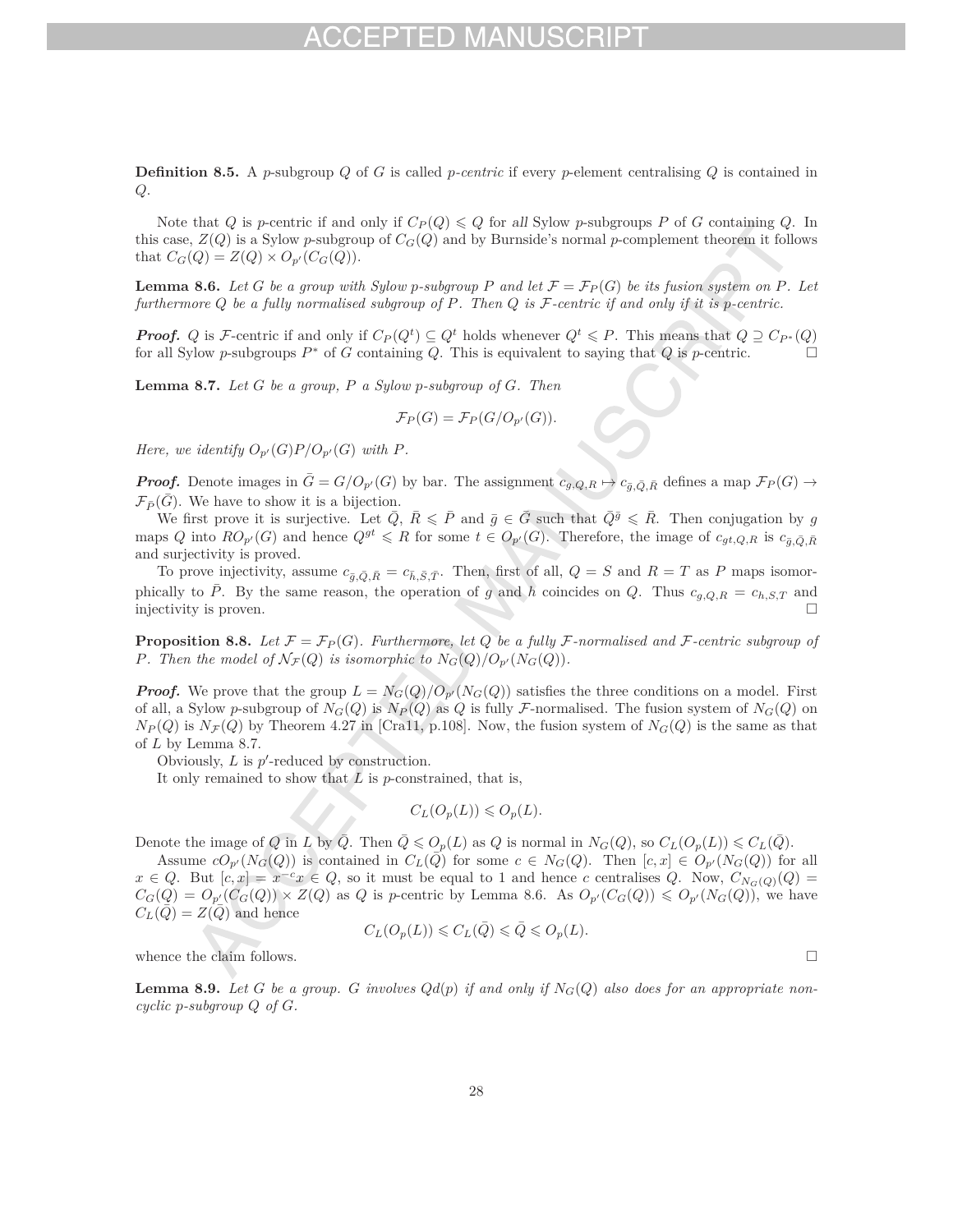*Proof.* Assume *G* involves  $Qd(p)$ , so there are  $K \triangleleft H \le G$  such that  $H/K = V \rtimes S \cong Qd(p)$ . Here, *V* is an elementary Abelian group of order  $p^2$  and  $S \cong SL_2(p)$ . Let  $\tilde{V}$  be a Sylow *p*-subgroup of the preimage of *V* under the natural homomorphism  $H \to H/K$ . Then  $K\tilde{V} \triangleleft H$  is the preimage of *V* and hence  $H = KVN_H(V) = KN_H(V)$  by Frattini argument. Now,

$$
Qd(p) \cong H/K = KN_H(\tilde{V})/K \cong N_H(\tilde{V})/N_H(\tilde{V}) \cap K
$$

by the second isomorphism theorem. Therefore,  $N_H(\tilde{V})$  and so  $N_G(\tilde{V})$  involves  $Qd(p)$ . Finally,  $\tilde{V}$  is noncyclic as it has a non-cyclic homomorphic image *V* .

The other implication is clear.  $\Box$ 

**Lemma 8.10.** *Let Q be a p-subgroup and P a Sylow p-subgroup of G containing a Sylow p-subgroup of*  $N_G(Q)$ *. Then any p-subgroup of G that contains*  $QC_P(Q)$  *is p-centric.* 

*Proof.* By construction,  $C_P(Q)$  is a Sylow *p*-subgroup of  $C_G(Q)$ . Let  $c \in C_G(QC_P(Q))$  be a *p*-element. Then c centralises Q and  $C_P(Q)$ , so  $\langle c \rangle C_P(Q)$  is a p-group centralising Q. Hence  $c \in C_P(Q) \leq QC_P(Q)$  by the maximality of  $C_P(Q)$ .

**Proposition 8.11.** Let *G* be a group that involves  $Qd(p)$ . Then  $N_G(Q)$  involves  $Qd(p)$  for a *p*-centric *subgroup Q of G.*

*Proof.* Let  $K \triangleleft H \le G$  such that  $H/K = V \rtimes S \cong Qd(p)$ . By the proof of Lemma 8.9 we may assume  $H \leq N_G(\tilde{V})$  for a *p*-subgroup  $\tilde{V}$  of *G* and  $W = K \cap \tilde{V}$  is a normal subgroup of *H*.

As  $S \cong SL_2(p)$ ,  $S = \langle x, a \rangle$  for some  $x, a \in S$  such that  $x^p = a^4 = 1$  and  $[V, x, x] = 1$ . Let moreover  $\tilde{x}$ and  $\tilde{a}$  be preimages of *x* and *a* under the natural homomorphism  $H \to H/K$ , respectively.

Let *Q* be a Sylow *p*-subgroup of  $\tilde{V}C_G(\tilde{V}/W)$ . Then *Q* is *p*-centric by Lemma 8.10. Let  $H_1 = HC_G(\tilde{V}/W)$ and  $K_1 = KC_G(\tilde{V}/W) = C_G(\tilde{V}/W)$ . The latter equality holds because  $[K, \tilde{V}] \subseteq K \cap \tilde{V} = W$ . Observe that *H*<sub>1</sub> is a subgroup of *G* because *H* normalises both  $\tilde{V}$  and *W*. Note that *V* can be identified with  $\tilde{V}/W$  and we do identify them.

Now,  $K_1 = \tilde{V} K_1 \triangleleft H_1$  and *Q* is a Sylow *p*-subgroup of  $K_1$ . Hence by Frattini argument we have

$$
H_1 = N_{H_1}(Q) \cdot K_1.
$$

Then  $\tilde{x} = n_x \cdot k_x$  and  $\tilde{a} = n_a \cdot k_a$  for appropriate elements  $n_x$ ,  $n_a \in N_{H_1}(Q)$  and  $k_x$ ,  $k_a \in K_1$ .

Consider the factor group  $\bar{N} = N_{H_1}(Q)/W$ . By construction,  $V = \tilde{V}/W \triangleleft \bar{N}$ . Let  $\bar{x}$  and  $\bar{a}$  be the images under the natural homomorphism  $N_{H_1}(Q) \to \overline{N}$ , of  $n_x$  and  $n_a$ , respectively. Then the operations of *x* and  $\bar{x}$  on *V* coincide, just as those of *a* and  $\bar{a}$ , because  $K_1$  centralises *V*.

Therefore,  $[V, \bar{x}, \bar{x}] = 1$ , where  $\bar{x} \in N_{\bar{N}}(V) = \bar{N}$ . The image of  $\langle \bar{x}, \bar{a} \rangle$  in  $\bar{N}/C_{\bar{N}}(V)$  is isomorphic to  $SL<sub>2</sub>(p)$  and hence

$$
\bar{x} \notin O_p(\bar{N}/C_{\bar{N}}(V)).
$$

This means that  $\overline{N}$  is not *p*-stable, so it involves  $Qd(p)$  by Glauberman's Theorem 1.13. It follows that  $N_{H_1}(Q)$  and hence  $N_G(Q)$  involve  $Qd(p)$ .

Now we are ready to prove the theorem.

*Proof (of Theorem* 8.4). Assume *G* involves  $Qd(p)$ . Then  $Qd(p)$  is involved in  $N_G(Q)$  for some *p*centric subgroup *Q* of *P* by Proposition 8.11. Observe that some conjugate of *Q* is fully F-normalised and also F-centric (the latter by Lemma 8.6). Since  $Qd(p)$  has no normal  $p'$ -subgroups, it is also involved in  $N_G(Q)/O_{p'}(N_G(Q))$ . As this group is the model of  $N_F(Q)$  by Lemma 8.8, F is not  $Qd(P)$ -free.

For the converse, assume  $\mathcal F$  is not  $Qd(p)$ -free. Then  $Qd(p)$  is involved in  $N_G(Q)/O_{p'}(N_G(Q))$  for some F-centric subgroup *Q* of *p* by definition. Therefore,  $Qd(p)$  is also involved in *G*.

The following corollary is a slight refinement of Glauberman's Theorem 1.13:

**Corollary 8.12.** *The following are equivalent:*

- *All sections of G are p-stable.*
- $N_G(Q)$  does not involve  $Qd(p)$  for any *p*-centric *p*-subgroup  $Q$  of  $G$ .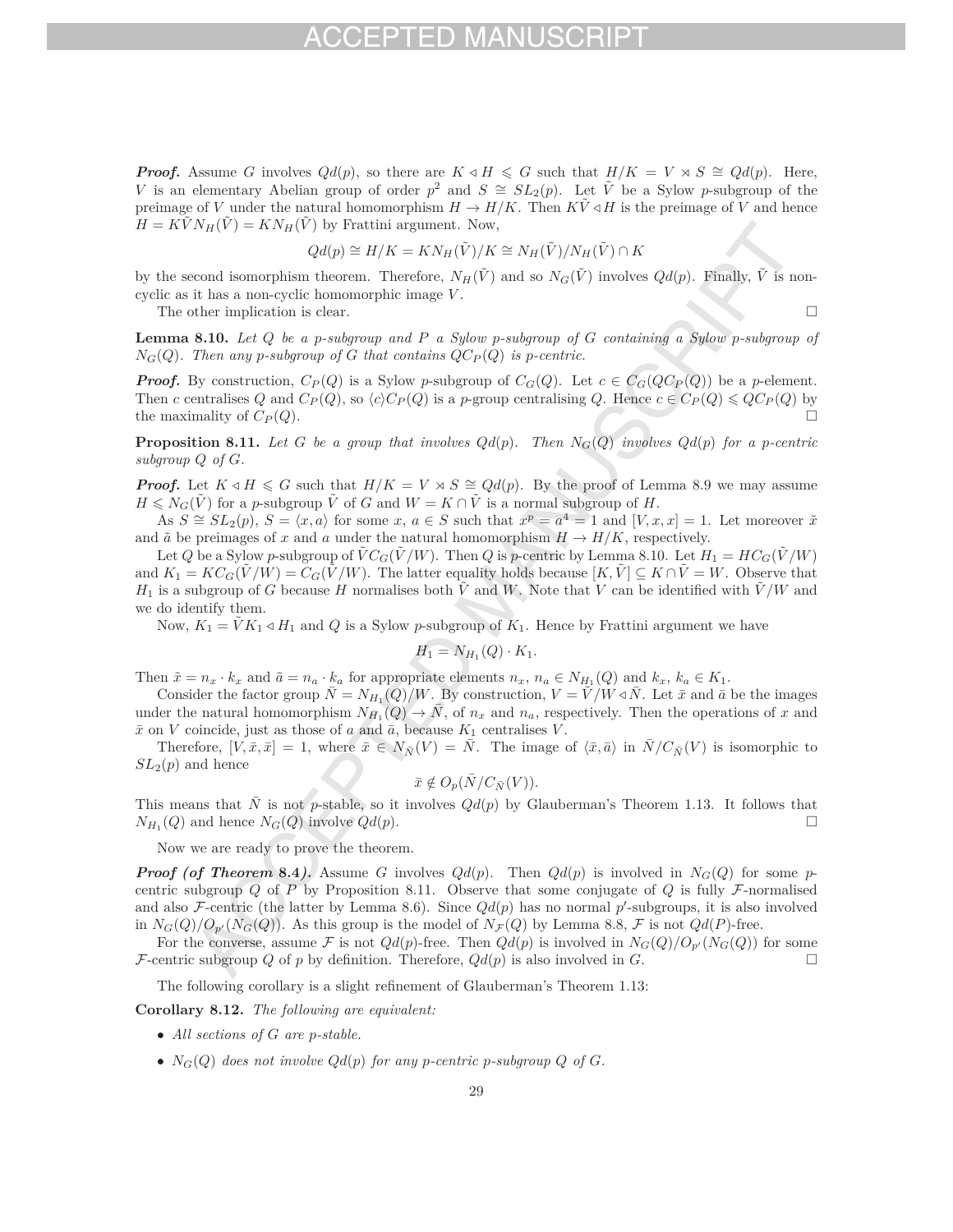### **9. Section** *p***-stability in fusion systems**

We have seen in the case of groups that *p*-stability in itself is not enough: one needs the notion of section *p*-stability. Two possible definitions seem to be natural:

**Definition 9.1.** Let F be a fusion system on the *p*-group P. F is called *section p*-stable if  $N_F(R)/R$  is *p*-stable for all fully F-normalised subgroups *R* of *P*.

**Definition 9.2.** Let  $\mathcal F$  be a fusion system on the *p*-group *P*.  $\mathcal F$  is called *section p*-stable if the model of  $\mathcal{N}_{\mathcal{F}}(R)$  is section *p*-stable for all *F*-centric and fully *F*-normalised subgroups *R* of *P*.

Clearly, Definition 9.2 is equivalent to Definition 8.1 of a  $Qd(p)$ -free fusion system. We show that Definitions 9.1 and 9.2 are equivalent.

**Theorem 9.3.** A fusion system  $\mathcal F$  is section p-stable according to Definition 9.1 if and only if it is section *p-stable according to Definition* 9*.*2*.*

*Proof.* Assume F is section p-stable according to Definition 9.1. Let R be an F-centric and fully Fnormalised subgroup of *P*. Let *L* be the model of  $\mathcal{N}_{\mathcal{F}}(R)$  with Sylow *p*-subgroup  $S = N_P(R)$ . We have to show that  $N_L(Q)/Q$  is p-stable for all subgroups of *S*. We can assume *Q* is fully  $\mathcal{N}_{\mathcal{F}}(R)$ -normalised. Then a Sylow *p*-subgroup of  $N_L(Q)$  is  $N_S(Q)$  and the corresponding fusion system is

$$
\mathcal{F}_{N_S(Q)}(N_L(Q)) = \mathcal{N}_{\mathcal{N}_{\mathcal{F}}(R)}(Q).
$$

Let  $\mathcal{N} = \mathcal{N}_{\mathcal{N}_{\pi}(R)}(Q)$ . By Theorem 5.20 in [Cra11, p. 145], we have

$$
\mathcal{F}_{N_S(Q)/Q}(N_L(Q)/Q) = \mathcal{N}/Q
$$

follows. In view of Theorem 6.3 we have to show that  $\mathcal{N}/Q$  is *p*-stable.

Let  $Q_1$  be a fully F-normalised member of the F-isomorphism class of  $Q$ . Then there is an F-morphism  $\varphi: N_P(Q) \to N_P(Q_1)$  extending an isomorphism  $Q \to Q_1$  (see e. g. Lemma 2.2 in [KL08]). Then by Lemma 7.1,  $\varphi$  induces an injective functor

$$
\Phi:\,\mathcal{N}\rightarrow\mathcal{N}_{\mathcal{F}}(Q_1)
$$

and hence N can be identified with a subsystem of  $\mathcal{N}_{\mathcal{F}}(Q_1)$ .

We now claim that  $\Phi$  induces an injective functor

$$
\overline{\Phi}: \mathcal{N}/Q \to \mathcal{N}_{\mathcal{F}}(Q_1)/Q_1.
$$

Indeed, for all objects  $T \geq Q$  of N we have  $\Phi(T) = T\varphi \supseteq Q\varphi = Q_1$ , so we may define  $\overline{\Phi}(T/Q) = T\varphi/Q_1$ . Let  $\psi: T \to S$  be a morphism in N which induces the morphism  $\bar{\psi}: T/Q \to S/Q$  of  $\mathcal{N}/Q$ . Then  $\psi^{\varphi}$  induces a morphism  $\overline{\psi^{\varphi}}$  in  $\mathcal{N}_{\mathcal{F}}(Q_1)/Q_1$ . What we have to show is the following:  $\overline{\psi_1} = \overline{\psi_2}$  if and only if  $\overline{\psi_1^{\varphi}} = \overline{\psi_2^{\varphi}}$ . In other words,  $t\psi_1Q = t\psi_2Q$  for all  $t \in T$  if and only if  $(t\varphi)\psi_1^{\varphi}Q_1 = (t\varphi)\psi_2^{\varphi}Q_1$  for all  $t \in T$ . But this is clear by the definition of  $\psi_1^{\varphi}$  and  $\psi_2^{\varphi}$ .

Identified with a subsystem of the *p*-stable fusion system  $\mathcal{N}_{\mathcal{F}}(Q_1)/Q_1$ , the system  $\mathcal{N}_{\mathcal{N}_{\mathcal{F}}(R)}(Q)/Q$  is *p*-stable. Hence  $\mathcal F$  is section *p*-stable according to Definition 9.2.

Assume now that F is section *p*-stable according to Definition 9.2. Then F is  $Qd(p)$ -free and hence constrained by Remark 6.8. Its model *G* is  $Qd(p)$ -free, therefore section *p*-stable by Theorem 8.4. Now,  $N_{\mathcal{F}}(Q)/Q$  is the fusion system of  $N_G(Q)/Q$  for all fully F-normalised subgroups *Q* of *P*. As  $N_G(Q)/Q$  is  $n$ -stable so is  $N_{\mathcal{F}}(Q)/Q$ *p*-stable, so is  $\mathcal{N}_{\mathcal{F}}(Q)/Q$ .

**Proposition 9.4.** *The fusion system* F *is section p-stable if and only if for all subsystems* G *of* F *and all subgroups*  $Q$  *of*  $P$  *such that*  $Q \triangleleft \mathcal{G}$  *the quotient system*  $\mathcal{G}/Q$  *is p-stable.* 

*Proof.* If all subquotients are *p*-stable, then so are the fusion systems  $\mathcal{N}_{\mathcal{F}}(R)/R$  for all fully F-normalised subgroups *R* of *P*. Hence we only have to prove the other implication.

Let F be section p-stable and let G be an arbitrary subsystem of F with  $Q \triangleleft \mathcal{G}$ . Let  $Q_1$  be a fully F-normalised subgroup of *P* that is F-isomorphic to *Q*. By the same line of arguments as in Theorem 9.3,  $\mathcal{G}/Q$  is isomorphic to a subsystem of  $\mathcal{N}_{\mathcal{F}}(Q_1)/Q_1$  and, as such, it is *p*-stable.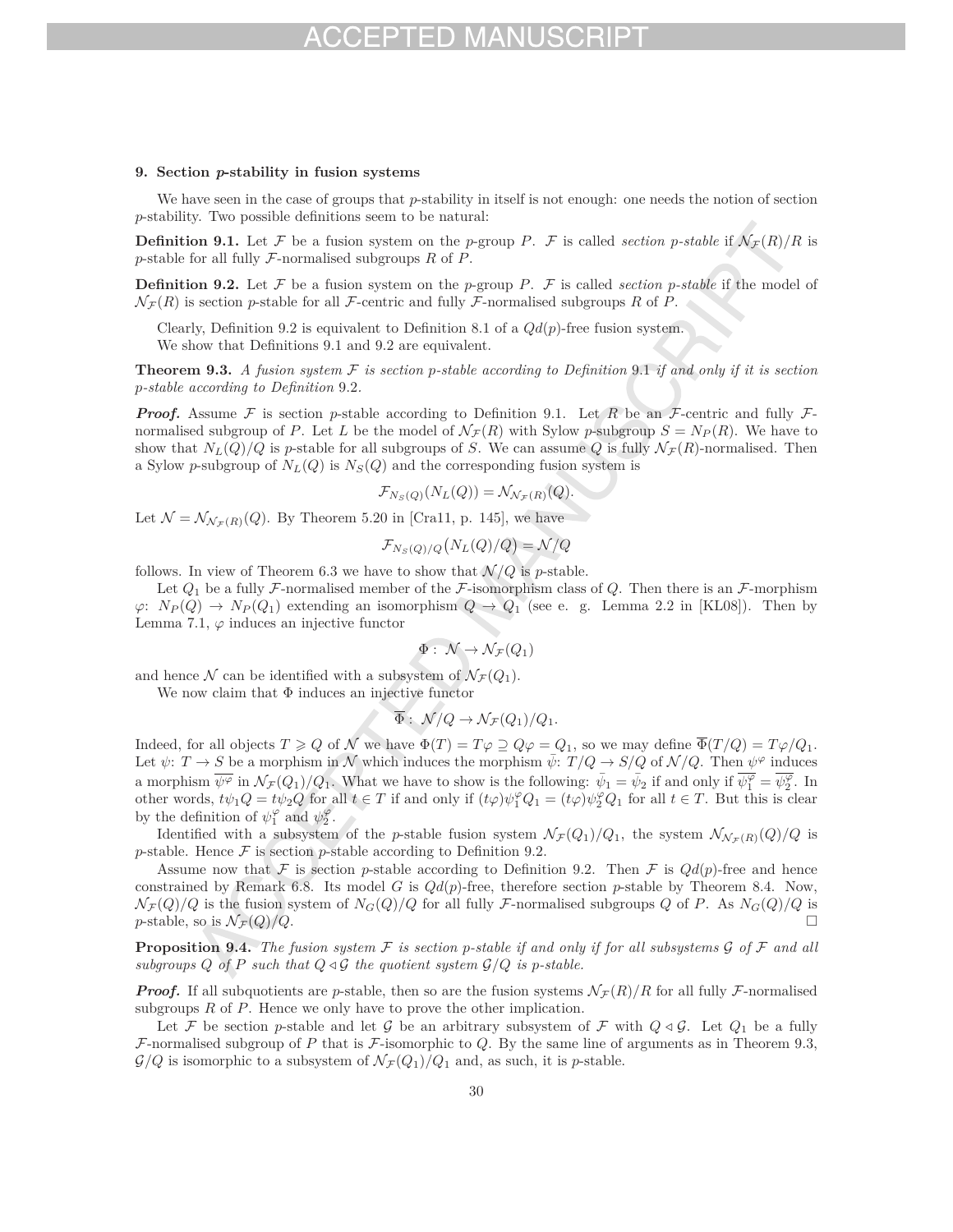## FD MA

### 10. On fusion systems on extraspecial *p*-groups of order  $p^3$  and exponent *p*

Let *E* be an extraspecial group of order  $p^3$  and exponent p. All fusion systems over *E* were classified by A. Ruiz and A. Viruel in [RV04]. A complete description of these fusion systems can be found in [Cra11, pp. 218-226], which we shall follow here.

We examine the following questions: Which of these fusion systems are *p*-stable? Which of these fusion systems are section *p*-stable (equivalently,  $Qd(p)$ -free)? Which of these fusion systems are soluble?

These might be crucial in the study of *p*-stability since *E* is the Sylow *p*-subgroup of *Qd*(*p*).

By Alperin's fusion theorem, a fusion system is completely determined by the groups  $Aut_{\mathcal{F}}(E)$  and  $Aut_{\mathcal{F}}(R)$ , where *R* ranges over the set of essential subgroups of *E*. Our first observation is that essential subgroups of *E* in our case are precisely the radical subgroups and they are elementary Abelian of order  $p^2$ . By this, F is *p*-stable if and only if  $SL_2(p)$  is not contained in Aut $_F(R)$  for any radical subgroup R of p. Having a look at the tables describing the fusion systems on *E* (see Tables 9.1 and 9.2 in [Cra11, pp. 321, 323]), we obtain the result:

**Proposition 10.1.** Let E be an extraspecial group of order  $p^3$  and exponent p. Then all fusion systems *defined on E* are non-*p*-stable except for the fusion system of  $G = E \rtimes H$  ( $p \nmid |H|$ ), which is section *p*-stable.

Concerning solubility, we can establish that  $\mathcal F$  is soluble if and only if  $E$  has a non-trivial strongly closed Abelian subgroup. By Proposition 4.61 in [Cra11, p. 129] applied to this case, *Q* is normal in F if and only if it is contained in every radical subgroup of *E*.

Therefore, if  $E$  has at least two radical subgroups, then the only possibility for an  $\mathcal{F}\text{-normal subgroup}$  is  $Z(E)$ . However,  $SL_2(p)$  is contained in Aut<sub>*F*</sub>(*R*) for all fusion systems with at least two radical subgroups. Hence  $Z(E)$  is not fixed under the action of  $\text{Aut}_{\mathcal{F}}(R)$ , so  $(Z(E)) \nless \mathcal{F}$  in this case.

If *E* has exactly one radical subgroup *R*, then certainly  $R \triangleleft \mathcal{F}$ , so  $\mathcal{F}$  is soluble in this case. Since the group  $E \rtimes H$  with  $p/|H|$  is *p*-soluble (in which case there are no radical subgroups), its fusion system is trivially soluble.

Summarising this, we obtain:

**Proposition 10.2.** Let E be an extraspecial group of order  $p^3$  and exponent p and let F be a fusion system *on E. Then* F *is soluble if and only if E has at most one radical subgroup, that is, if* F *is the fusion system*  $G \cong E \rtimes H$  *with*  $p/|H|$  *or*  $G \cong R \rtimes (SL_2(p) \rtimes C_r)$  *with*  $r|p-1$ *.* 

### **11. Concluding remarks and questions**

In Sections 2 to 4 we have shown that a finite simple group is *p*-stable if and only if it is section *p*-stable. Moreover, we have proved that a non-*p*-stable simple group contains a subgroup isomorphic to either  $Qd(p)$ or  $\widetilde{Qd}(p)$ , or, if  $p = 3$ ,  $\widetilde{Qd}^-(3)$  or  $3^2:(2^2 \cdot SL_2(3))$ . Also, we have determined the complete list of finite simple groups with this property by showing that one of the above groups is contained in them. We emphasise, however, that we did not try to decide when a simple group contains only one of the above groups. Also, it may contain a minimal non-*p*-stable group not listed here. By all these, the question naturally arises:

**Question 1** *Which groups are minimal non-p-stable?*

By the results presented here, these groups have a factor group isomorphic to  $Qd(p)$ , but this is not a sufficient condition: Example 1.12 provides a *p*-stable group with  $Qd(p)$  as a factor group. It might be a reachable project to determine all minimal non-*p*-stable groups that occur as subgroups of finite simple groups.

By an old result, if a group is soluble, then it is section *p*-stable, but section *p*-stability does not imply solubility. For fusion systems, the converse is true: if a fusion system is section *p*-stable, then it is soluble, but a soluble fusion system need not be section  $p$ -stable (as for the fusion system of  $Qd(p)$  itself).

Also, for fusion systems of finite simple groups we have seen that *p*-stability and section *p*-stability are equivalent notions. However, this is not a general phenomenon as the fusion system of the group in Example 1.12 is *p*-stable but not section *p*-stable. Nevertheless, all of our examples of *p*-stable fusion systems are soluble as well. So the question arises: